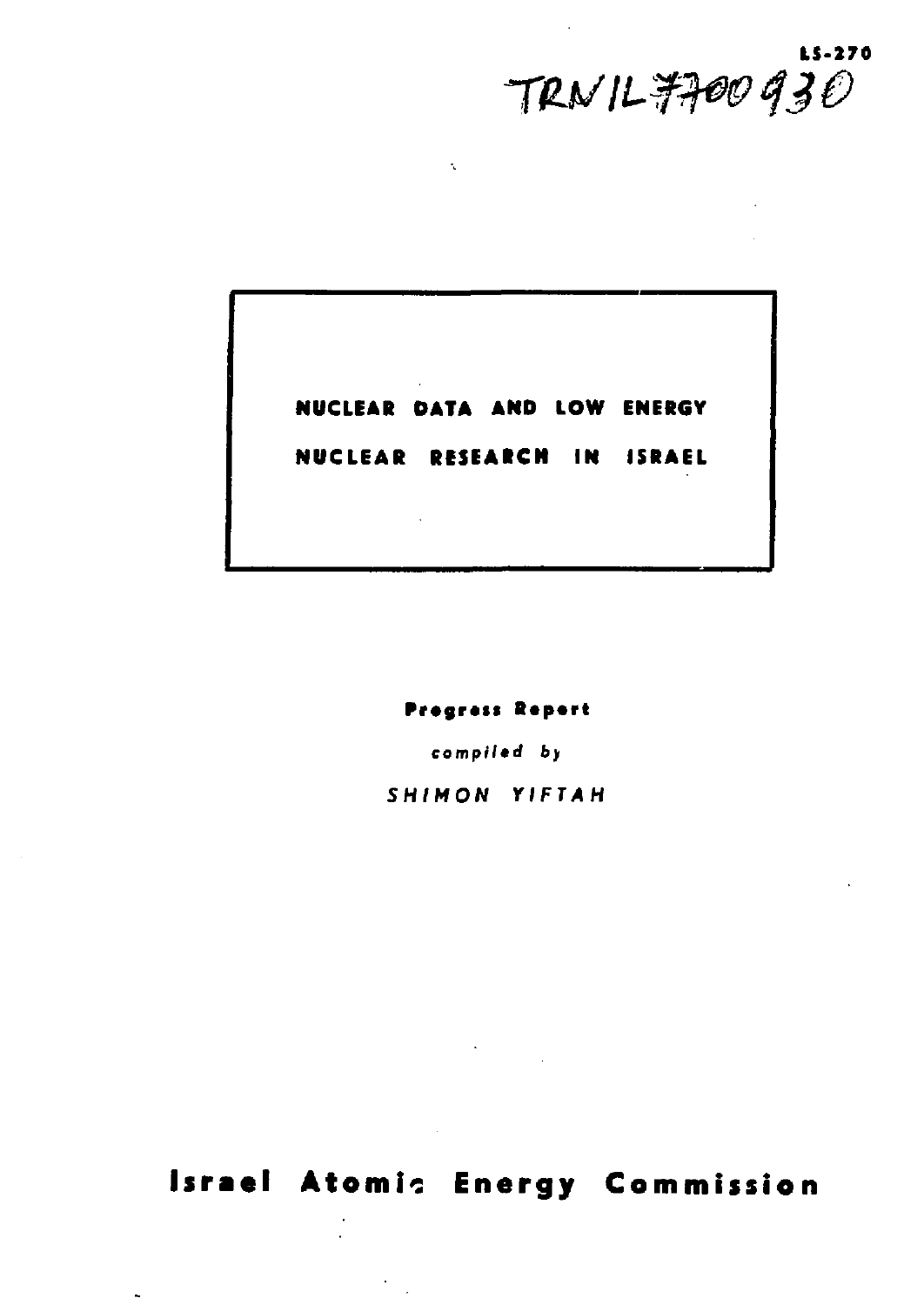LR-270

NUCLEAR DATA AND LOW ENERGY NIICLEAR RESEARCH IN ISRAEL

Progress Report

compiled bv

SHIMON YIFTAH

Israel Atomic Energy Commission ADril 1977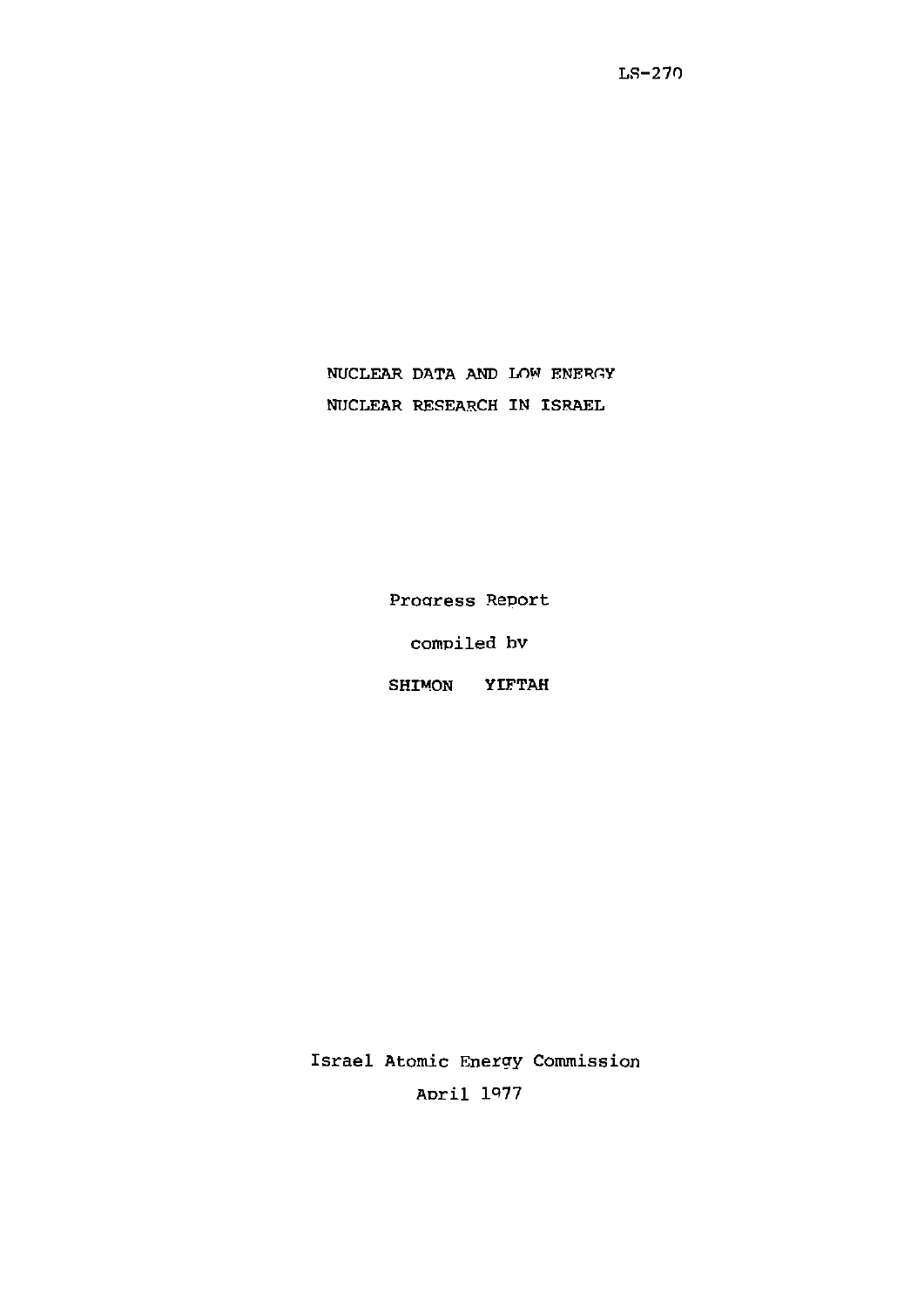The Israel Nuclear Data and Low Energy Nuclear Research relevant to the International NUclear Data Committee was continued xn the various institutions listed in previous Proaress Reports [^epozt for 1974, INDC (SEC) - 42/L, December 1974, Report for 1975, INDC (SEC) - 50/L, January 1976].

The major experimental facilities consist of:

- 1. A S Megawatt swimminq pool enriched uranium reactor at the SoreQ Nuclear Research Centre.
- $\sim$ A 26 Megawatt heavv water tank-tvpe natural uranium reactor at the Neaev Research Centre.
- j A 6-million volt EN tandem accelerator at the Weizmann Institute of Science, Rehovot,
- *1* The new most modern high energy 14 UD pelletron accelerator manufactured bv the National Electrostatic Corporation of Middleton, Wisconsin, installed inside the Koffler Accelerator Tower at the Weizmann Institute of Science, Rehovot,

Brief abstracts of the research work, both published and unnuhlished, listed according to the various laboratories, are reported in the followina paaes.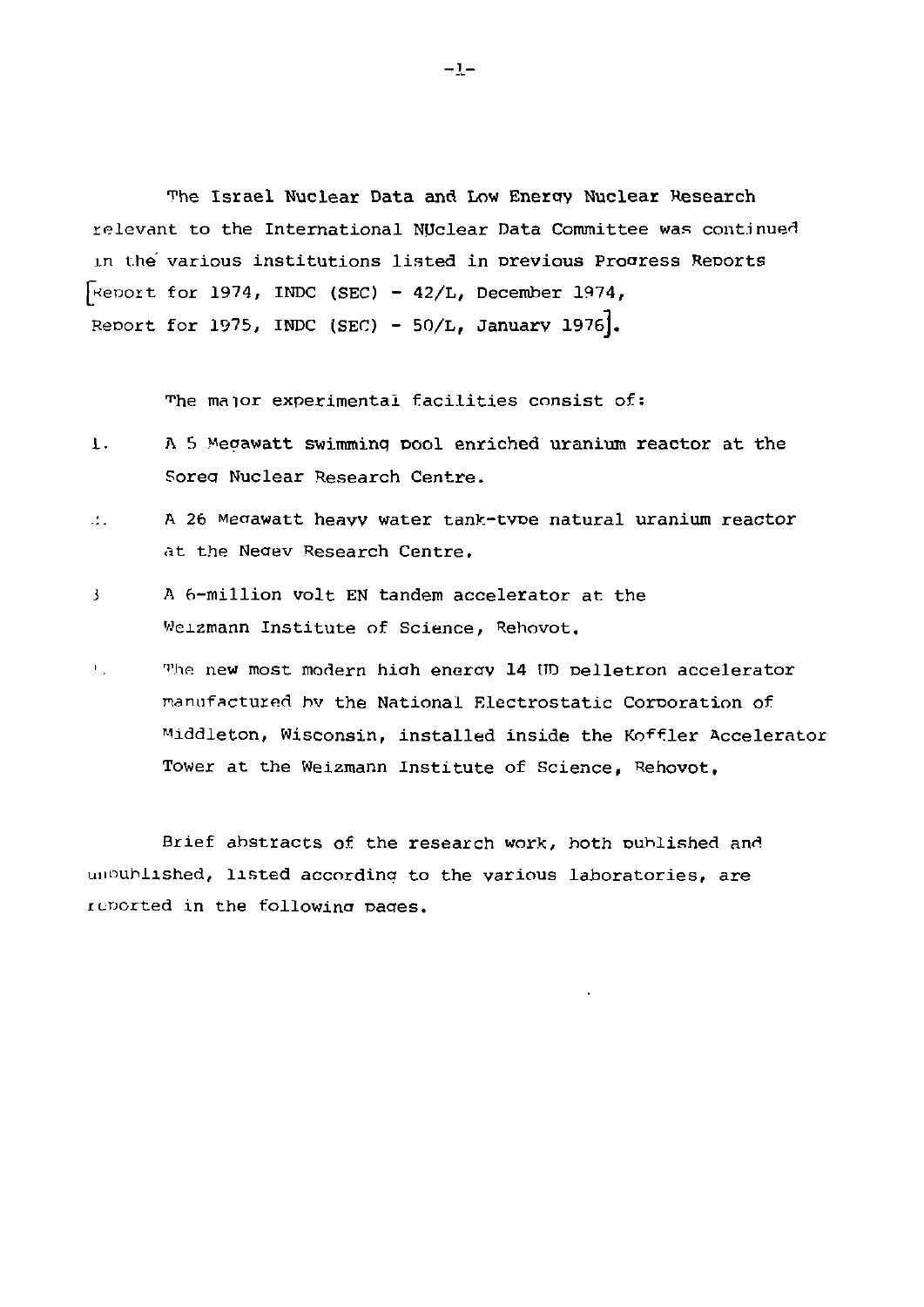Isral Atomic Enerqv Commission Laboratories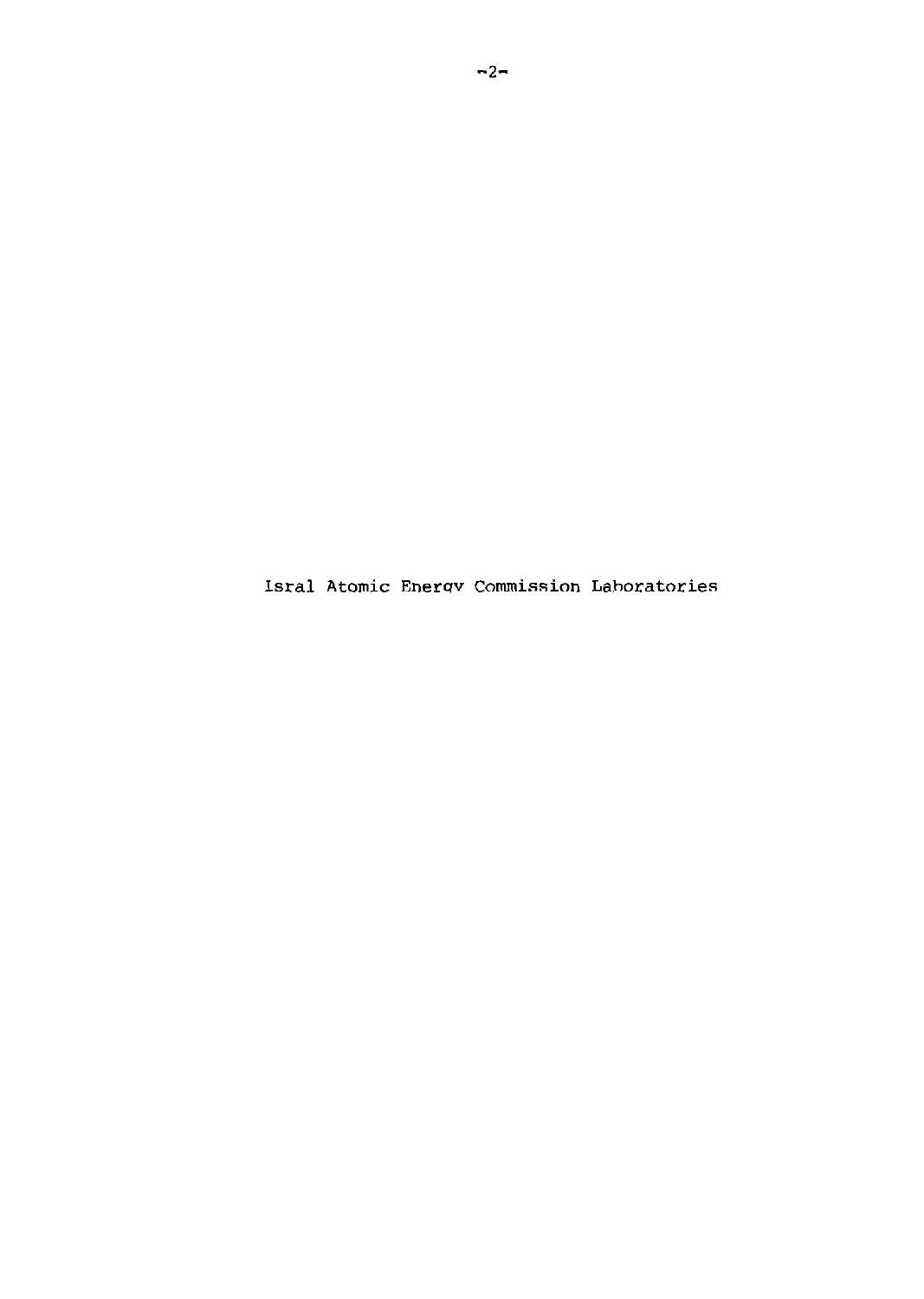**ETGAR - INFORMATION SYSTEM FOR ABNORMAL OCCURRENCES IN NUCLEAR POWER PLANTS^<sup>1</sup>\* J. Baram, M. Nagar and G. Pultorak** 

**Extensive Information on the systems and components of a nuclear power plant are needed early in the planning stage, during the building of the plar.t, and during the licensing process. Another type of information helps preventive maintenance during the operating life of the plant. In the case of abnormal occurrences additional information on the possible consequences and ways of handling them Is essential.** 

To cover these needs, the ETGAR system collects and evaluates informa**tion on abnormal occurrences in nuclear power plants. The Information is coded, using a three-level coding scheme for systems and components, and put on magnetic tape\* A search program permits the retrieval of any pertinent information from the data base. At present the EIGAR scope covers mostly**  PWR and BWR type nuclear power plants.

**REFERENCE:** 

**1. Baram, J., Nagar, M. and Pultorak, G.t Trans. Joint Annual Meeting of the Israel Nucl. Soc. and Israel Health. Fhys. Soc, Haifa, Nov. 30, 1975. JJ, p. 111-15, 1975.** 

**PRACTICAL FORMALISMS FOR NUCLEAR DATA REPRESENTATION TN EVALUATED NUCLEAR DATA FILES IN THE UNRESOLVED RESONANCE ENERGY REGION^1'** 

**Y. Gur and S. Yiftah** 

**The currently used formalism for basic data representation in the unresolved resonances energy range is based on the statistical parameters of the population of Breit-Wignec resonances. The present work suggests new practical formalisms, based on parametric representation of the shielding factor curves, by which the values of effective cross sections may be obtained simply and quickly in the unresolved range. These formalisms were shown to be useful in existing codes to improve the accuracy and efficiency of the calculation of effective cross sections. Observed spatially dependent self-shielding factors were transformed Into pseudo-background cross-section-dependent self-shielding factors, enabling the evaluator to use this experimental information. Numerical values of the transformation for U-235 and Pu-239 self-shielding factors were determined. Finally, as an example, Pu-239 basic data were represented in the unresolved range by one of the new formalisms.** 

#### **REFERENCE:**

**1- Gur,** *Y.* **and Yiftah, S., Nucl. Sei. Eng., in press.**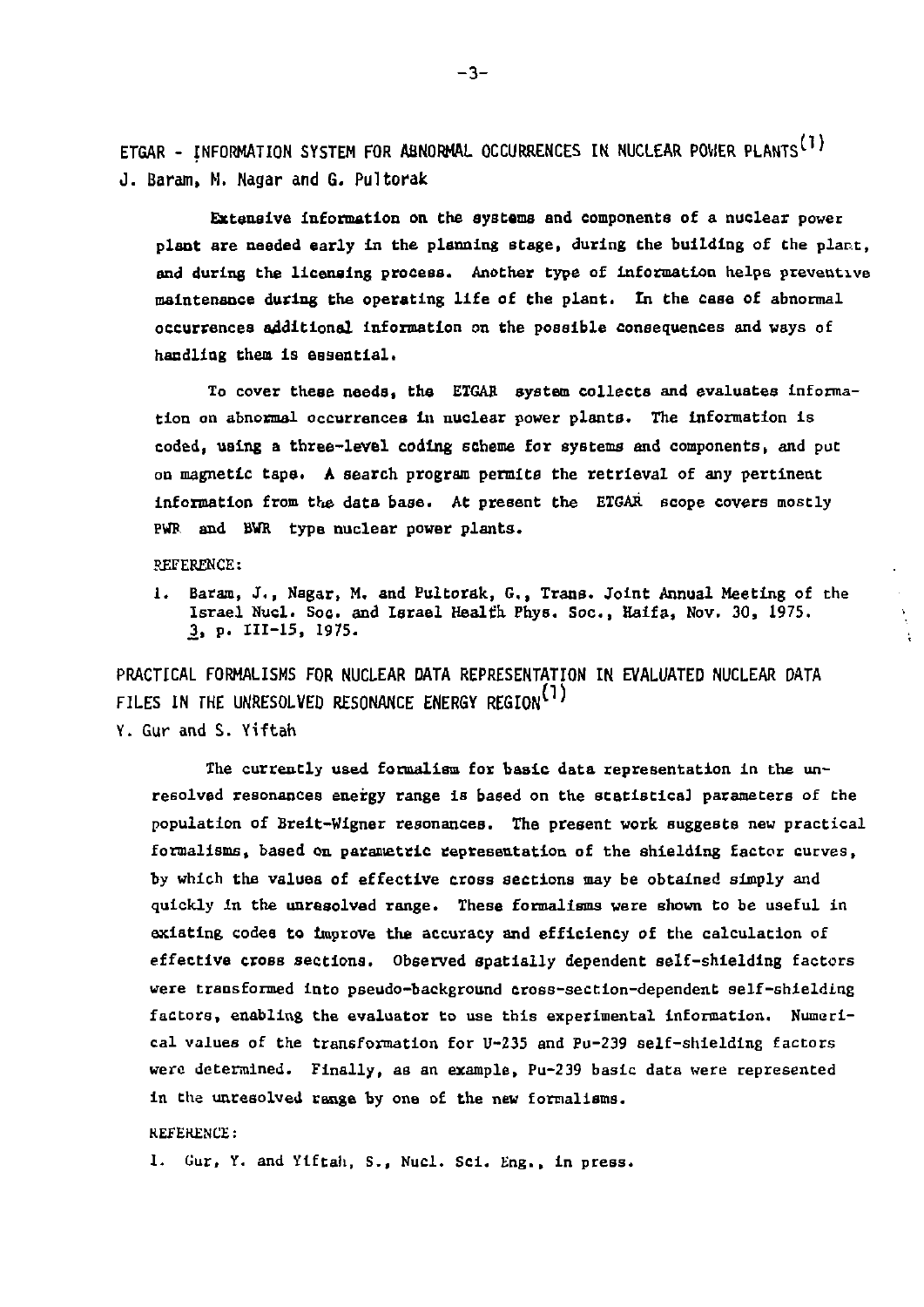**A SJJRVEY OF CROSS SECTION EVALUATION METHODS FOR HEAVY ISOTOPES^<sup>1</sup>\* M. Caner and S. Yiftah** 

Evaluation methods and neutron nuclear reaction theories applicable to heavy isotppaa **vara** considered. A compilation vas made, in tabular form, of the most recent evaluations of the transactinlum isotopes, with the exception of the main fiesile and fertile isotopes  $(2.72 \text{ m}, 2.32 \text{ m})$ ,  $2.33 \text{ m}$ ,  $2.33 \text{ m}$ The evaluations were examined in terms of the formalisms and models used in the different energy ranges.

Of the 18 isotopes for which evaluations are available» 11 were evaluated using optical model and statistical theory calculations  $\binom{231}{124}$ ,  $\binom{233}{23}$ ,  $\binom{232}{11}$ ,  $\mathbf{z} \sim \mathbf{U}$ ,  $\mathbf{z} \sim \mathbf{P} \mathbf{u}$ ,  $\mathbf{v} \sim \mathbf{P} \mathbf{u}$ ,  $\mathbf{v} \sim \mathbf{P} \mathbf{u}$ ,  $\mathbf{v} \sim \mathbf{C} \mathbf{m}$ ,  $\mathbf{v} \sim \mathbf{C} \mathbf{f}$ ) and the ot 7 (mentioned below) were evaluated using systematic methods of varying degrees of sophistication. We checked the experimental data now available on these 7 isotopes in order to ascertain for which of them an optical model and statistical theory calculation has become feasible. The data needed are: excited energy levels, their spins and parities; fission cross sections; average capture widths and average level spacings. Of the 7 isotopes, enough data for the above calculations are available for  $234_{\text{U}}$ ,  $237_{\text{No}}$ ,  $241_{\text{Am}}$ ,  $243_{\text{Am}}$  and ""Cm, but not enough for ""Np and ""Pu.

The next point considered was which isotopes, for which there are requests in  $WRENDA^{(2)}$ , have not been evaluated. These isotopes are:  $^{239}$ U ( $\sigma_{\sim}$ ,  $\sigma_{\epsilon}$  requested),  $^{239}$ Np ( $\sigma_{\sim}$  requested) and  $^{237}$ Pu ( $\sigma_{\sim}$ ,  $\sigma_{\epsilon}$  requested). However, there are not enough data available for any of these to perform optical model and statistical theory calculations. Only preliminary evaluations, based on systematics and the limited experimental data, are possible.

REFERENCES:

1. Caner, M. and Yiftah, S., "A Survey of Cross Section Evaluation Methods for Heavy isotopes", contributed paper for the IAEA Advisory Group Meeting on Transactinium Isotope Nuclear Data, Karlsruhe, 3-7 November 1975. 2. WRENDA 74, INDC (SEC)-38/U (1974)

NEUTRON CROSS SECTIONS FOR PLUTONIUM-238<sup>(1,2)</sup>

M. Caner and S. Yiftah

An evaluation of  $\ ^{238}$ Pu neutron data was performed. All significant cross sections in the neutron energy range  $10^{-3}$  to  $15x10^{6}$  eV were considered.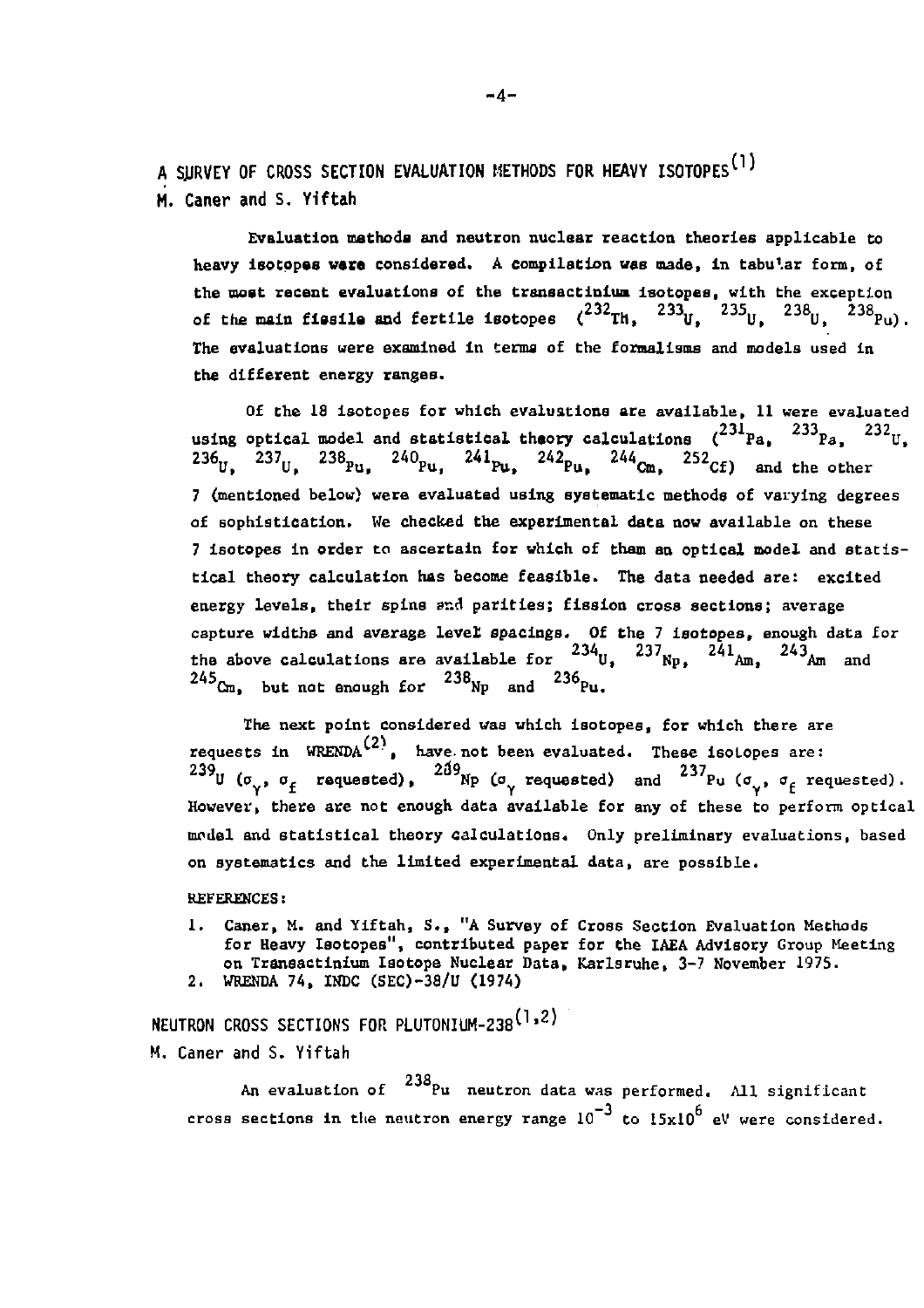**The experimental data vere complemented by spherical optical model and statistical theory calculations, and by systematica\* The evaluated data were compared with those in the ENDF/B-IV file.** 

**REFERENCES:** 

**i. Caner, M. and Yiftah, S.» IA-1301, 1975, and IAEA distribution code INDC (ISL) - 2/L (July 1974, rev. Jan. 19?5)** 

**2. Caner, M. and Yiftati, S., Nucl. Sei. Eng. 59, 46 (1976)** 

STATUS OF TRANSACTINIUM ISOTOPE EVALUATED NEUTRON DATA IN THE ENERGY RANGE 10<sup>-3</sup> eV  $T_0$  15 MeV<sup>(1)</sup>

**S. Yiftah, Y. GUT and M. Caner** 

**Large amounts of transactiniem elements will be produced in the next 25 years in thermal power reactors, fast breeders, fast reactors, special purpose reactors, thermonuclear explosions and improved heavy-ion accelerators. In order to be able to evaluate, predict, compute and judge the effects and uses of these elements, the nuclear community needs fully evaluated nuclear data to be used as nuclear input for all computations and evaluations.** 

**The sixteen trans&ctinium elements and two hundred isotopes known to data were divided into three groups, and eight main areas of application were considered from which needs can be derived for nev measurements and evaluations.**  Existing evaluations were tabulated and analyzed. From "WRENDA minus CINDA" descriptive equation, nine main conclusions and regemendations were presented, **including a "world transactinlum nuclear data evaluation program" and other specific items for future IAEA action in this field.** 

**REFERENCE:** 

**1. Yiftah, S., Gur, Y. and Caner, M., "Status of Transactinium Isotope Evaluated Neutron Data in the Energy Range 10~3<sup>e</sup> V to 15 MeV", Invited paper presented at the IAEA Advisory Group Meeting on "Transactinium Isotope**  Nuclear Data", Karlsruhe, Germany, November<sup>3-7</sup>, 1975.

**SFNSITIVITY OF THE LUMPED FISSION-PRODUCT MODEL TO DIFFERENT FISSION-PRODUCT CROSS SLCTION LIBRARIES\*1'** 

**D. Ilberg, 0. Saphier and S« Yiftah** 

**The extent to which the use of different fission-product cross sections**  (FPCS) affects the neutron multiplication factor  $k_{\text{aff}}$  in high burnup cores **of fast reactors was evaluated. It was found that discrepancies** *o<sup>r</sup>*  **the order**  of 2.5% exist when different FPCS are used to calculate  $k_{\text{off}}$  in the same **core.** These discrepancies are due to the absence of data on a timber of

**-5-**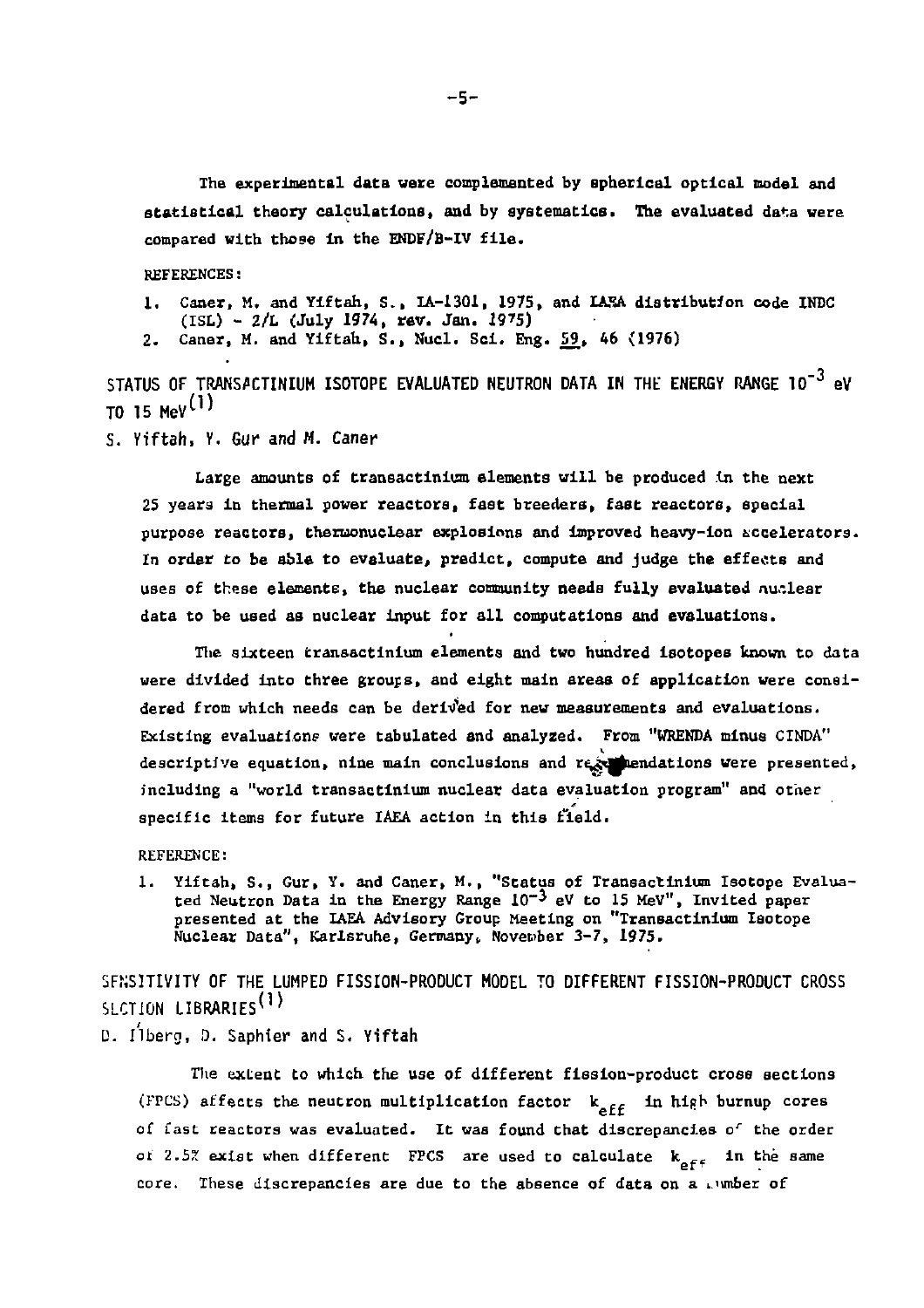fission-product isotopes present in some of the nuclear data libraries on the one hand, and large differences in the capture cross sections of some of the isotopes on the other. A list of fission-product isotopes was proposed that. when used, reduces discrepancies in  $k_{off}$  to <1%. The important isotopes for fast-reactor burnup and  $k_{\text{aff}}$  calculations in which large discrepancies exist were identified, and it is suggested that they be subjected to further evaluation to close the discrepancy gap.

KEFEESNCE:

1. Ilberg, D., Saphier, D. snd Yiftah, S., Nucl. Sci. Eng. 58, 445 (1975) ENERGY SPECTRA OF SECONDARY NEUTRONS FROM THE TILL (n,2n) AND (n,3n) REACTIONS M. Caner, M. Segev<sup>\*</sup> and S. Yiftah

A consistent compound nucleus theory of  $(n,2n)$  and  $(n,3n)$  neutron emission was applied to  $^{238}$  U in order to obtain the energy spectra of the second and third secondary neutrons. The evaluation was based on inelastic level excitation and evaporation data for  $^{238}$ U,  $^{237}$ U and  $^{236}$ U. The  $^{238}$ U and  $^{236}$ U data were retrieved from ENDF/B-IV files; the  $^{237}$ U data were evaluated by us using experimental information and statistical reaction theory codes.

At reaction energies  $E_0$  just above the  $(n,2n)$  threshold energy  $B_2$ , the energy E of the second inelastic neutron has a spectrum of  $(E_0 - B_2 - E)$ ; just above the  $(n,3n)$  threshold  $B_3$ , the third neutron energy has a spectrum of  $(E_o - B_2 - E)^3$ . At energies  $E_o$  well above the thresholds the second and third neutron spectra approach the evaporation form.

 $\Lambda$  secondary neutron spectrum for any given reaction energy  $E_{\Lambda}$  is approximated by the composite form

$$
P_{L}(E_o+E) = \left[\frac{2(1-1)\beta_1(E_o)}{E_o - B_1}\right] \left(1 - \frac{E}{E_o - B_1}\right)^{21-3} + \left[\frac{1-\beta_1(E_o)}{T_1^2(E_o)}\right] \le \exp\left[-\frac{E}{T_1(E_o)}\right)
$$

where  $i=2,3$  for the second and third neutrons, respectively. The temperatures  $T_i$  and blending coefficients  $\beta_i$  were calculated for several energies in the range from threshold up to 15 MeV for  $i=2,3$ ; in addition,  $\beta_1=0$  and  $T_1 - T_{U-238}$  (ENDF/B-IV).

<sup>\*&</sup>lt;br>Presently at Argonne National Laboratory, Argonne, Ill. U.S.A.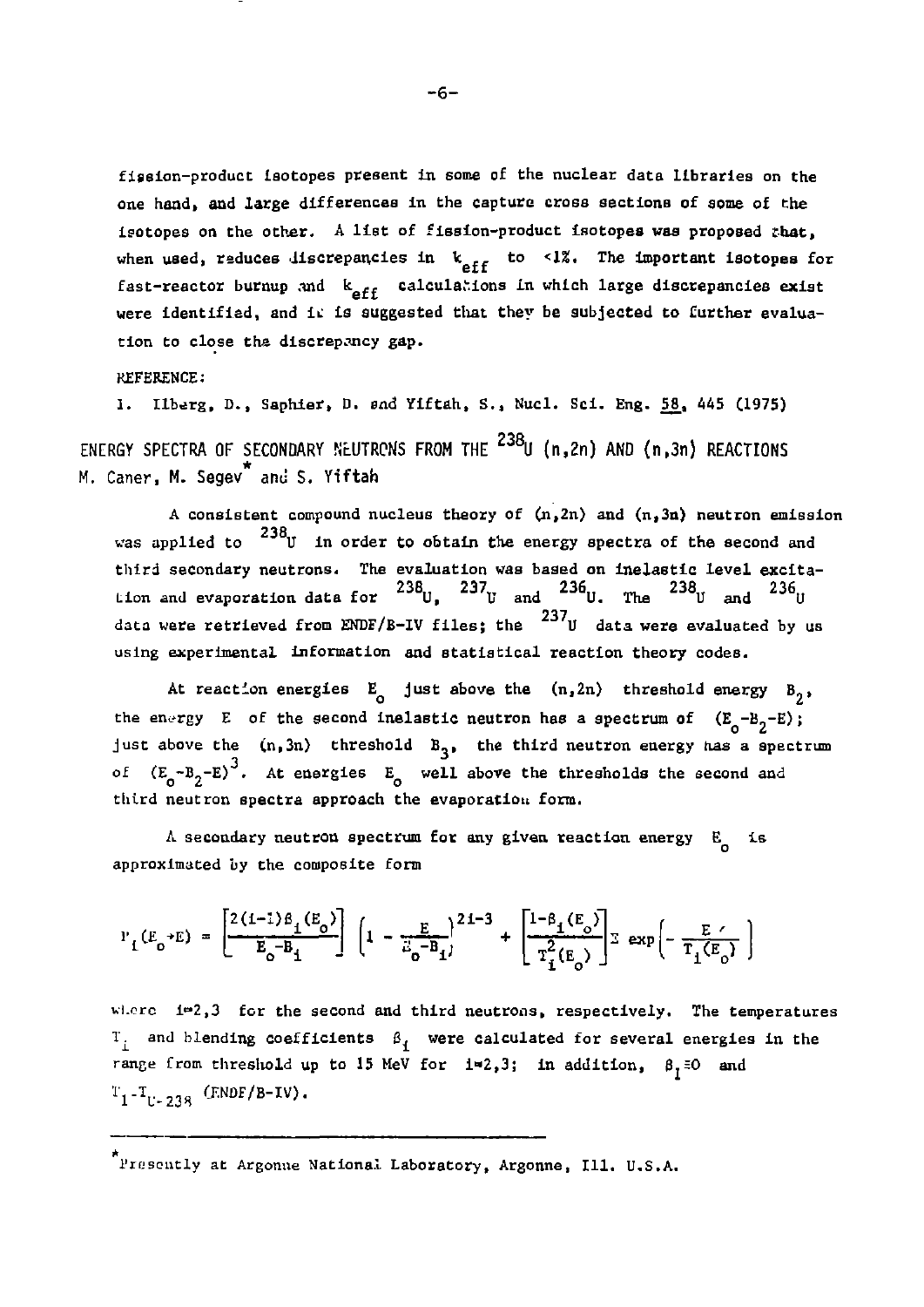We compared the experimental effective temperature for all secondary neutrons from  $^{238}$ U (n,n'), (n,2n) and (n,3n) at 14 MeV with the value we calculated (by performing a least squares fit to our data). Our results were found to be consistent with the experimental data.

**COMPARISON OF METHODS FOR THERMAL REACTOR LATTICE CALCULATIONS**  A. Schneider. W. Rothenstein<sup>\*</sup> and E. Greenspan

The computer codes  $HAMCER^{(1)}$  and WIMS-D<sup>(2)</sup> for solving the transport equation in thermal lattice cells were investigated. The values of the effective multiplication constant  $(k_{\alpha f f})$  calculated by HAMMER are about 2% below the experimental values for bcth heavy and light water-moderated lattices. The  $k_{\alpha f}$  calculated by the WIMS-D code are about 1.0% below and less than *0.5%* above the experimental values for heavy water and light water lattices, respectively.

The approximations to the transport equation used by the two codes were investigated. Detailed comparisons of the group cross sections used by the codes and of the values of the average lattice parameters calculated by them were performed.

It was found that the discrepancies between calculated and experimental results are due mainly to inaccuracies in the cross section data, especially in the energy region of the resonances.

#### REFERENCES:

1. Suich, J.E. and Honech, H.C., DP-1064, 1967. 2. Roth, M.J.» AEEW-M845, 1969.

**STUDY OF A TEMPERATURE DISTRIBUTION IN THE COOLANT MEDIUM OF A LIQUID METAL FAST BREEDER REACTOR\*<sup>1</sup>'** 

**M. Tilman** 

An analytical method of determination of a temperature distribution in the coolant medium in a fuel assembly of a liquid-metal fast-breeder reactor (LMFBR) was developed. The temperature field obtained was applied to a constant velocity (slug flow) fluid flowing parallel to the fuel pins of a square and hexagonal array assembly. The coolant subchannels contain irregular boundaries. The geometry of the channel due to the rod adjacent to the wall (edge rod) differs from the geometry of the other channels.

Teclmion, Israel Institute of Technology, Haifa

 $-7-$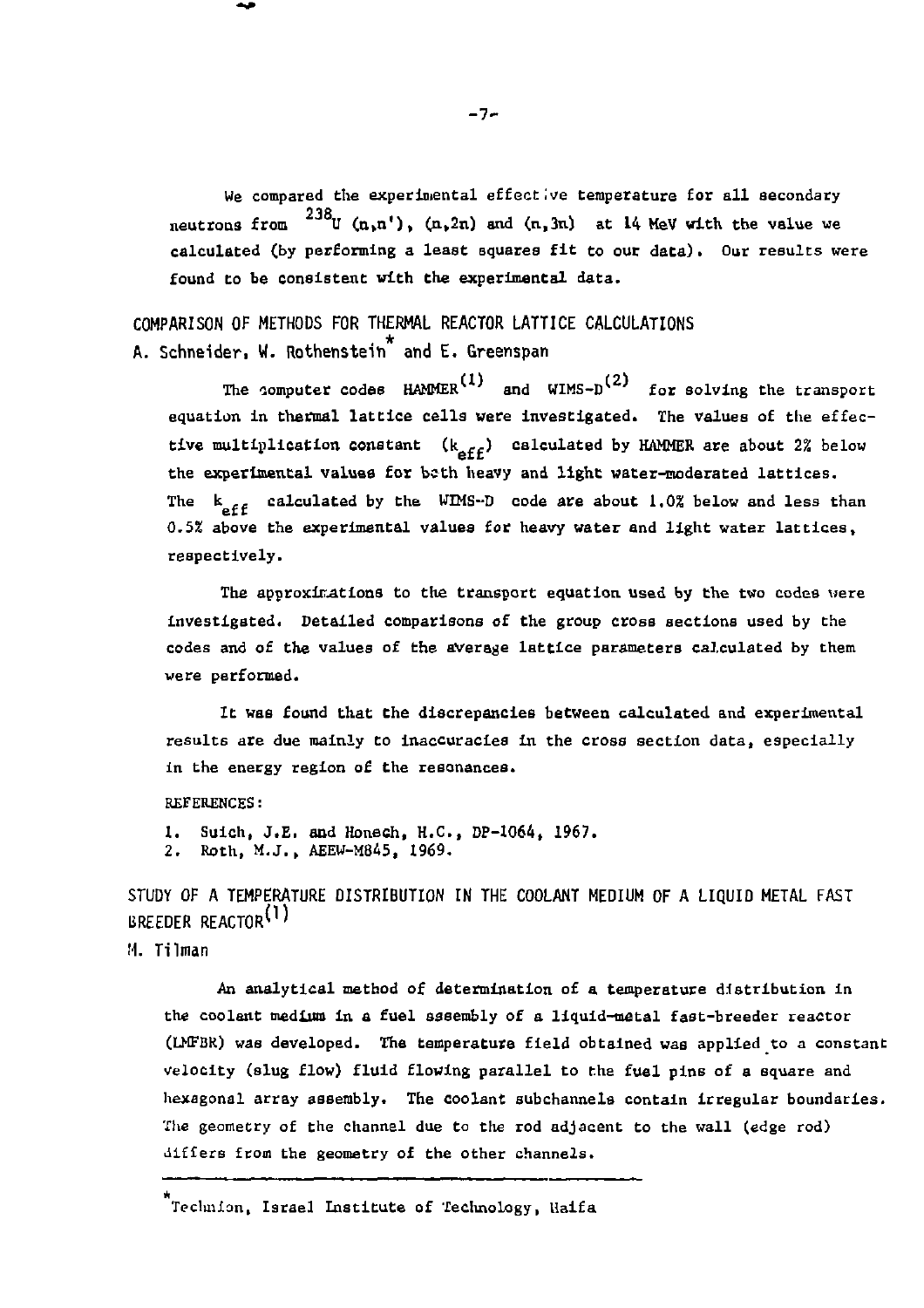The governing energy equation was solved analytically, assuming se .e solutions for the Poisson and diffusion equations, and the total solution *v* .s a superposition of tha two solutions. The boundary conditions vere specified by symmetry considerations, assembly wall insulation and a continuity of the temperature field and heat fluxes. The initial condition is arbitrary.

The method satisfies the boundary conditions on the irregular boundaries and the initial condition by a least squares technique.

Computed results vere given for various geometrical forms, with the ratio of rod pitch-co-diameter typical for LMFBR cores, these results are applicable to various fast-reactors, and thus the influence of the transient solution (which solves the diffusion, equation) on the total depends on the core parameters.

#### REFERENCE:

2. Tllmaa, M., NRCN-387, 1975.

THE EFFECT OF FUEL BURNUP ON THE DYNAMIC BEHAVIOR OF FAST REACTORS D. Ilberg, D. Saphier and S. Yiftah

Performance of an accident analysis taking burnup (BU) changes into account requires fission product (FP) nuclear data of relatively small uncertainty, suitable *BV* calculation models, and point kinetics and dynamic computer programs. These were prepared and used in the present study  $^{(1)}$  with the following results:

- a) Significant changes in static and dynamic parameters were observed when investigating the effect of BU. These changes were found to be larger than differences introduced by the uncertainty of the FP nuclear data.
- b) A one-dimensional BU computer program was prepared. It was found that a BU model based on the generalized radioactive decay scheme is most suitable for accurate fast reactor calculations.
- c) Kinetic and space-time dynamic calculations of fast reactors having different BU levels were performed. The stability difference between "clean" and high BU cores is greater when local rather than uniform perturbations are inserted along the entire core length. The magnitude by which the "end-of-life" core increases the transient excursion over that of the "clean" core depends on the particular region in which the perturbation is inserted. The "end-of-life" core will magnify the transient excursion more than the "clean" core whenever the perturbation is inserted into a

-6~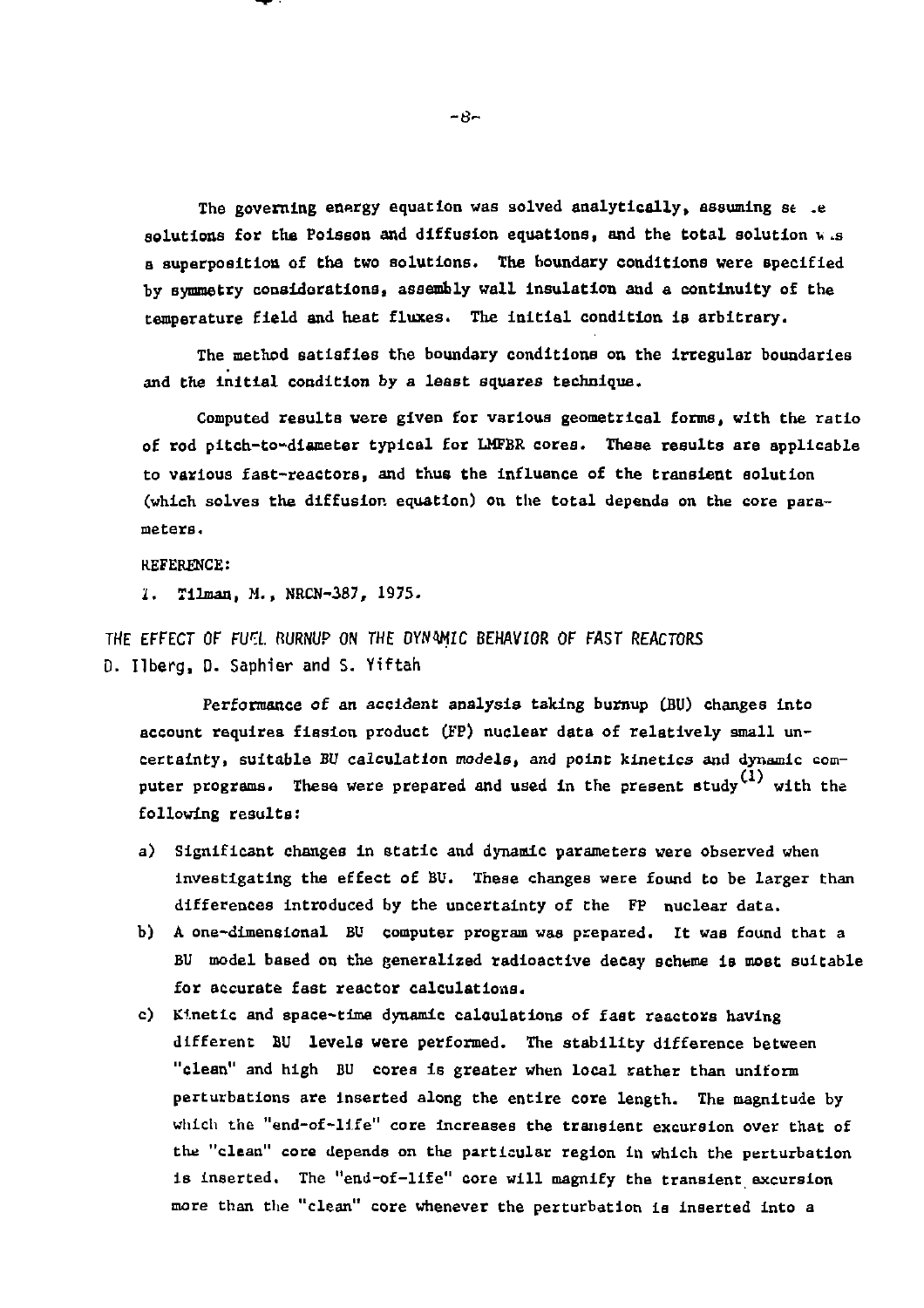**region having a higher adjoint flux level than that of the "clean" core. It is suggested that the analysis of local perturbations be performed for "end-of-life" cores as well as for "clean" cores in the safety evaluation of fast reactors.** 

**REFERENCE:** 

**1. Ilberg, D., Saphier, D. and Yiftah, S., Nucl. Sei, Eng. (1976), in press.** 

**METHODS FOR THE OPTIMIZATION OF NUCLEAR SYSTEMS D. Gilai» F. Greenspan, P. Levin and T. Tabak** 

The maximum principle of Pontryagin for the optimization of one-dimensional systems has been extended to multidimensional systems<sup>(1)</sup>. Table 1 **summarizes the generalized formalism and compares it with the conventional onedimensional principle. In the generalized formulation» E is a matrix operator of first order partial derivatives. The resulting optimality conditions are**  found to be the same as those obtained from the perturbation theory approach  $^{(2)}$ . **Using the generalized maximum principle, an algorithm for the optimization of the enrichment distribution in power reactors was developed and successfully tested using the diffusion approximation. The solution of a two-dimensional shield optimization problem was also illustrated.** 

|  | TABLE 1           |                                                        |
|--|-------------------|--------------------------------------------------------|
|  |                   | Comparison between the generalized and one-dimensional |
|  | maximum orinciple |                                                        |

|                   | One-dimensional                                        | Generalized                                                                                                                                                                                                                                                                      |
|-------------------|--------------------------------------------------------|----------------------------------------------------------------------------------------------------------------------------------------------------------------------------------------------------------------------------------------------------------------------------------|
| State equation    | $\frac{d\phi}{dx} = E = \frac{\partial H}{\partial P}$ | $E \pm E = \frac{3H}{2P}$                                                                                                                                                                                                                                                        |
| Adjoint equation  | $rac{dP}{dx}$ =<br>$-\frac{3H}{36}$                    | $E^T P = -\frac{\partial H}{\partial \phi}$                                                                                                                                                                                                                                      |
| Hamiltonian       | $H = \pm g + P \cdot F$                                | $H = \pm g + P \cdot F$                                                                                                                                                                                                                                                          |
| Jptimum condition |                                                        | $\mathbb{E}(\underline{U}^*, \underline{\phi}^*, \underline{P}^*) \geq \mathbb{E}(\underline{U}, \underline{\phi}^*, \underline{P}^*)$ $\left[ \mathbb{E}(\underline{U}^*, \phi^*, \underline{P}^*) \geq \mathbb{E}(\underline{U}, \underline{\phi}^*, \underline{P}^*) \right]$ |

\* Ben-Gurion University of the Negev, Beer-Sheva

**-9-**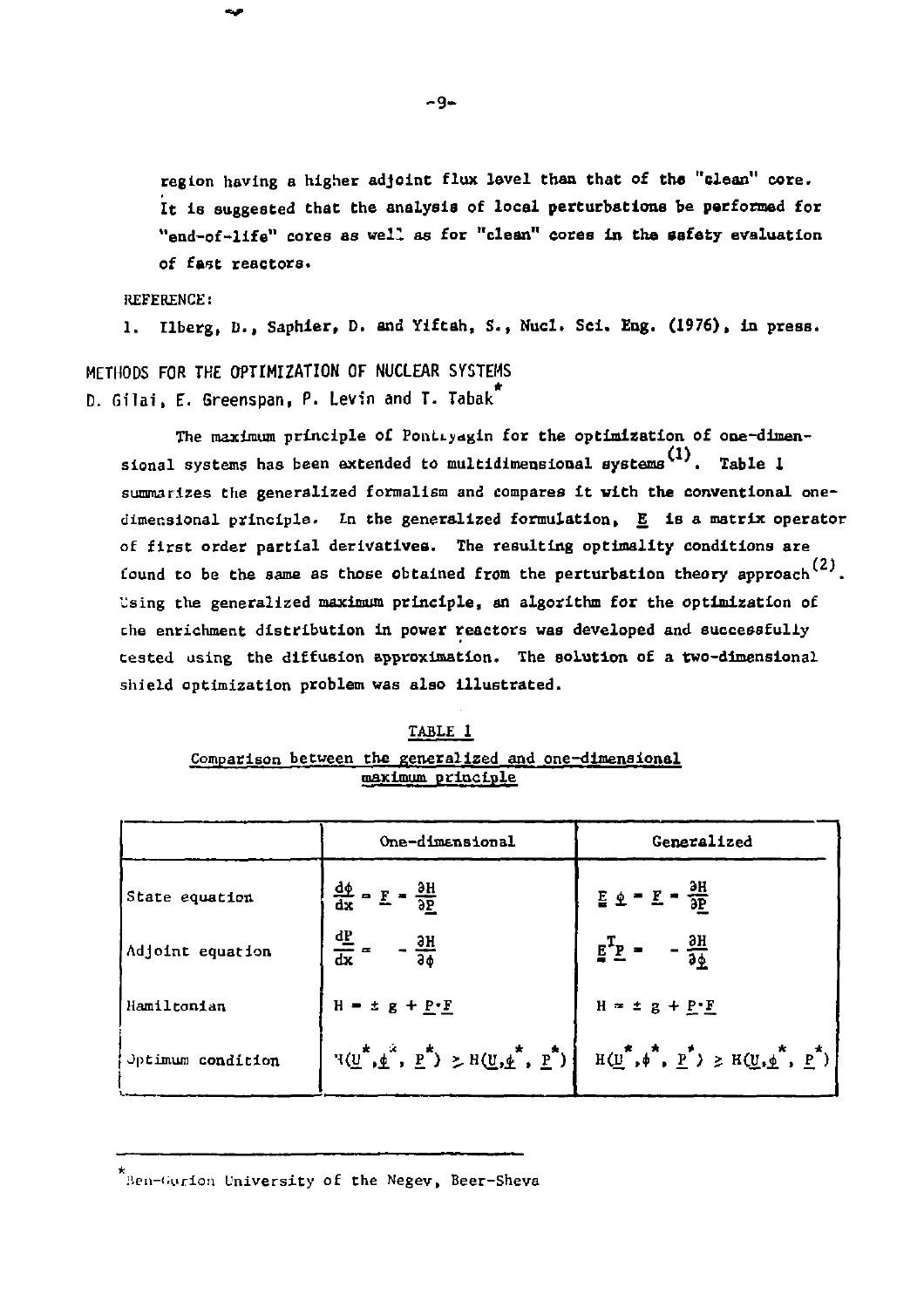**Efforts are currently being made to extend the range of applicability and efficiency of the perturbation theory-based transport code SWAN designed for the optimization of source driven systeras.** 

**REFERENCES:** 

- **1. Glial, D. and Tabak, T., An extension of the maximum principle to multidimensional systems and its application in nuclear engineering problems, IEEE Trans. Automat. Contr., In press.**
- **2, Lewihs, Jc and Babb, A.L., Optimum nuclear reactor control theory» in: Advances in Nuclear Science and Technology, Vol. 4, Academic Press, New York» 1968, p. 251.**

**A GENERALIZED SOURCE-MULTIPLICATION METHOD FOR DETERMINING REACTIVITY AND A SOURCE-MULTIPLICATION REACTIVITY** 

**E. Greenspan** 

**A scarce-multiplication method, capable of providing subcritical reactivities without the need for intercalibration against another Independent reactivity measurement method (or against calculations) has recently been proposed . Such calibration is required by other source-multiplication. (SM)**  methods. Instead, this method, designated the SMR method<sup>(')</sup>, calls for the **measurement of the rate of linear power Increase of the source-driven reactor**  when it is at a reference critical state. As previously derived<sup>(1)</sup> the SMR **method can be applied only to slightly subcritical reactors; that is, to the determination of small reactivities. The reason for this restriction is that in the derivation we have expanded the subcritical reactor flux into normal modes and assumed that (a) the fundamental mode has the dominant contribution to the detector reading a.id (b) the fundamental mode of the subcritical reactor is similar to that of the critical one.** 

In a recent work<sup>(2)</sup> the SMR method is rederived in a general form **[to be referred to as the generalized source-multiplication (GSM) method] that makes it applicable for the determination of absolute reactivities for any degree of reactor subcritlcality. This is accomplished by relating the reactivity to the actual flux distribution in the source-driven subcritical reactor rather than to the fundamental mode. The resulting reactivity is referred to as the "source-multiplication (SM) reactivity." The relationship bei-veen the**  SM and other definitions of reactivity in common use was also established<sup>(3)</sup>.

**Several aspects of the practical implementation of the GSM method were**  discussed<sup>(2)</sup>. The GSM method was compared<sup>(2)</sup> with the modified source multi**plication (MSM) and other methods for reactivity measurement. The fundamental**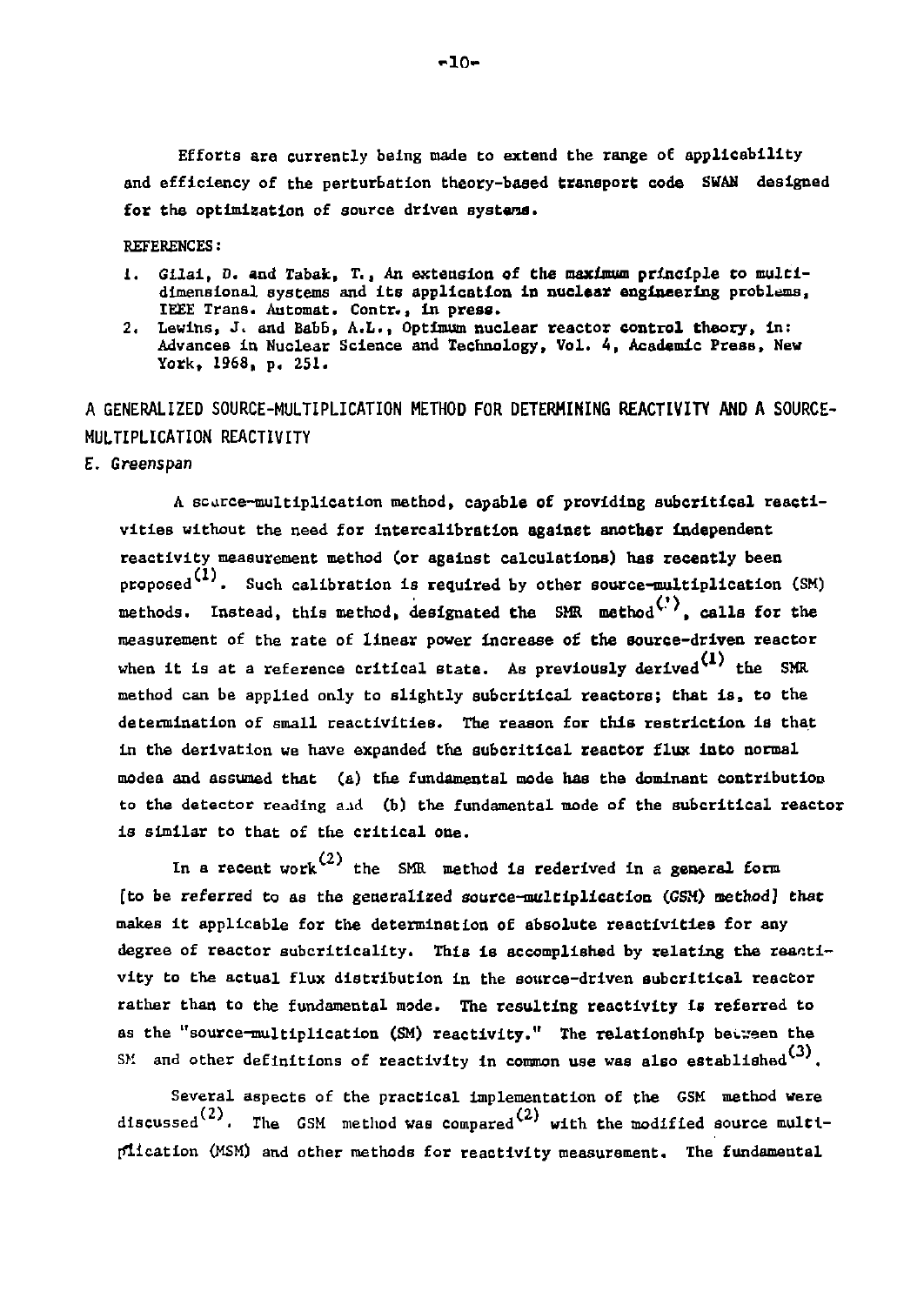difference between the GSM and the MSM methods Is in the calibration of the reactivity scale! the MSM method requires intercalibration against an independent reactivity-determination method. The two methods may also differ in the definition of the correction factors needed. These depend on the definition of the calibrating reactivity (in the MSM method) and of the reactivity to be determined $(3)$ .

REFERENCES:

- 1. Greenspan, E., J. Nucl. Energy 27, 129 (1973); also, Trans. Amer. Nucl. Soc. 15, 456 (1972)
- 2. Greenspan, E., Nucl. Sei. Eng. 56\_, 100 (1975)
- J. Greenspan, E., Nucl. Sci. Eng. 56, 103 (1975)

**ENERGY-DEPENDENT FINE-STRUCTURE EFFECTS ON MATERIAL AND DOPPLER REACTIVITY WORTH E. Greenspan and Y.** *Kami* 

The effects of perturbations in the fine-structure of the neutron spectrum on tha reactivity worth of resolved resonances were Investigated, using a simple, space independent model, amenable to analytic solution. It was found  $^{(1)}$ that these spectral fine-structure effects can contribute significantly to the reactivity worth of resonances. The multigroup perturbation theory methods commonly used do not adequately take these effects into account. Consequently, the reactivity worth associated even with an infinitesimal change in the amplitude of a resonance (associated with a change in material density) is overestimated in multigroup perturbation theory calculations by up to a factor of  $2^{(1)}$ . Similarly, the reactivity worth associated with a change in the temperature of the resonance can be either overestimated or underestimated by as much as a factor of 2 even for an infinitesimal temperature change  $(2,3)$ . A clear correlation was found between the spectral fine-structure effects and the discrepancy between the calculated and experimentally determined material and Doppler worth observed for over a decade in fast assemblies.

REFERENCES:

- 1. Greenspan, E., in: Proc. Meeting on Advanced Reactors; Physics, Design and Economics (J.M. Kallfeltz and R.A. Karsm, eds.) Pergamon Press, 1975, p. 196.
- 2. Kami, Y. and Greenspan, E., Trans. Amer. Nucl. Soc. 21., 494 (1975)
- 3. Greenspan, E. and Karni, Y., Trans. Israel Nucl. Soc. 3, I-8, (1975)

#### UFVELOPMCNTS IN GENERALIZED PERTURBATION THEORY

E. Greenspan

The generalized perturbation theory (GFT) formulations vere extended to multiple ratios of linear functionals<sup>(1)</sup> as well as to composite functionals<sup>(2)</sup>.

-11-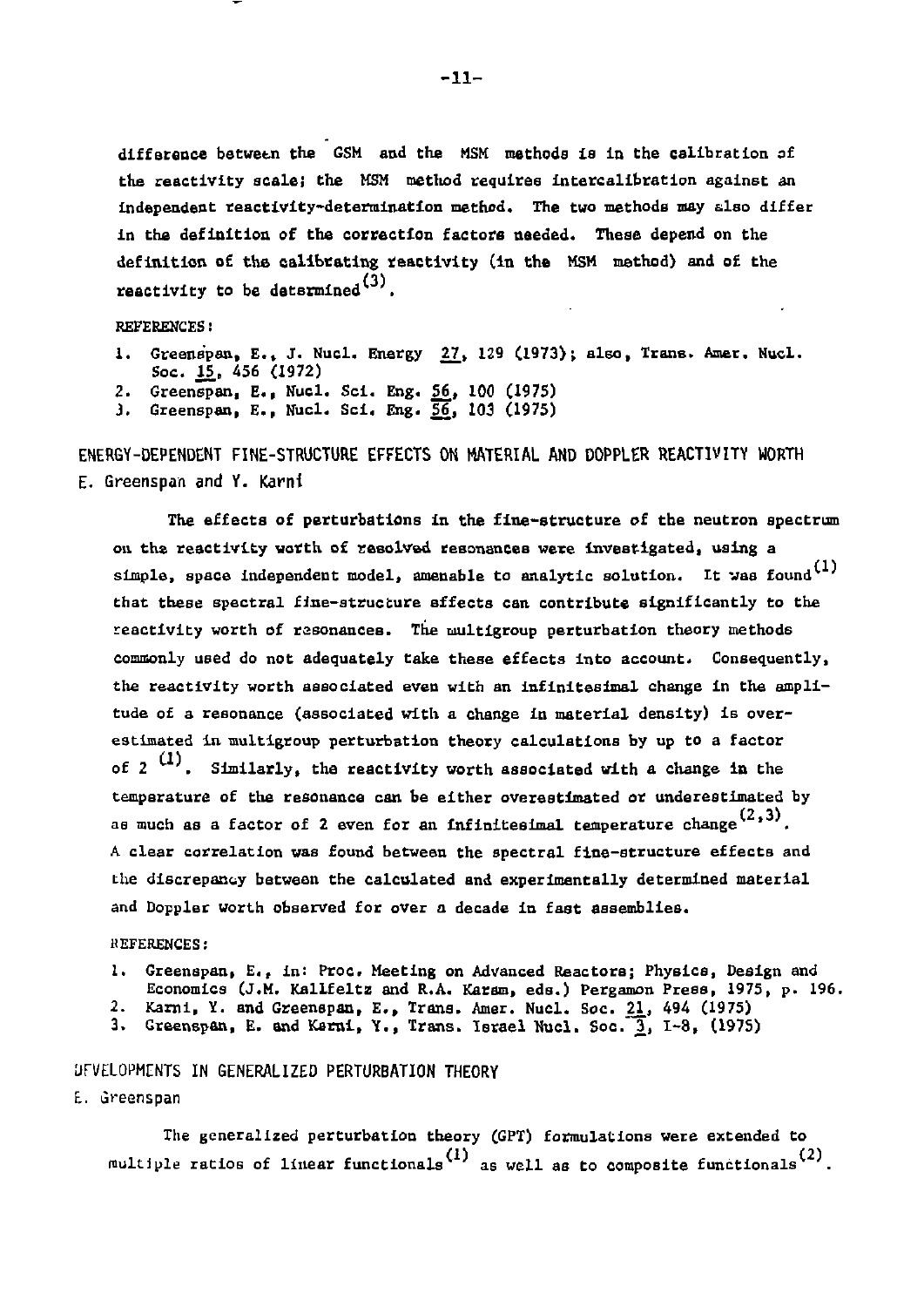**A composite functional has the genera], form** 

$$
C_{LJK} = \begin{array}{ccccc} I & J & J & K \\ \bar{I} & \langle S_1^+, \phi \rangle^{P_1} & \bar{I} & \langle \phi^+, S_j \rangle^{P_1} & \bar{I} & \langle \phi^+, H_k \phi \rangle^{P_k} \\ j=1 & j=1 \end{array}
$$

where  $P_i$ ,  $P_i$  and  $P_i$  can take the value of either  $+1$  or  $-1$ . In another **extension, GPT formulations were derived for functlonals of elgensolutIons (3) of the tlme-absorption (a) eigenvalue equationsv .** 

**A unified formulation and terminology for GPT was proposed . It was**  shown that Sticey's<sup>(5)</sup> and Usachev-Gandini's versions of GPT<sup>(6,7)</sup> can be **derived using conventional perturbation techniques. It was also shown that their formulations of GPT are bul two of many possible versions; these versions are distinguished by the critisality reset mechanism to which they correspond. Each version has its own range of applicability. Finally it was shown that the perturbations in the distribution functions can be taken into account in two different iorms, in terms of generalized functions Cthe conventional form) or in terms of perturbatlonj in distribution functions. The more efficient form for a given application is problem-dependent.** 

**Other developments in GPT include the derivation of GPT for (a) re**activity in the integral transport theory formulation<sup>(8)</sup>, and (b) calculating **the effect of changes in Input parameters on a given integral property in an chan**  altered system<sup>(9)</sup>. All the developments mentioned above are summarized in **Ref. (10)** 

#### REI ?RENCES:

- **1. Greenspan, E., Nucl. Sei. Eng. 56, 107 (1975)**
- **2. Greenspan, E., Trans. Israel Nucl. Soc. 2\_, 49 (1974)**
- **3. ibid, p. 56.**
- 4. Greenspan, E., Nucl. Sci. Eng. 57, 250 (1975)
- **5. Stacey, W.M. Jr., Variational Methods In Nuclear Reactor Physics, Academic Press, New York, 1974.**
- **6. Usachev, L.M., J. Nucl. Energy, Part A/B .18, 571 <1966)**
- 
- **7. Gandini, A., J. Nucl. Energy 21., 755 (1967) S. Greenspan, E., Trans. Israel Nucl. Soc. 2, 53 (1\*74)**
- **9. ibid, p. 62. ~**
- **10. Greenspan, E., Developments In perturbation theory in: Advances in Nuclear Science and Technology, in press.**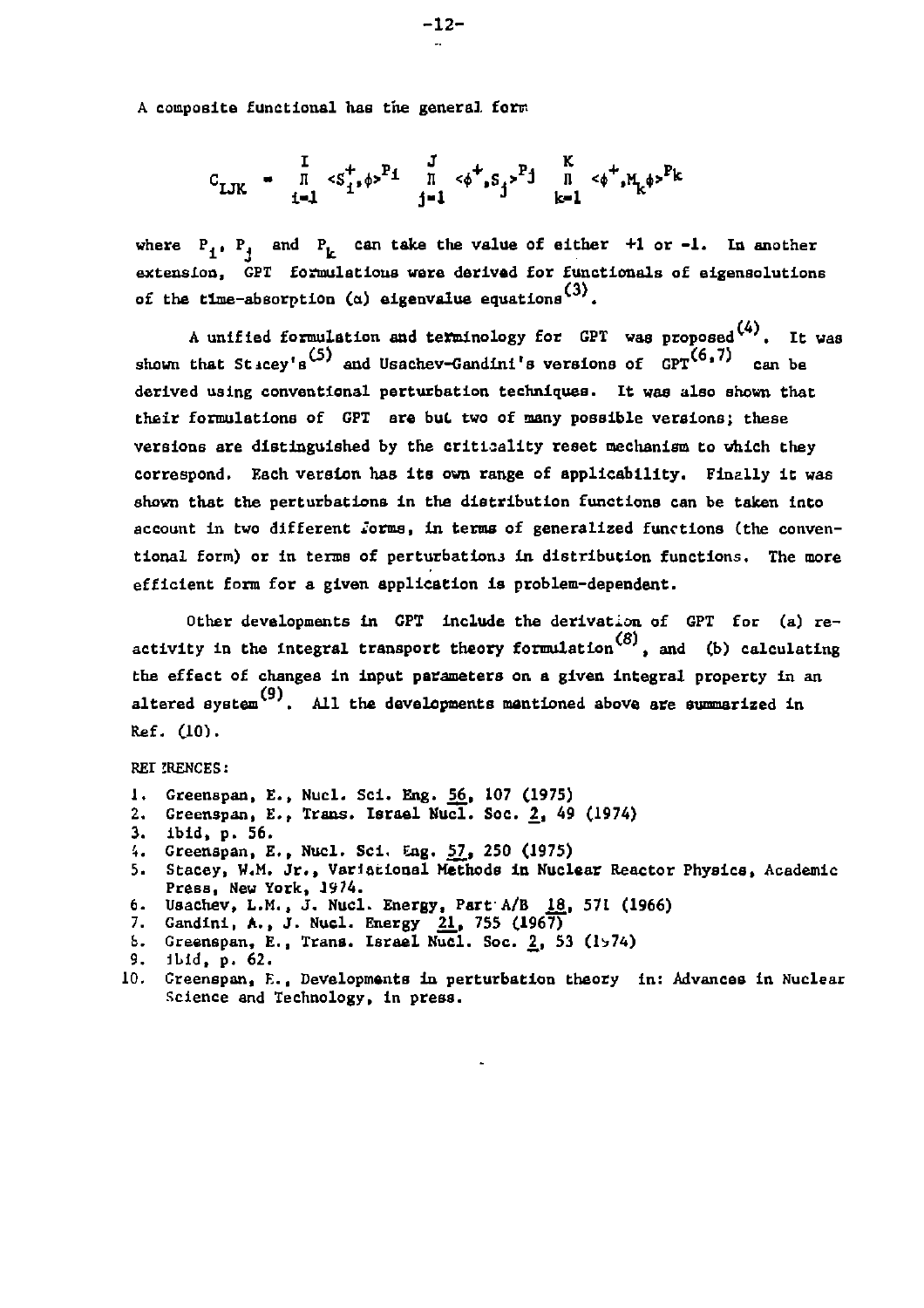**PERTURBATION THEORY AND IMPORTANCE FUNCTIONS IN INTEGRAL TRANSPORT FORMULATIONS^1' E. Greenspan** 

**Perturbation theory expressions for the static reactivity derived from the flux, collision density, birth-rate density and fission-neutron density formulations of Integral transport theory, and from the integro-differential**  formulation, were intercompared. The physical meaning and the relation of the **adjoint functions corresponding to each of the five formulations vere established. It vas found that the first-order approximation of the perturbation expressions depends on the transport theory foinitiation and on the adjoint function used. The approximations of the integro-differential formulation corresponding to different first-order approximations of the integral transport theory formulations vere identified. It was found that the accuracy of all first-order approximations of the Integral transport formulations examined is superior to the accuracy of first-order integro-differential perturbation theory.** 

#### **REFERENCE:**

**1. Greenspan, E., Nucl. Sci. Eng.-f in press.** 

**EXACT SOLUTION OF PR SPACE-TIME DEPENDENT EQUATIONS WITH TIME-DEPENDENT CROSS SECTIONS FOR SLAB GEOMETRY^** 

**M. Lemanska** 

Monoenerget<sup>'</sup>.c, space-time dependent P<sub>n</sub> equations with time-dependent cross sections were solved using generalized Lie series. The variables were separated and the solution obtained. This solution was given in a closed form \* for the case of time-independent cross sections. Numerical results calculated for the  $P_3$  approximation case were in good agreement with those obtained by the time-dependent S<sub>i</sub> code.

**the time-dependent S, code. REFERENCE:** 

**1. Lemanska» M., J. Appl. Math. Phys. 26, 701 (1975)** 

**NUMERICAL SOLUTION OF THE TRANSPORT EQUATION BY COLLOCATION WITH BIVARIATE SPLINES\*1) L. Finkelstein and A. Krumhetn** 

**A class of partial differential equations, directly connected vith the transport equation vas considered. It vas shovn that if the initial-boundary conditions are specified on a given net as univariate quadratic splines, then there exists a bIvariate quadratic spline unique on the net, which satisfies exactly the initial-boundary conditions and satisfies the differential equation**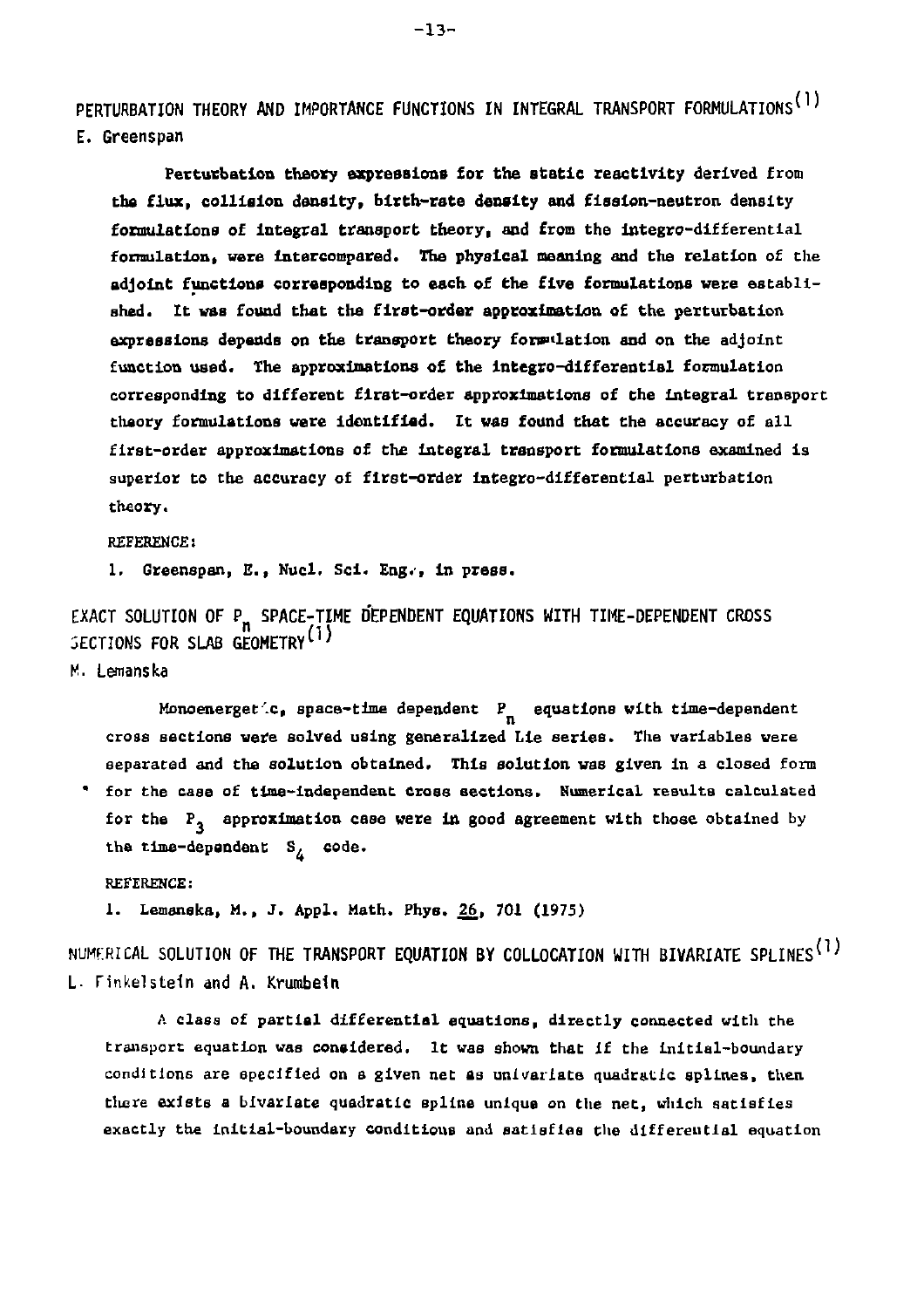**at the nodes of the net. The spline is then constructed by an exact finitedifference scheme. As a first application we provided a new algorithm for a spherically symmetric problem in neutron transport theory. This was further illustrated by numerical examples. Preliminary results were reported in Refs. (2) and (3).** 

**REFERENCES:** 

**1. Finkelstein, L. and Krumbein, A.D. . Nucl. Sel. Eng., In press.** 

**2. Finkelstein, L. and Krumbein, A.D., Trans. Amer. Duel. Soc.** *IS\_, 166* **(1974) 3. Finkelstein, L. and Krumbein, A.D., Trans. Israel Nucl. Soc. 2,, 31 (1974)** 

**LATTICE STUDIES FOR NATURAL URANIUM FUELLED HEAVY-WATER MODERATED FUSION-FISSION HYBRID REACTORS** 

**E. Greenspan and A. Schneider** 

**Prelljnlnary assessment o£ the performance of natural uranium fuelled,**  heavy water or graphite moderated blankets for fusion ~ fission hybrid reactors indicated<sup>(1)</sup> that the performance of such blanket concepts might be **significantly superior to that of the corresponding fission reactor cores. To check the validity of our assessment1 and to quantify it, we have initiated an investigation of the physical characteristics attainable from the lattices under consideration. The first series of calculations were performed with the**  lattice code  $HAMER$ <sup>(2)</sup> and version II of the ENDF/B cross section files. The uranium oxide fuel  $(10.45 \text{ g cm}^{-3})$  is clad with aluminum (substituting **Zircaloy owing to availability of cross sections) 0.04 cm thick. The heavy water contains 0.3% H,0.** 

**Figure 1 summarizes the relationship between the initial conversion**  ratio (CR) and the effective multiplication constant ( $k_{\text{aff}}$ ) calculated for clean and cold  $(20^{\circ}$ C) lattices. This  $k_{\text{aff}}$  is calculated for a buckling of **Also shown in Fig. 1 is the volumetric power density attainable**  with the lattices considered (as a function of their  $k_{\text{aff}}$ ) relative to that of Pickering<sup>(3)</sup>. It is taken to be the smaller of the relative changes in either the total length or the surface area of the fuel rods per unit blanket **either the total length or the surface area of the fuel rods per unit blanket** 

**The results of these calculations confirm our preliminary assessment that natural uranium heavy water blankets can be designed to be good breeders, and i»c die** *same* **time, have high power densities.** 

**-14-**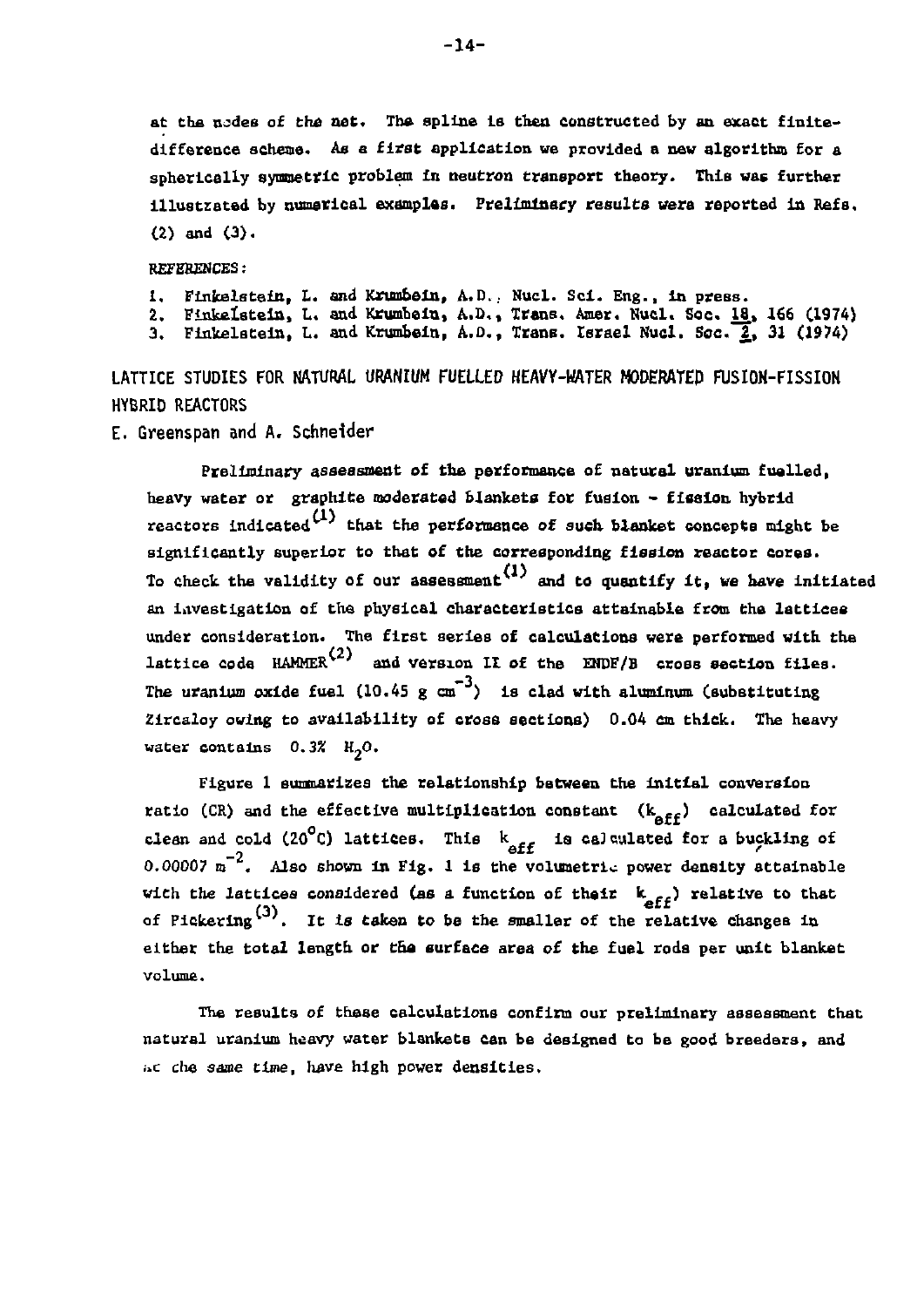

Fig. 1

Initial conversion ratio and volumetric power density for single rod natural uranium heavy water lattices  $\frac{1}{2}$   $\frac{1}{2}$  0.40 cm radius;  $\frac{1}{2}$  .72 cm radius

REFERENCES:

- 
- 1. Greenspan, E., Israel Nucl. Soc., Annual Meeting, <u>3</u>, p. I–28, 1975.<br>2. Suich, J.E. and Honeck, H.C., "The HAMMER system", DP-1064, 1967.
- 3. Directory of Nuclear Reactors, Vol. VII, IAEA, Vienna. 1968, p. 233.

**FISSION-FUSION SYMBIOSIS IN HIGHLY COMPRESSED MICROSPHERES^<sup>1</sup>\* A.D. Krumbeln** 

In previous work<sup>(2)</sup>, the feasibility of producing a power source or a copious source of neutrons by the compression of microspheres of fissionable material was Investigated by means of numerical calculations. The results for pure fission sources with and without a moderating blanket led to the conclusion that only a coupling between fission and fusion, producing a species of chain reaction, could make the concept feasible.

As a first approximation to such a system, an external source of neutrons from either the D-D or D-T reactions was introduced into the calculations. This fusion neutron source was computed as a function of temperature using the expressions in Lovberg $^{(3)}$  above 1 keV and power series in temperature below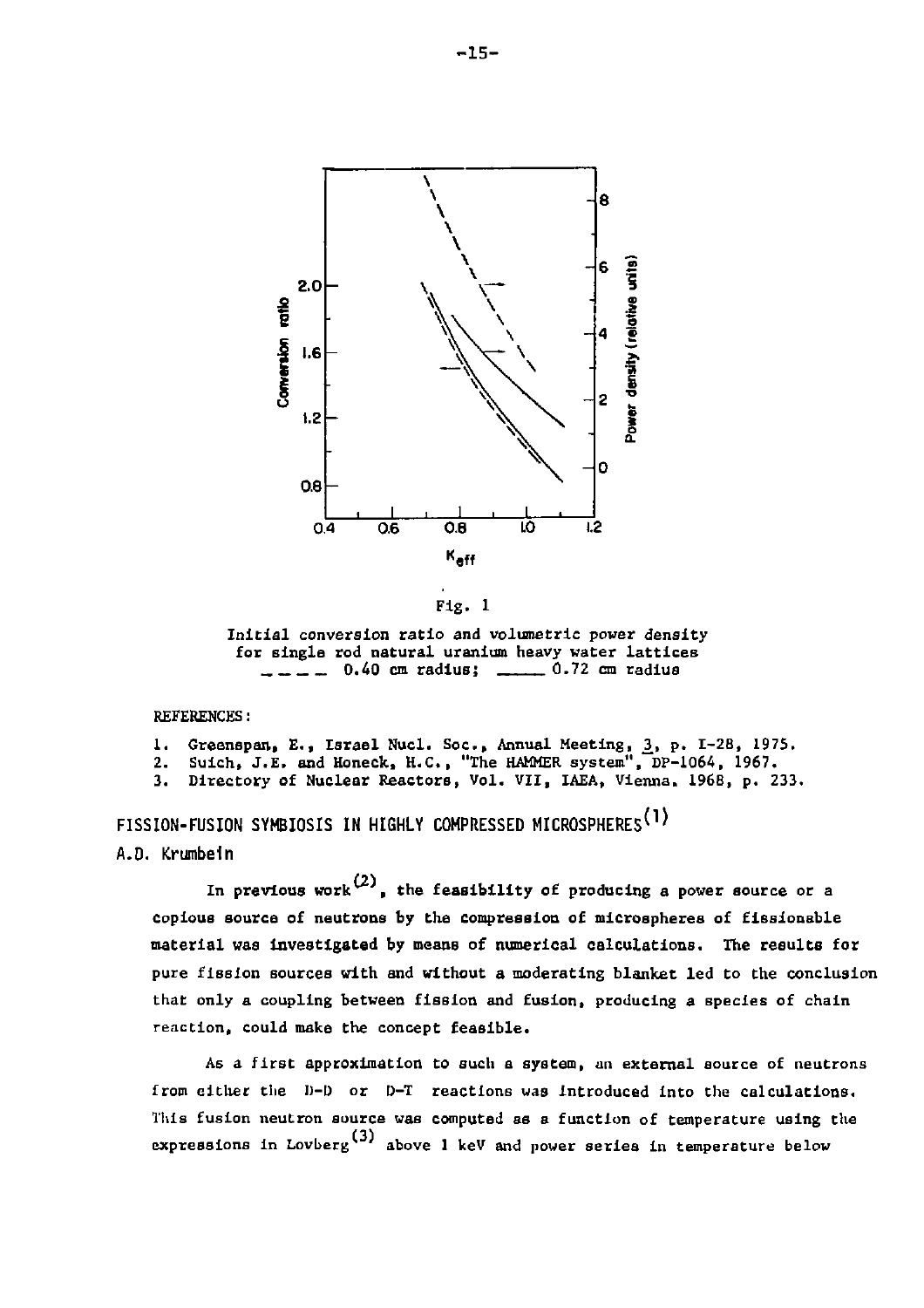1 keV to match the values of  $\langle \sigma v \rangle$  quoted by Thompson<sup>(4)</sup>. The temperature change with time was made to depend on the energy released in the fission process. The initial ion temperature distribution used In the calculations was taken from recent computational results reported by Brueckner<sup>(5)</sup> as occurring in an imploded sphere just before the fusion process begins.

The calculations were performed with five different mixtures of  $239_{\text{Pu}}$ and deuterium, with volume fractions of plutonium ranging between 0.25 and 0.95. Spheres ranging in size from 0.005 to 0.40 cm in radius were included in the cal**c**ulations. The three-region configuration of varying density  $\cdot\cdot\cdot$ , deduced from the calculations of Brueckner and Nuckolls, was used exclusively in these calculations. The neutron multiplication was computed as a function of time using the  $SNT^{(6)}$  time-dependent neutron transport code to determine if a "runaway" neutron multiplication could be achieved. In none of the calculations» however, was an exponential increase in neutron multiplication, characteristic of such a runaway process, observed.

The above model, however, takes no account of thermal conduction in the plasma and Is, therefore, in a sense conservative. A more detailed approach is now being implemented in whi-h consideration is given to thermal conduction by electrons and ions in the plasma as well as the transfer of energy from electrons to ions. In this way, the energy produced by fission in compressed fissionable material can be transferred, for example, to the D-T portion of a layered configuration.

REFERENCES:

- 
- 1. Krumbein, A.D., Trans. Amer. Nucl. Soc. <u>21</u>, 64 (1975)<br>2. Krumbein, A.D., Trans. Amer. Nucl. Soc. <u>18</u>, 19 (1974)
- 3. Glasstone, S. and Lovberg, R.R., Controlled Thermonuclear Reactions, Van Nostrand, Princeton, N.J., 1960, p. 20.
- 4. Thompson, W.B., Proc. Phys. Soc. (London), B70, I (1957)
- 5. Brueckner, K.A. and Jorna, S., Rev. Mod. Phys. 46, 325 (1974), Fig. 21.
- 6. Lemanska, M., in: IA-1262, 1972, p. 27.

STUDY OF U-238 BLANKETS FOR LASER FUSION REACTORS\*(1) A.O. Krumbein, M. Lemanska, Y. Gur and S. Yiftah

The economic feasibility of any laser-fusion process may depend critically on the inclusion of a blanket which breeds fissile fuel<sup>(2,3)</sup>. Such a blanket weuld contain  $238<sub>U</sub>$  or  $232<sub>T</sub>$  and capture fusion neutrons to produce  $239<sub>Pu</sub>$  $233_{11}$ 

This work is partially supported by the  $U.S.-$  Israel Binational Science Foundation.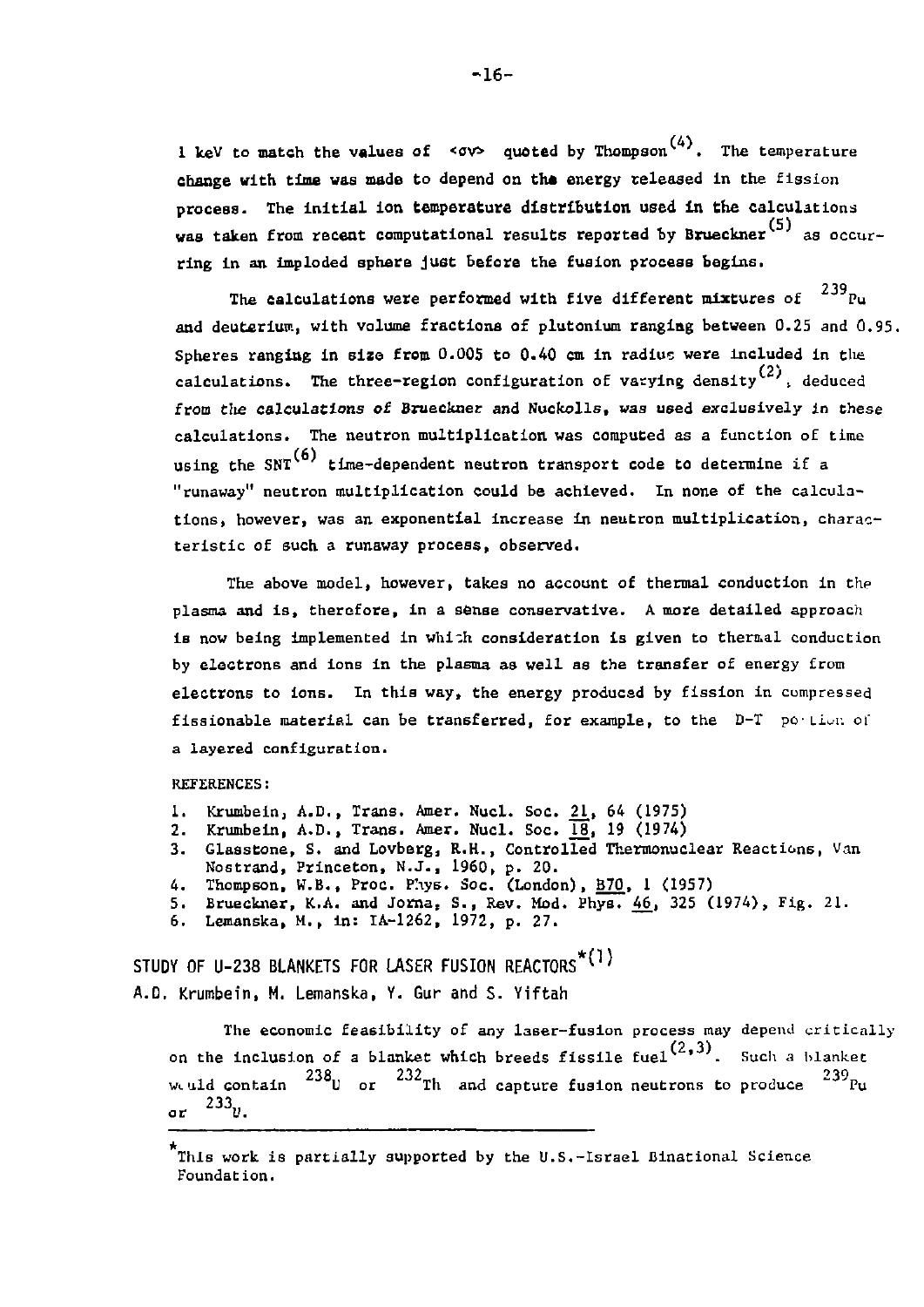We have computed some of the properties of such a blanket using, as a model, a 14 MeV neutron source in vacuum surrounded by a spherical blanket  $\text{containing}$   $^{238}$ <sup>[1]</sup> The SNG<sup>(4)</sup> spherical transport code was suitably modified for use in the calculations.

The results obtained to date for the number of fission, absorption and neutron multiplication events per 14 MeV source neutron give good agreement with Weale's<sup>(5)</sup> experimental results. The calculations are now being extended to study the effects of anisotropic scattering as well as that of the energy distribution of the neutrons produced in the  $(n, 2n)$  and  $(n, 3n)$  reactions. In addition., the sensitivity of the results to changes in neutron cross sections is under investigation. Work has likewise been undertaken to calculate blankets containing various coolants and structural materials.

REFERENCES:

- 1. Krumbein, A.D., Lemanska, M., Gur, Y. and Yiftah, S., Trans. Israel Nucl. Soc. *2,* 34 (1974)
- 2. Horoshko, R.N., Hurwitz, H. and Zmora, H., Ann. Nucl. Sci. Eng. 1, 223 (1974)
- 3. Brueckner, K.A., IEEE Trans. Plasma Sci. 1, 13 (1973)
- 4. Lemanska, M., Szwarcbaum, G., Yiftah, S. and Rabinowitz, P., IA-800, 1963. 5. Weale, J.W., Goodfeliow, H., McTaggart, M.H. and Mullender, M.L., J. Nucl. Energy 14, 91 (1961)

A MULTIGROUP MODEL FOR THE SLOWING-DOWN OF ENERGETIC IONS IN PLASMAS<sup>(1)</sup>

E. Greenspan and D. Shvarts

The energy dependent equation for the slowing-down of energetic ions in fully ionized plasma was cast into a multigroup form. The resulting multigroup equation is a linear equation for the flux of the energetic ions and is easy to solve. It can take into account large energy transfer reactions preserving their discrete nature. The sensitivity of the multigroup approximation to the group width and weighting function used for generating group constants was investigated. It was found that few groups with simple, problem Independent weighting functions can yield results of reasonable accuracy. The relation between the multigroup and other methods for the solution of the sJoving-down equation was considered.

KEfEkL.\'CE:

1. Greenspan, E. and Shvarts, D., Nucl. Fusion 16, 2 (1976)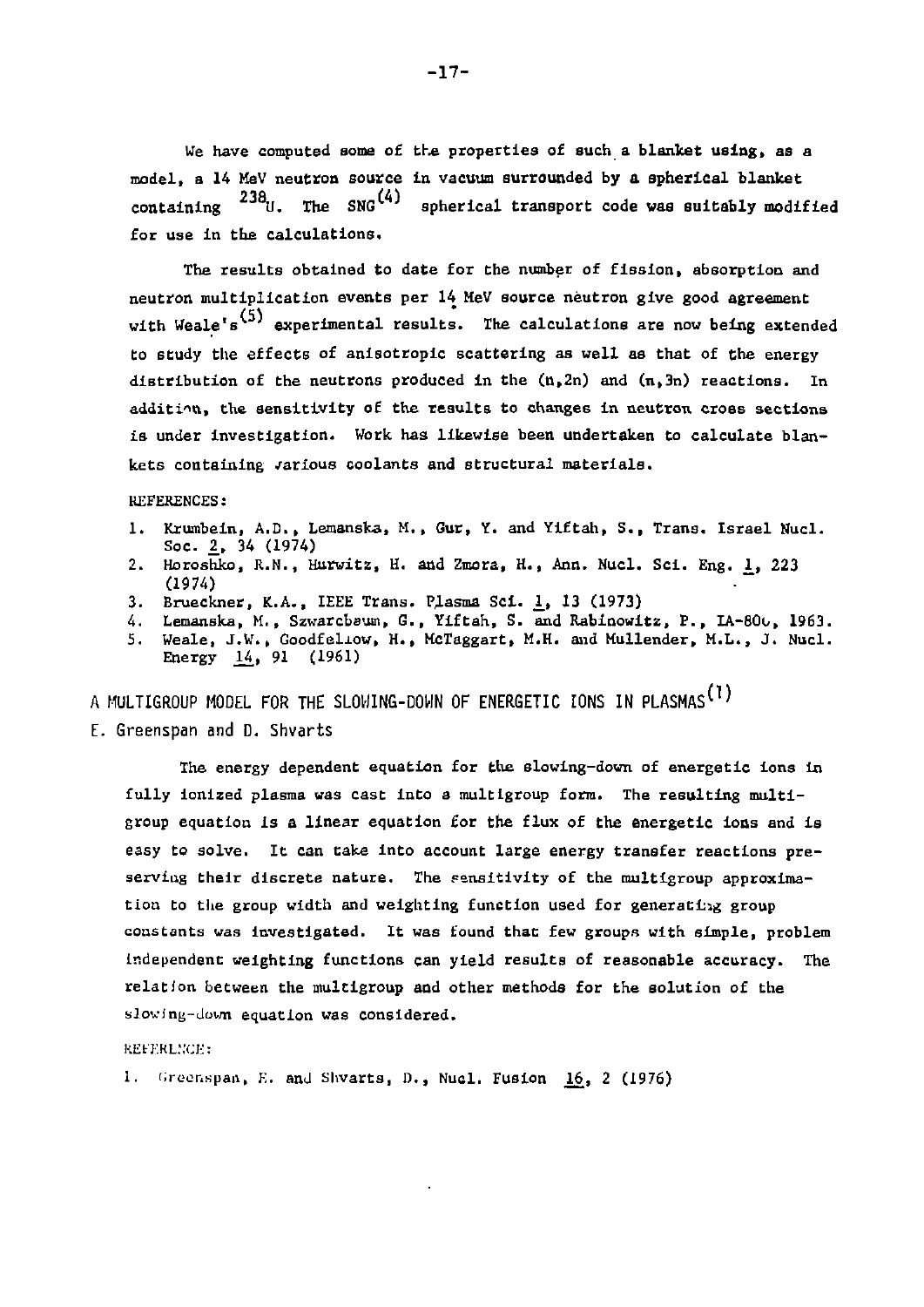**EFFECTS OF LARGE ENERGY TRANSFER REACTIONS ON SLOUING-DOWN PROPERTIES^<sup>1</sup> ^ D. SKvarts and E. Greenspan** 

Large energy transfer (LET) reactions affect the slowing-down process via two mechanisms: a) discrete energy losses of the energetic ions leading to a faster slowing down process, and b) the production of energetic recoil Ions from the bulk plasma that might also interact With the bulk plasma during slowing down.

The effects of LET reactions on the following plasma properties were investigated: a) the probability that high energy ions will cause fusion while slowing-down, b) the transfer of energy from the energetic ion to the bulk plasma ions and electrons, and c) the slowing-dovn time. Plasma parameters calculated with the MUGLET code, which takes into account LET interactions were compared with a continuous slowing down model (CSD). It was concluded that:

- a) LET reactions have a non-negligible effect on the slowing down process for plasma electron temperatures above 10 keV and initial ion energies in the MeV range.
- b) For high electron temperatures  $(T_{\alpha} \geq 50 \text{ keV})$  and high initial energies the fusion probability of a deuteron in a DT plasma is about two times greater when accounting for LET reactions, compared with the CSD model. This enhancement is mainly due to the contribution of the recoils.
- c) With LET reactions taken into account, the bulk plasma ions get a larger fraction of the beam ion energy than predicted by the GSD model. The difference may reach a factor of two.
- d) The slowing down time with LET reactions is shorter as compared with the CSD results. The inclusion of the recoils in the calculation may reduce the slowing down time even further.

#### REFERENCES:

- 1. Shvarts, D. and Greenspan, E., Trans. Israel Nucl, Soc. £, 40 (1974)
- 2. Shvarts, D. and Greenspan, E., Trans. Amer. Nucl. Soc. 227 75 (1975)

#### SPECTRUM HARDENING IN TW0-C0MP0NENT-T0KAMAKS

#### E. Greenspan and D. Shvarts

In the calculation of the slowing-down process In two-component-tokamaks (TCT) it ia customary to assume that the beam ions slow down against bulk plasma ions and electrons having a maxwellIan distribution, when the number of the

**-18-**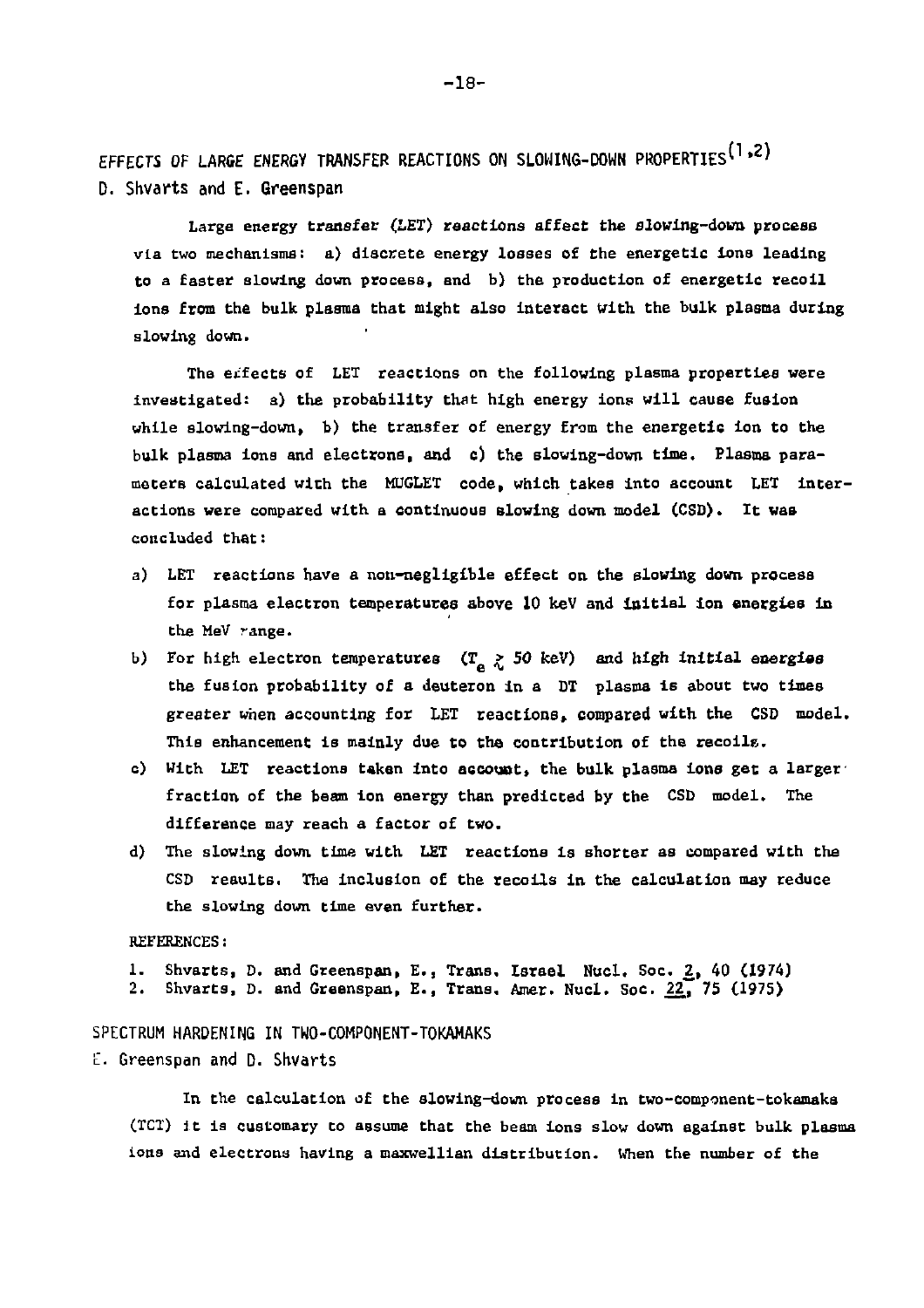**sloving-down (or suprathermal) ions is not negligible compared with the number**  of thermal ions, however, the contribution of interactions between the supra**thermal ions (i.e. beam-beam interaction) to the plasma properties may not be negligible. This contribution can be taken into account by describing the distribution of plasma ions, for the calculation of the sloving-down of the beam ions» as a superposition of a maxwellian and a sloving-down distribution (i.e., by considering a hardened spectrum).** 

**Self-consistent calculations of the slowlng-down process for plasma conditions typical to TCX devices were performed. The solution-of the slowing-down equation was reached iteratively, using a modified version of MUGLET . Starting with a maxwellian distrioucion for the bulk plasma ions, the distribution of the suprathermal ions was calculated. By superposing the maxwellian and Che siowing-down spectrum thus obtained, the solution of the slowing-down equation was repeated (now against a hardened maxwellian) and the bulk plasma ion distribution accordingly adjusted.** 

For example, in the case of a 440 keV deuteron beam injected into a **D-T** plasma of  $T_1 = T_2 = 20$  keV and  $n = 10^{14}$  cm<sup>-3</sup>, it was found that **whereas the probability that a beam ion will undergo fusion while slowing down in a maxwellian plasma is about 0.004, the hardening of the spectrum, obtained when the beam ions constitute 25% of the total plasma ions, enhances the fusion probability by up to 0.006.** 

#### **REFERENCE:**

1. Greenspan, E. and Shvarts, D., Nucl. Fusion 16, 2 (1976)

**NUCLEAR SCATTERING CROSS SECTION FOR FUSION CHAIN REACTION CALCULATION - THE (D, <sup>3</sup> H e) CYCLE** 

**Y. Kami, E. Greenspan and D. Shvarts** 

**It has been shown that nuclear scattering may lead to a fusion chain reaction . This is due to the fact tha. there are large energy transfer collisions which may generate a shower of fast recoils that undergo fusion reactions while slowing down. Such a chain has been shown to be self**sustaining under some conditions for the DT cycle<sup>(1)</sup>. To study the feasibi-**3 lity of a chain reaction for tha D He cycle, we first set out to find tha differential cross sections for nuclear scattering among the various species**   $(D, \frac{3}{2}$ He, P,  $\alpha)$  of this cycle.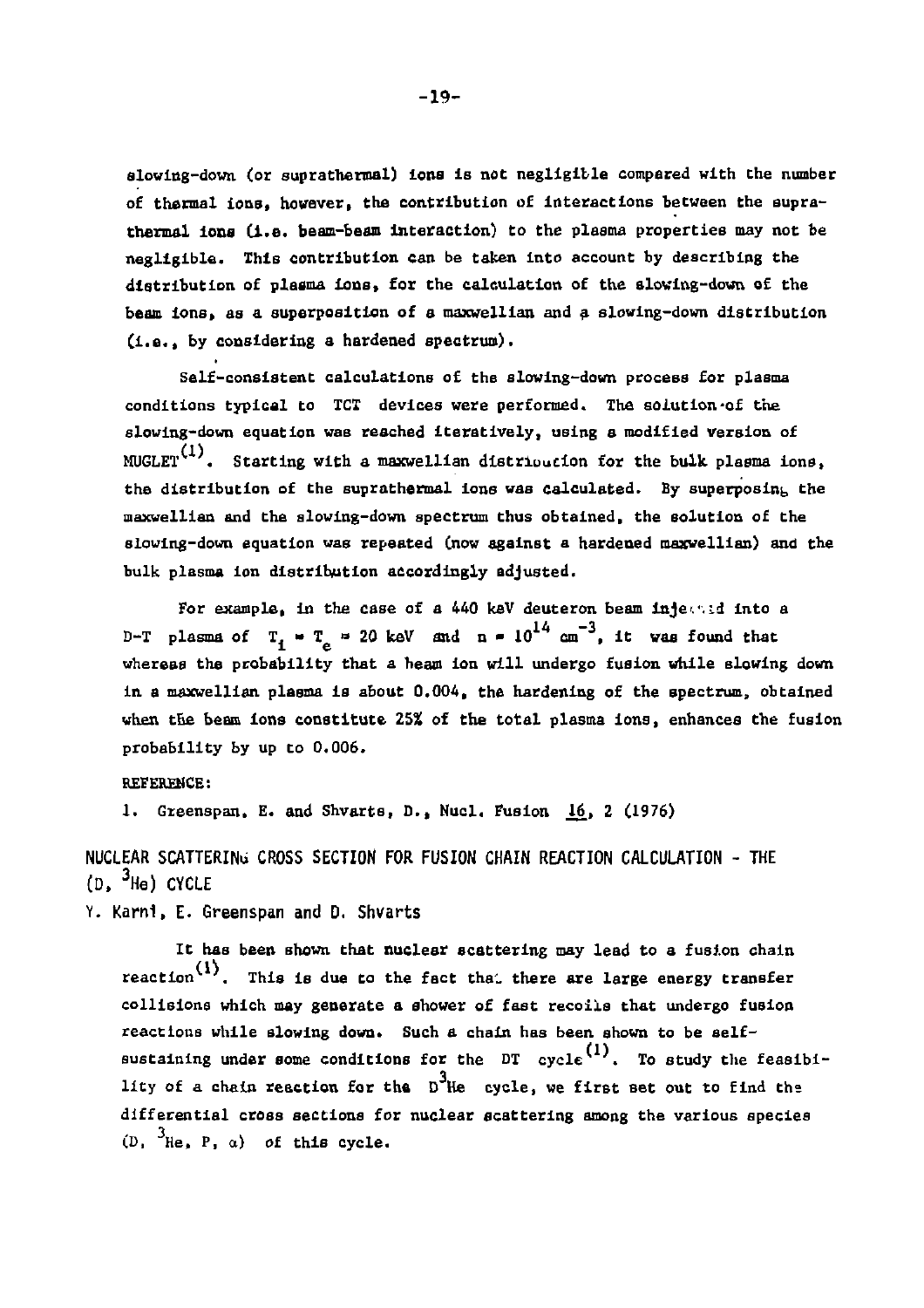Xo obtain an evaluated set of nuclear scattering cross sections a least- ..uares calculation was performed **on** a **large number** of **published** experimental data in the **energy** range up to 15 MeV with scattering angles of 20°-160°.

*'1\*  A similar approach for the DT cycle used phase shift analysis ' or some arbitrary polynomial function<sup>(3)</sup>. We found the latter method to be easier to apply and reasonably accurate. For example, for p-D scattering we used the function:

$$
\sigma(E, \theta) = \frac{n}{E^2 \cdot (1 - \cos \theta)^2} + \sum_{j=0}^{4} \sum_{m=0}^{3} a_{j,m} E^m (\cos \theta)^j
$$

.Taking 1300 data points from 19 references» a fit with an average relative deviation of *16%* was obtained. Similar functions were used for the other scattering reactions.

REFERENCES:

- 1. Peres, A. and Shvarts, D., Nucl. Fusion \_15\_, 687 (1975)
- 2. Abulaffio, C. and Peres, A., Bull. Amer. Phys. Soc.  $20$ , 164 (1975)
- 3. Gorman, E.G., UCID-15971 (1973)!

TDMG - A TIME-DEPENDENT, MULTIGROUP, ZERO-DIMENSIONAL CODE FOR PELLET FUSION STUDIES IN TH£ PRESENCE OF CHAIN REACTIONS

D. Shvarts

Recent stationary calculations<sup>(1)</sup> have shown that under suitable conditions fusion burn can proceed via fusion chain reactions. This is due to nuclear scatterings of the fusion burn particles that produce a shower of fast ic s some of which undergo further fusion reactions during their slowing down. The purpose of the code developed Is to study the dynamics of fusion burn via usual thermal reactions and chain reactions. Since fusion chain reaction proceeds via suprathermal ions, It is desirable, for a first study of the effects, to represent the energy dependence accurately, whereas the space dependence may be represented in an approximate manner.

The main physical assumptions and models of the present code are;

1. .oint reactor model. We assume an homogeneous medium having the same temperature and density everywhere. Leakage phenomena due to the finite dimensions are considered by using approximate diffusion coefficients.

-20-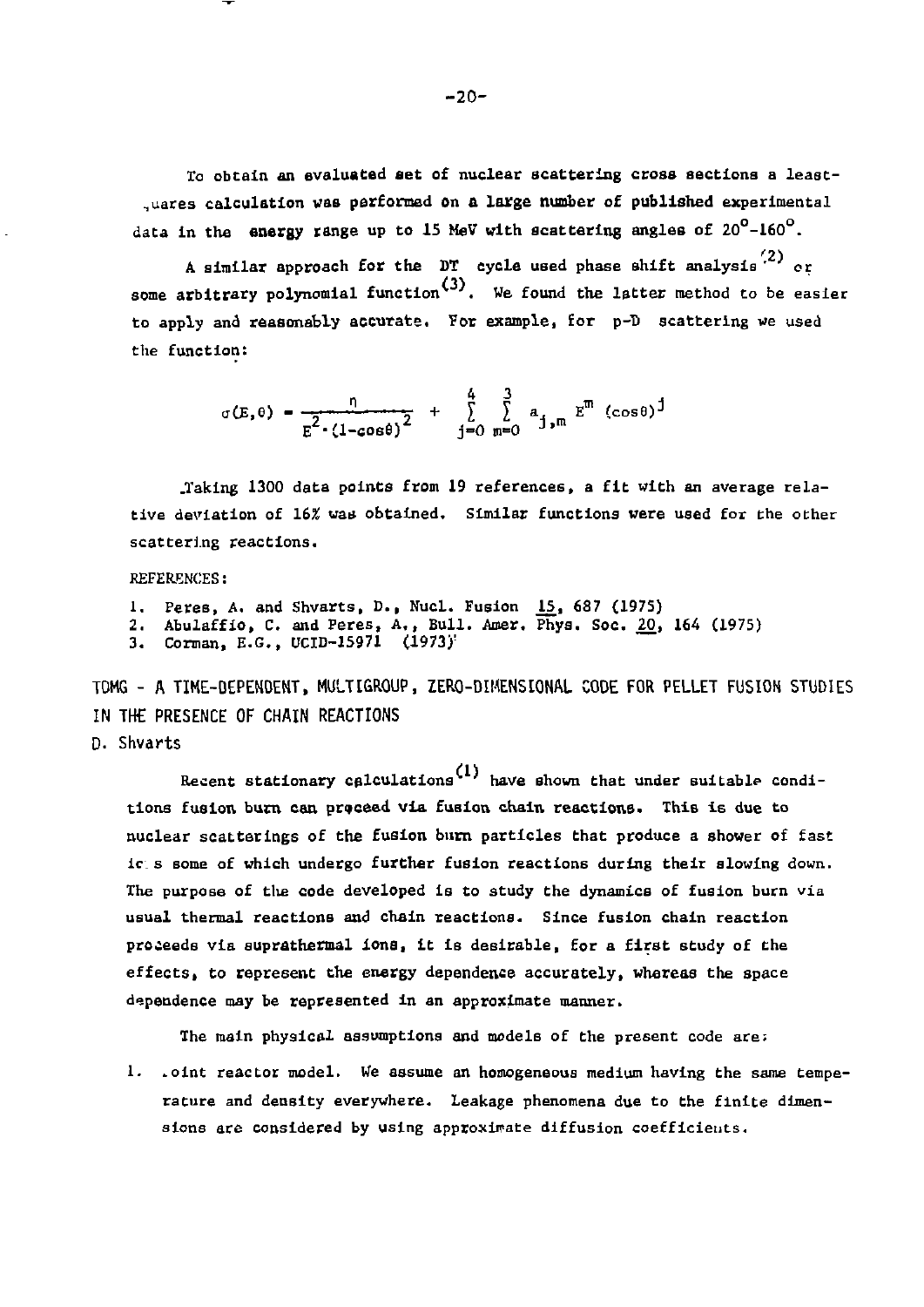- **2. A multi-group, mulcl-species description of the suprathermal Ion popula**tion. This is based on the multigroup formalism recently developed<sup>(2)</sup>, **accounting for coulomb friction processes as well as for large energy transfer reactions (due to nuclear scatterings) and nonthermal fusion reactions.**
- **3. Tvo-temperature description for electrons and ions. The energy balance equations account for the following processes: energy transfer from fast ions to the bulk plasma ions and electrons; Bremsstrehlung radiation leases of the electrons; energy exchange between the bulk ions and electrons; expansion cooling.**
- **4. Because hydrodynamlc expansion is a. dominant mechanism in the burn process, we have included its effect in an approximate manner, using the similarity assumption.**

**The code was checked against some published results of calculations o£**  thermal burning of b<mark>are</mark> DT spheres with sophisticated codes<sup>(3)</sup>, and the time **dependent energy yield was found to be reasonably accurate.** 

**REFERENCES:** 

- **1. Peres, A. and Shvarts, D., Nucl. Fusion 15\_, 687 (1975)**
- 
- 2. Greenspan, E. and Shvarts, D., Trans. Israel Nucl. Soc. <u>2</u>, 43 (1974)<br>3. Fraley, G.S., Linnebur, E.J., Mason, R.J. and Morse, R.L., Phys. Fluids, **\_W, 474 (1974)**

COMPUTATIONAL EXPERIMENTS WITH A <sup>252</sup>Cf SOURCE FOR POSSIBLE USE IN NEUTRON RADIO-GRAPHY<sup>(1)</sup>

*D.* **Kedem and M. Lemanska** 

The influence of the moderators Fe, Al, C, D<sub>2</sub>O, Be and CH<sub>2</sub>, and the **reflectors, H~0 and C, on the thermal.neutron flux was examined. Spherical 252 assemblies with, a Cf source located at the center and at various distances from the tenter were considered. A configuration having a small thermalizatIon factor and a flat thermal neutron flux, adaptable to neutron radiography, was obtained.** 

**REFERENCE:** 

**1. Kedera, D. and Lemanska, M., Nucl. Tech.** *2£t* **152 (1976)**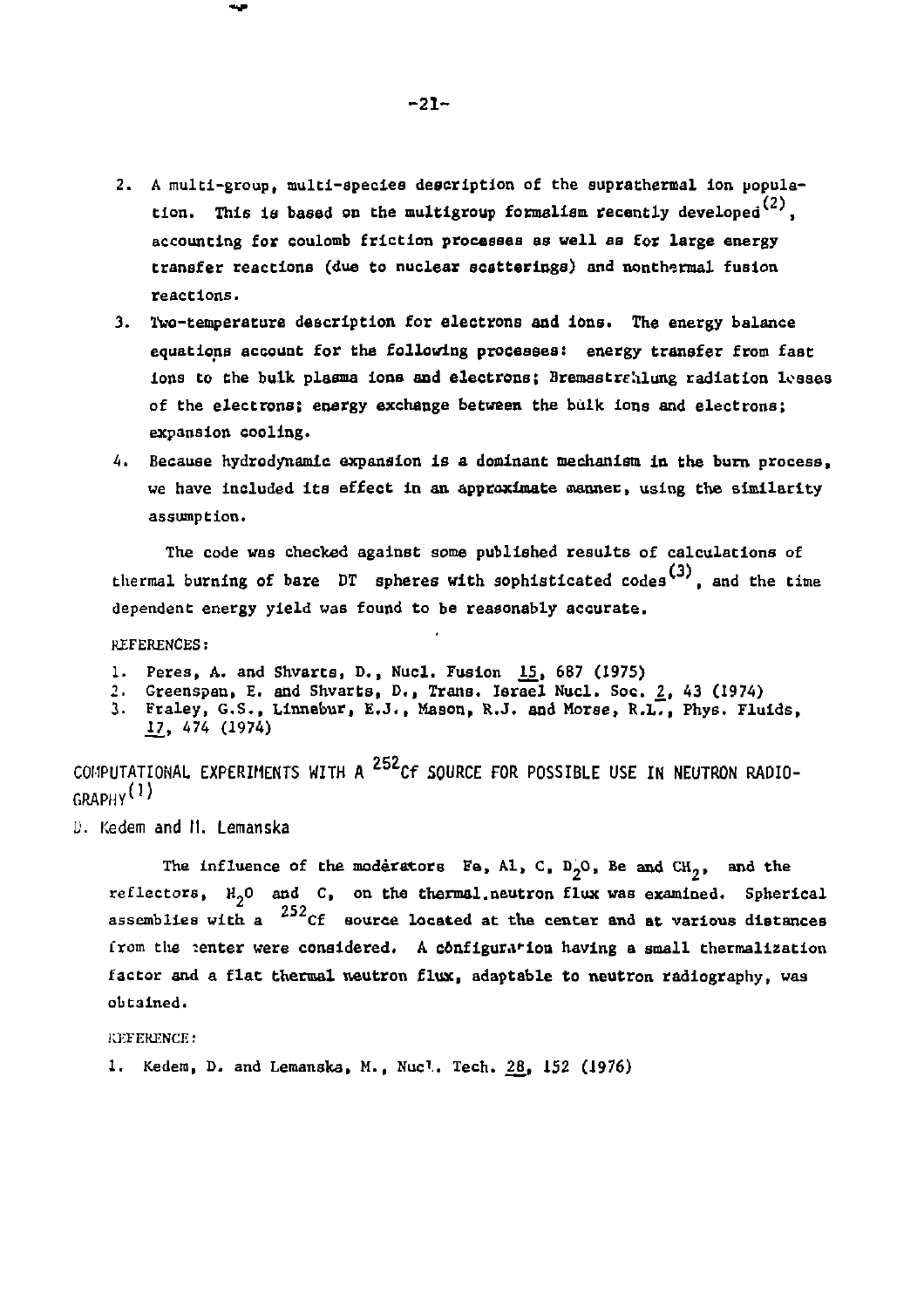## **NUCLEAR PHOTOEXCITATIOlr1'**

**R. Moreh** 

**The various methods of nuclear photoexcitation using neutron capture y-rays were considered. In particular, the photoexcitation of isolated nuclear levels by the method of random overlap between one of the incident lines of neutron-capture y-rays and a nuclear level of the scatterer vere illustrated. The extraction of nuclear spectroscopic data such as spin, parity and the width of the resonance levels were explained. The variation of the energy of the photons using both nuclear resonance scattering and Compton scattering were explained and the use of both methods for measuring the ground-state radiative widths of nuclear levels were illustrated. In addition» the photoexcitation of the continuum region using higher energy photons in the 9 MeV - 11.4 HeV**  region was considered. It was thus possible to study the low-energy branch of **the giant dipole resonance and the nuclear Raman scattering and to test the theoretical predictions in this field. The effect of Delruch scattering of these photons was mentioned.** 

**REFERENCE:** 

**1. Moreh, R., Proc. Int. Symp. on Neutron Capture Gamma-Ray Spectroscopy, Petten, Holland, 1974, p. 459.** 

**THE 6.324 MeV HOLE STATE IN <sup>15</sup> N ^ R. Moreh and 0. Shahal** 

> The 6.324 MeV level of <sup>15</sup>N was photoexcited by a chance energy overlap **with a** *y* **line obtained from the Cr(n,y) reaction using thermal neutrons. By measuring the angular distribution of the scattered radiation and its polari**zation, the spin and parity of the level was determined to be  $J^{\pi} = 3/2$ . The  $E2/M1$  mixing ratio of the  $3/2^+ + 1/2^-$  ground state transition was unambiguously **determined to be X(E2/M1) = +O.137±0.005. An upper limit to the branching ratio**  of the decay of the level to lower lying levels in <sup>15</sup>N was obtained. The **radiative width of the level was also measured and found to be** *T* **- 3.1±0.3 eV. Ihe result was compared with theoretical predictions.**

**REFERENCE:** 

**1. Moreh, R. and Shahal, 0., Nucl. Phys. A252, 429 (1975)** 

**ATTENUATION COEFFICIENTS OF 7-RAYS AT 9.00 AND 11.39 MeV T. Bar-Noy and R. Moreh** 

**Precise measurements of aLtenuation coefficients at 9.00 and 11.39 MeV in 10 elements between Be and U were carried out. The** *y* **biam was obtained**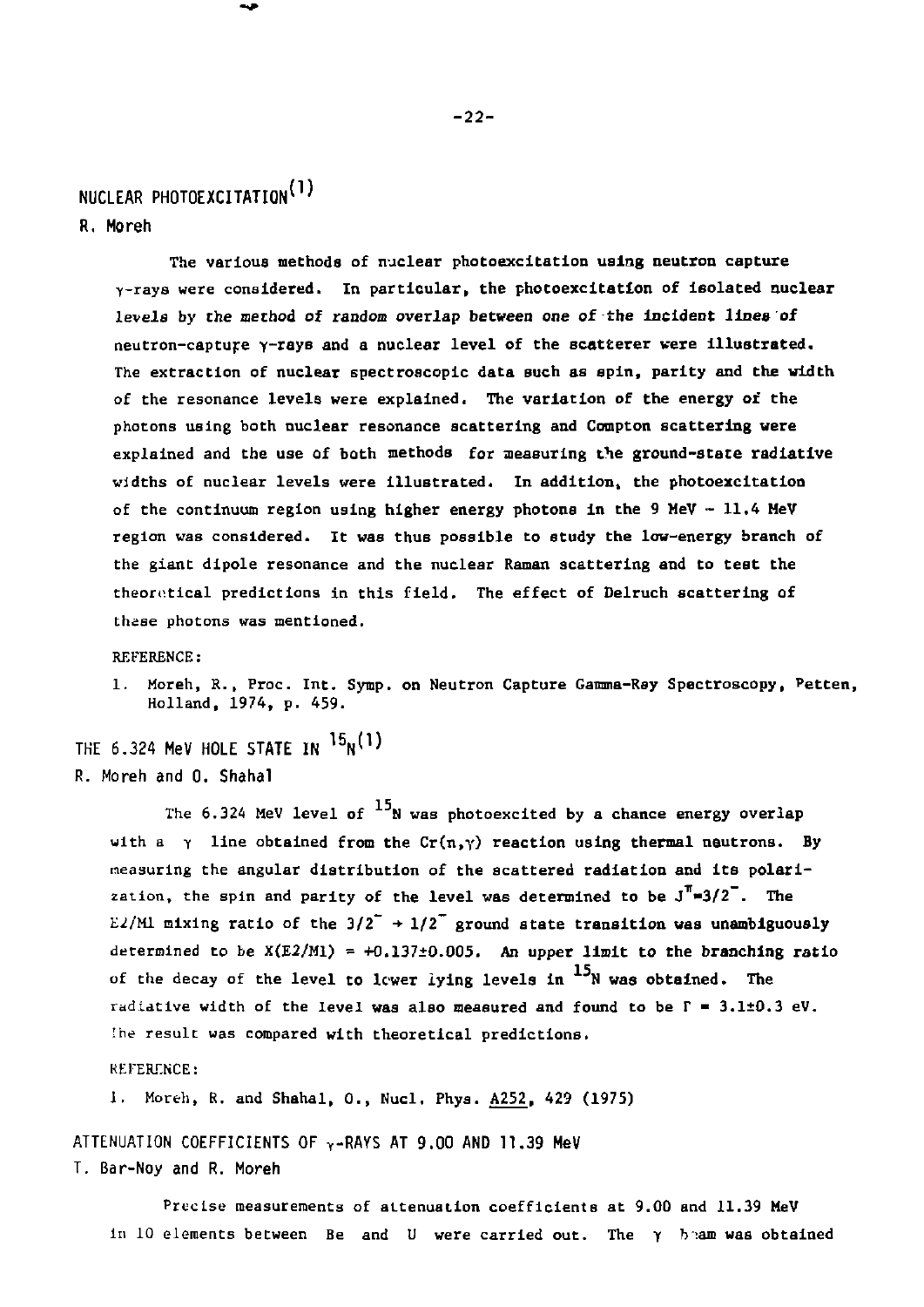from the  $(n, \gamma)$  reaction on disks of metallic nickel. The results are given in Table 1, and are found to be much higher than the calculated values of Refs. 1 and 2. The systematic differences are very probably due to the fact that the calculated cross section for pair-production is underestimated.

|         |        | E =9.00 MeV |                  | E ≈11.39 MeV |        |              |
|---------|--------|-------------|------------------|--------------|--------|--------------|
| Element | Ref. 1 | Ref. 2      | Present work     | Ref. 1       | Ref. 2 | Present work |
| Be      | 256.0  | 254.6       | 257.3±2.2        | 228.1        | 226.8  | 238.5±7.6    |
| c       | 406.9  | 405.1       | $413.5 \pm 19.2$ | 369.9        | 367.7  | 395.0±0.7    |
| V       | 2310   | 2280        | 2322±4           | 2300         | 2277   | 2368±26      |
| Fe      | 2751   | 2719        | 2729±13          | 2768         | 2743   | $2787 + 22$  |
| NI      | 3067   | 3030        | 3068±18          | 3101         | 3074   | 3175±10      |
| Zn      | 3402   | 3354        | 3434±19          | 3459         | 3420   | $3537+9$     |
| Αg      | 6724   | 6694        | 6865±16          | 7050         | 7007   | 7334±28      |
| W       | 13793  | 13716       | 14170±13         | 14697        | 14631  | 14950±60     |
| PЪ      | 16265  | ï6109       | 16520±33         | 17307        | 17255  | 18000±64     |
| U       | 19513  | 19489       | 20040±109        | 20808        | 20801  | 22200±31     |

| . .<br>ARI |  |
|------------|--|
|            |  |

|  |  | Measured total attenuation coefficients (mb/atom) compared        |  |  |
|--|--|-------------------------------------------------------------------|--|--|
|  |  | with calculated values for photon energies $9.00$ and $11.39$ MeV |  |  |

REFERENCES:

1. Storm, E. and Israel, H.I., Nuclear Data Tables A7, 565 (1970)

2. Plechaty, E.F. and Terrall, T.R., UCRL-50400, 1968, Vol.4.

ABSORPTION OF  $6.42$  MeV PHOTONS<sup>(1)</sup>

R. Moreh and Y. Wand

Precise measurements of the total attenuation coefficients of 6.418 MeV photons in 23 elements between Be and U were carried out with uncertainties which were generally less than 0.3%. The method utilizes resonance scattering of monochromatic photons obtained from theraal neutron capture in titanium. The resonant scatterer is  $^{139}$  La; it serves as an analyzer of the  $\gamma$  beam energies passing through the absorber. The effective energy definition in this method is of the order of 20 eV. The measured coefficients were generally in close agreement  $(0.6x)$  with calculated values. A significant deviation was observed only in the case of Ta.

#### REFERENCE:

1. Moreh, R. and Wand, Y., Nucl. Phys. A252, 423 (1975)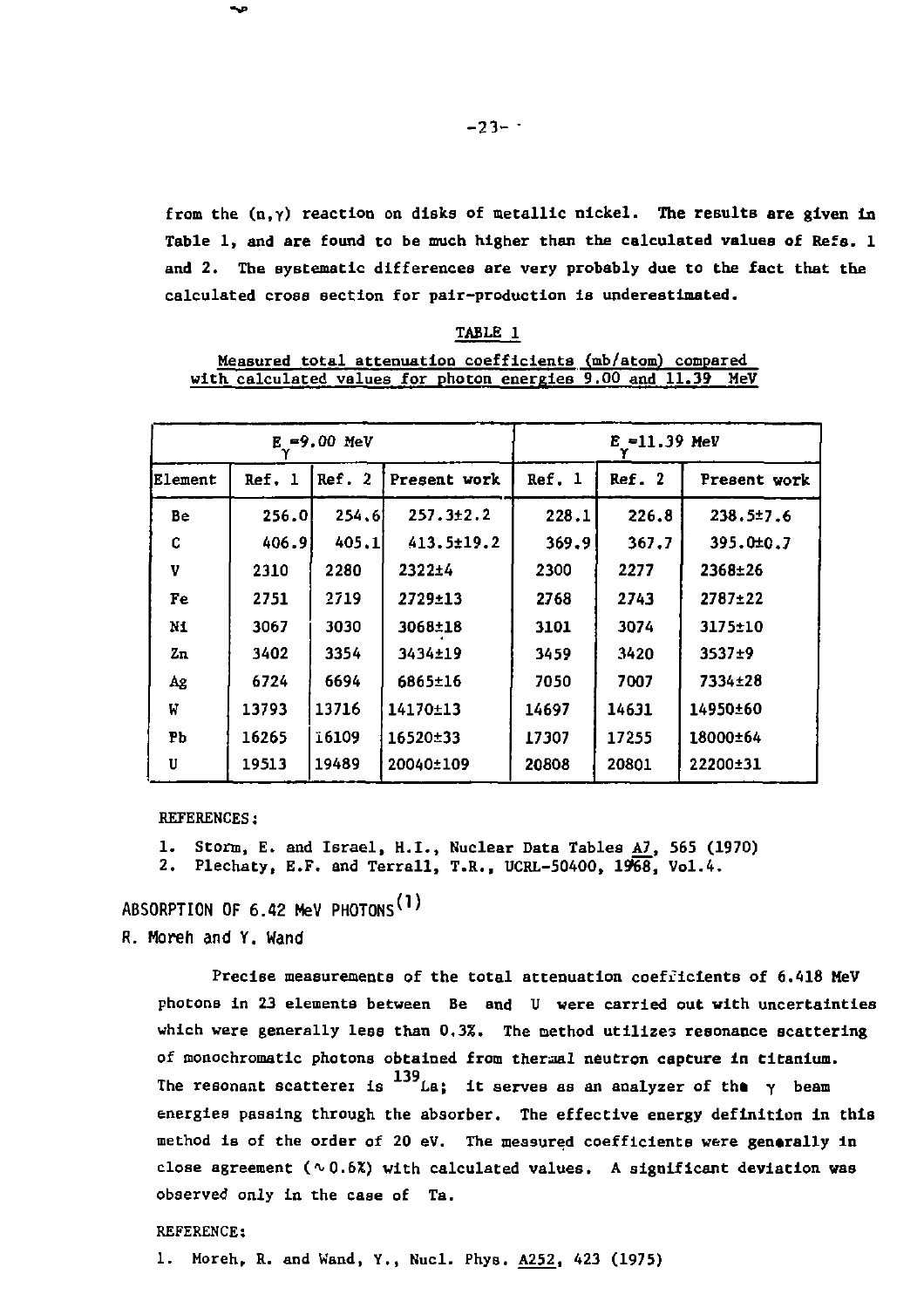**A NEW HIGH RESOLUTION GAMMA RAY MONOCHROMATORv'' R. Moreh, I. Jacob and R. Mourad** 

**A high-resolution gauma monochrooator having a resolution of ^10" vas developed. The variable energy** *y* **source is obtained by nuclear resonance scattering of neutron capture y-rays through various scattering angles. Several possible examples of combinations of** *y* **sources and resonance scatterers were considered. In particular, a lead target was employed to scatter the 7.28 MeV** *y* **line of neutron capture y-rays of iron. Variation of the angle of the resonantly scattered 7.28 MeV photons between 60\*-150° permits an energy scan of 400 eV in any absorber. Thus, nuclear energy levels in some absorbers were photoexcited and the corresponding ground-state widths were extracted from the measured absorption spectrum. The results for the case of a Ce absorber were considered in detail.** 

**REFERENCE:** 

**1. Moreh, R., Jacob, I. and Mourad, R., Nucl. Instrum. Methods 127. 193 (1975)** 

**A NEW INTEGRATED TARGET-ION SOURCE FOR ISOTOPE SEPARATION WITH THE SOLIS S. Amiel, G. Engler, E. Ne'eman, Y. Nir-El and H. Shmid** 

**As part of the research program on mass and charge distribution in fission, the SOLIS on-line isotope separator is used to separate isotopes for measurements of half-lives, fission yields, nuclear decay properties and delayed neutron emission probabilities of short-lived isotopes. A new surface Ionization integrated target-ion source was developed. The present version is an Improvement over a previously described system . The modifications were aimed at achieving higher temperatures and greater operational reliability. The target, which contains 1 g of uranium coated on specially arranged graphite foils, presents a large area for efficient and rapid release of products and a large cross section to match a broad neutron beam. The target is situated in an oven, heated by electron bombardment. The species released from the target are conducted through a heated tube and filament where surface ionization takes place.** 

The ion source operates in the temperature range of  $\sim 1800^{\circ}$ C which **results In very Bhort diffusion half-times i.e. about 1 sec for Rb isotopes and about 5 sec for Cs isotopes. This permits measurements of half-lives of Isotopes down to about 0.1 sec.**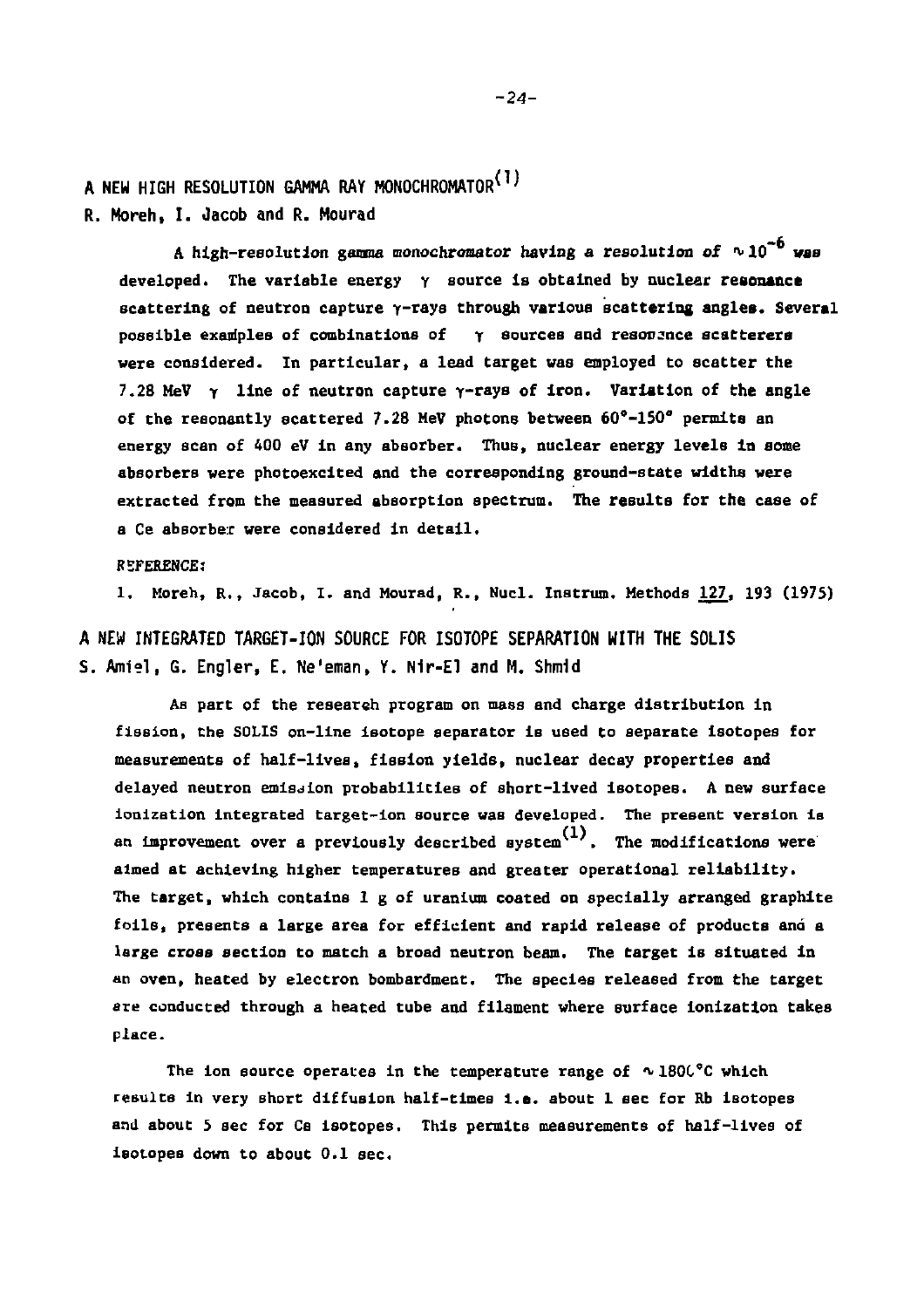**Using this new source isotopes of Rb, Sr, Cs and Ba were separated by positive surface ionization and their half-lives measured using beta activity detected by a silicon surface barrier detector. The results are given in**  Table 2. Two isotopes <sup>147</sup>Ba and <sup>148</sup>Ba were identified for the first time and their half-lives measured. Other results verify in some cases previous determinations or improve values which were obtained with less reliable statistics.

**minations or Improve values which were obtained with less reliable statistics.** 

| Mass | Element | Half-life         | Mase | Element | Half-life       |
|------|---------|-------------------|------|---------|-----------------|
| 94   | Rb      | $2.81 \pm 0.01$   | 143  | Cв      | $1.78 + 0.01$   |
|      | Sr      | 76.6 ±1.0         |      | Ba      | 15.17±0.38      |
| 95   | Rb      | $0.402 \pm 0.008$ | 144  | Cв      | $1.02 + 0.03$   |
| 96   | Rb      | $0.225 \pm 0.012$ |      | Ba      | 11.85±0.57      |
|      | Sт      | 1.103±0.022       | 145  | Cв      | $0.65 + 0.04$   |
|      | Y       | $6.32 \pm 0.18$   |      | Bа      | $3.79 \pm 0.19$ |
| 97   | Rb      | $0.181 \pm 0.010$ | 146  | Ва      | $2.14 + 0.37$   |
|      | Sr.Y    | $0.865 \pm 0.028$ |      | La      | $8.5 + 1.9$     |
| 98   | RЬ      | $0.098 \pm 0.018$ | 147  | Bа      | $0.72 \pm 0.07$ |
|      | Sτ      | $1.04 \pm 0.11$   |      | La      | $4.43 \pm 0.54$ |
|      |         |                   | 148  | Bа      | $0.47 + 0.20$   |
|      |         |                   |      | La      | $2.62 \pm 0.61$ |
|      |         |                   |      |         |                 |

**TABLE 2 Half-lives of isotopes studied, sec** 

**It is planned to extend the research to study nuclear level schemes and to measure fission yields. The target-ion source is to be adapted for negative surface ionization which will make it possible to extend the research to isotopes of Br and I.** 

**REFERENCE:** 

**1. Amiel, S., Nir-El, Y., Shmid, M.t Venezia, A. and Wismontsky, I., in: Proc, 8th Int. EMIS Conf. on Low Energy Ion Accelerators and Mass Separators, Skovde,Sweden, June 1973» p.412.** 

**DISTRIBUTION OF NUCLIDES IN FAST FISSION OF <sup>232</sup> T h T. Izak-Biran and S. Amiel** 

**An analysts of the Independent fission yields of thermal fission** *of*   $235<sub>U</sub>$  (1) revealed an enhancement of products with an even number of protons and a decrease in the number of products with an odd number of protons. This odd-even effect is now one of the important contributions to the understanding **odd-even effect is now one of the important contributions to the understanding**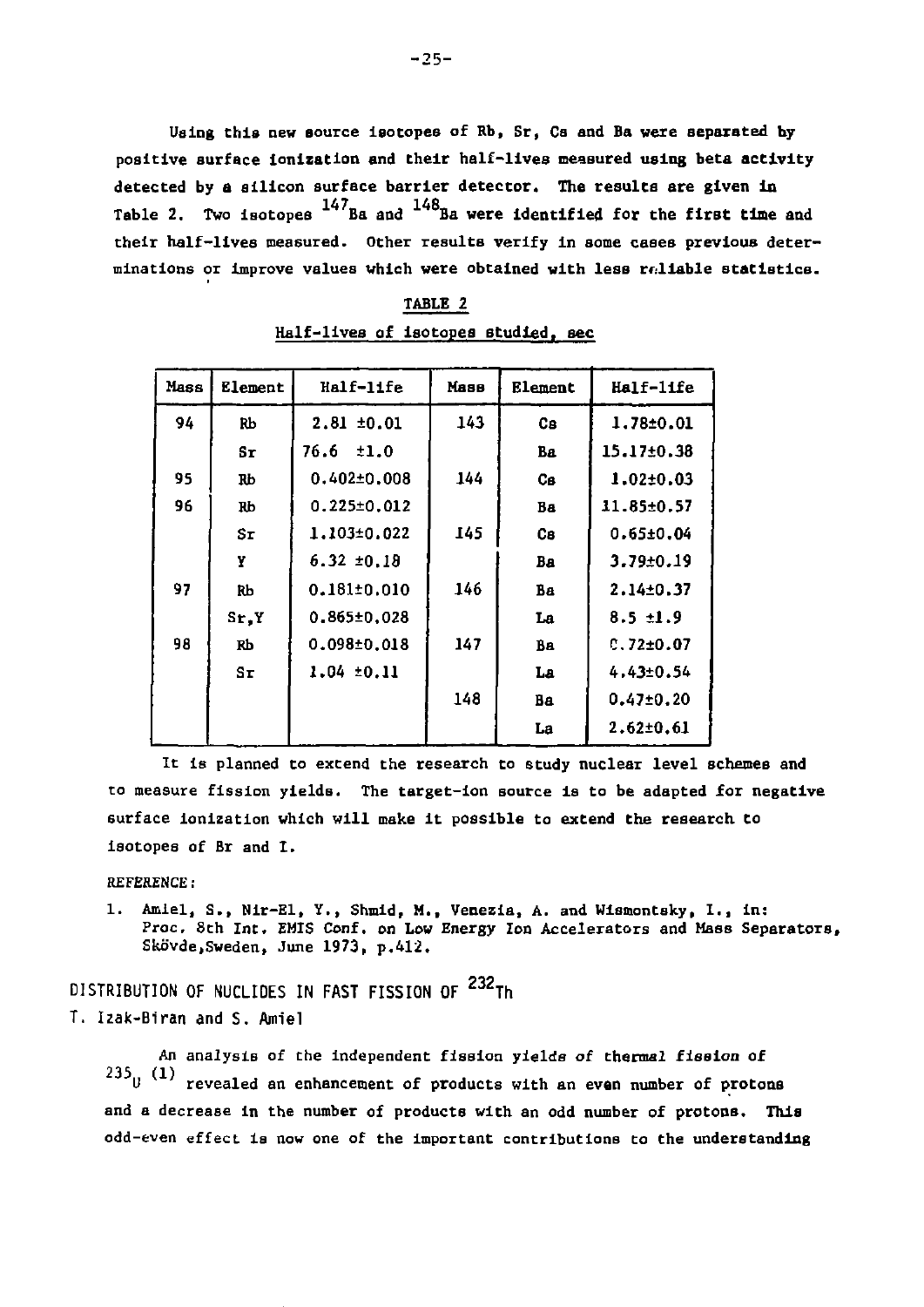**of the fission process, especially from Baddle to scission. The odd-even effect was not analyzed In other fission nuclides because there are no measurements of Independent fission yields available in the literature.** 

It was decided to measure independent yields in fast fission of  $^{232}\!{\rm Tr}$ , **as Th , like U , has an even number of protons and It is divided Into 2 even**  fragments or 2 odd fragments. Only the  $^{134}$ I and  $^{135}$ I  $(2)$  fission yields of <sup>232</sup>Th have been reported In this work the independent yields of <sup>90</sup>Kr, <sup>91</sup>Kr.  $T_{\rm Xe}$ ,  $140$ <sub>Xe</sub>,  $131$ <sub>Sn</sub>,  $132$ <sub>Sn</sub> and  $132$ <sup>Sh</sup> were measured directly and the yields of 91<sub>Rb</sub>, 140<sub>Cs</sub>, 131<sub>Sb</sub>, 132<sub>Sb</sub>, 134<sub>Te and</sub> 135<sub>Te were determined indirectly. The</sub> **91elds were obtained from the gamma spectra of the isotopes that were mea** at different times, from 20 sec after the end of irradiation up to a few hours.

Kr and Xe were extracted by a stream of He and their gamma spectra Were measured. From these gamma activities and from the known gamma intensities and efficiency of the detector, the independent yields of these isotopes were calculated. The yields of Rb and Cs were obtained by subtracting the measured yields of Kr and Xe from the chain yields which are known from the literature. The method was checked for accuracy and reliability by taking similar measurements in thermal fission of <sup>235</sup>U. Excellent agreement between the measured yields and the yields cited in the literature was obtained. **the measured yields and the yields cited in the literature was obtained.** 

**Tin was separated chemically as a hydride and its gamma rays were measured.**  By comparing the activities measured in <sup>232</sup>Th with those that were measured under the same conditions in thermal fission of <sup>235</sup>U, and by knowing the tin yields in <sup>235</sup>U from the literature, tin yields in <sup>232</sup>Th were obtained. Antimony **yields ln U from the literature, tin yields in Th were obtained. Antimony yields were obtained In the same way as those for Rb and Cs. In addition, 132 Sb separated as a hydride was measured directly from the growth and decay of its gamma spectra.** 

**The odd-even effects of these isotopes were obtained by comparing the measured yields with the calculated "normal" yields. The average odd-even 232 effect In Th was 31%±13%. For the elements Kr, Xe, 5b and Te an effect of** *il%±5%* **was revealed and an excellent fit was obtained for the complementary 132 elements Kr and Xe, For Sn, the effect is much higher than the mean**  value of <sup>232</sup>Th because <sup>122</sup>Sn has a closed shell of neutrons, N=82. The high and the because of the closed shell of neutronB, N-82. The high distribution of the mass of the cordance with the mass **distribution of this nuclide that reveals « fine structure and is in accordance**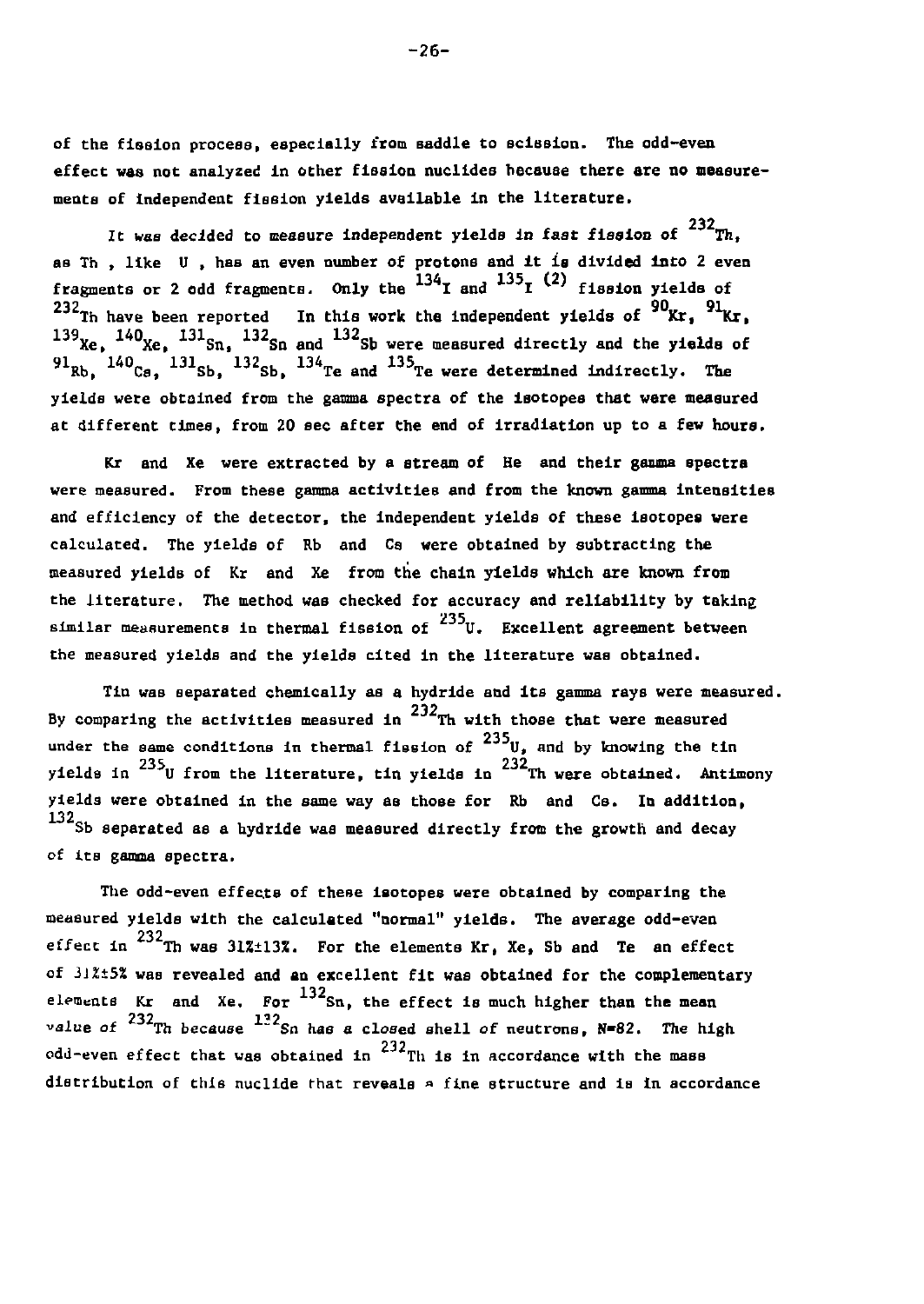**with theoretical works of calculated fission barriers that also reveal a fine structure in**  $^{232}$ **Th.** 

**REFERENCES:** 

**1. Amiel, S. and Feldsteln, H., Phys. Rev. C, 11, 845 (1975) 2. Denechlag, H. and Qalm, S., J. Inorg. Nucl. Chem. 33, 3649 (1971)** 

**RATIOS** *OF* **INDEPENDENT YIELDS OF KRYPTON AND XENON ISOTOPES TO THE CUMULATIVE YIELDS OF THEIR PRECURSORS IN THE THERMAL NEUTRON FISSION OF <sup>235</sup> U H. Feldstein and S. Amiel** 

**Krypton and xenon isotopes formed in the thermal neutron fission of U-235 were released from an uranium oxide - barium stearate target and masa separated by SOLIS (Soreq on-line isotope separator). The contamination of the separated isotopes by their precursors (iodine and bromine) was about 2Z, and cross contamination by adjacent mass was less than 52. The separated Isotopes were beta counted during their accumulation in the collector and the yield ratio of the separated isotope to the cumulative yield of its precursor was calculated from the beta activity curve measured as a function of irradiation time (growth curve). The analysis of the growth curve was performed with the aid of the least squares computer program ON LINE assuming known half-lives of the separated Isotope and its precursor, with correction for transfer time using an experimental transfer time function. Alternatively, an analysis of the exponential components of the growth curve was performed for the cases in which the transfer time could be neglected (CLSQ program). In the above calculations, a steady ion current is assumed, but otherwise the method does not impose any restrictions and is Independent of counter efficiencies since only one isotope is counted. The basic equation for the calculation is (disregarding the transfer time function)t** 

$$
A = K[1-exp(-\lambda t)] + K_p[1 - \frac{\lambda}{\lambda - \lambda_p} exp(-\lambda_p t) + \frac{\lambda_p}{\lambda - \lambda_p} exp(-\lambda t)]
$$

**where A is the measured activity, K is the constant rate of formation of**  the separated isotope,  $K_n$  is the rate of formation of the precursor,  $\lambda$  is the decay constant of the separated isotope,  $\lambda_{\rm p}$  is the decay constant of **the precursor. The results of the calculations are summarized in Table 3 and are In good agreement with other experimental results.**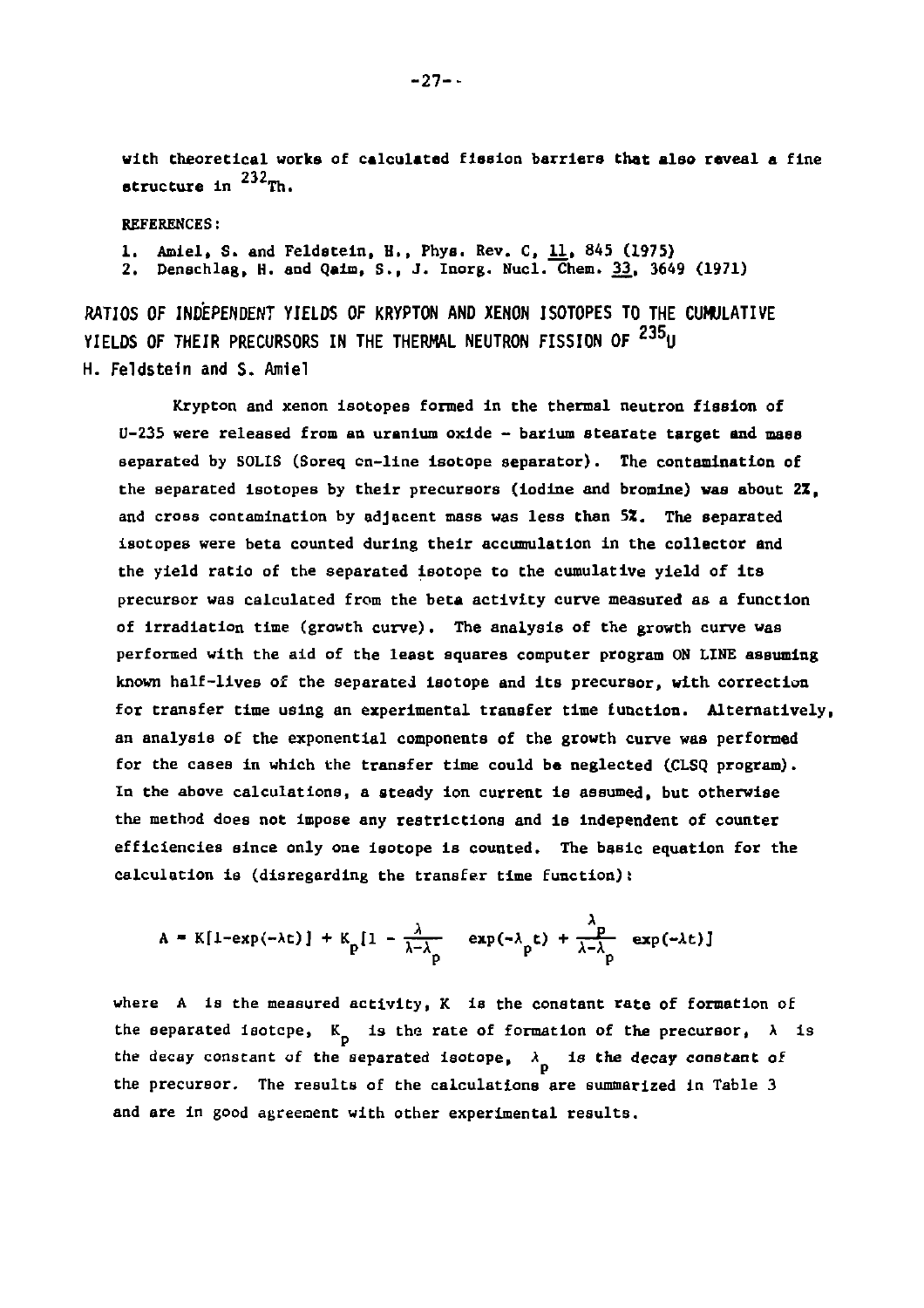TABLE 3 Krypton and xenon yields in thermal neutron fission of  $^{235}$ U

| Isotope | Chain yield $\binom{1}{x}$ | Yield $ratio^*$      | Independent yield of<br>noble gas, % | Cumulative yield<br>of halogen. %                   | Other experimental values<br>Noble gas                 | Halogen                                                         |
|---------|----------------------------|----------------------|--------------------------------------|-----------------------------------------------------|--------------------------------------------------------|-----------------------------------------------------------------|
| $Kr-87$ | $2.55 \pm 0.07$            | $3.87^{+0.1}_{-0.5}$ | $0.507$ $^{+0.06}_{-0.01}$           | $1.96 \begin{array}{l} +0.01 \\ -0.06 \end{array}$  | $0.36 \pm 0.03^{(2)}$<br>$0.51 \pm 0.06^{(3)}$         | $2.0 \pm 0.22$ <sup>(3)</sup>                                   |
| $Kr-88$ | $3.62 + 0.07$              | $2.07 + 0.5$         | 1.16 $^{+0.22}_{-0.16}$              | $2.405 \begin{array}{l} +0.16 \\ -0.23 \end{array}$ | $1.32 \pm 0.1$ <sup>(2)</sup><br>$1.66 \pm 0.11^{(3)}$ | $1.86 \pm 0.44$ <sup>(3)</sup>                                  |
| $Kr-89$ | $4.80 + 0.10$              |                      | $3.40 + 0.5$                         | $1.17 + 0.5$                                        | $3.26 \pm 0.19^{(2)}$<br>$3.41 \pm 0.15^{(3)}$         | $2.32 \pm 0.4$ <sup>(1)</sup><br>1.07 $\pm$ 0.11 <sup>(3)</sup> |
| Xe-137  | $6.26 + 0.16$              | $2.7^{+0.2}_{-0.5}$  | $1.726$ $^{+0.245}_{-0.10}$          | $4.66$ $+0.10$<br>$-0.245$                          | 2.97 $^{+0.4}_{-0.32}$                                 | 1.81 $\pm$ 0.4 <sup>(4)</sup>                                   |
| Xe-138  | $6.80 + 0.17$              | $0.196 + 0.05$       | $5.39^{+0.28}_{-0.16}$               | $1.06 \begin{array}{l} +0.16 \\ -0.28 \end{array}$  | 5.03 $^{+0.62}_{-0.50}$                                | $0.84 \pm 0.17^{(4)}$                                           |
| Xe-139  | $6.5 + 0.12$               | $0.094 + 0.02$       | $4.67^{+0.08}_{-0.08}$               | $0.44 \begin{array}{l} +0.08 \\ -0.08 \end{array}$  | $5.16 \begin{array}{l} +0.5^{(2)} \\ -0.4 \end{array}$ | $0.47 \pm 0.25^{(4)}$                                           |

**Ratio of the cumulative yield of the precursor to Independent yield of the separated isotope**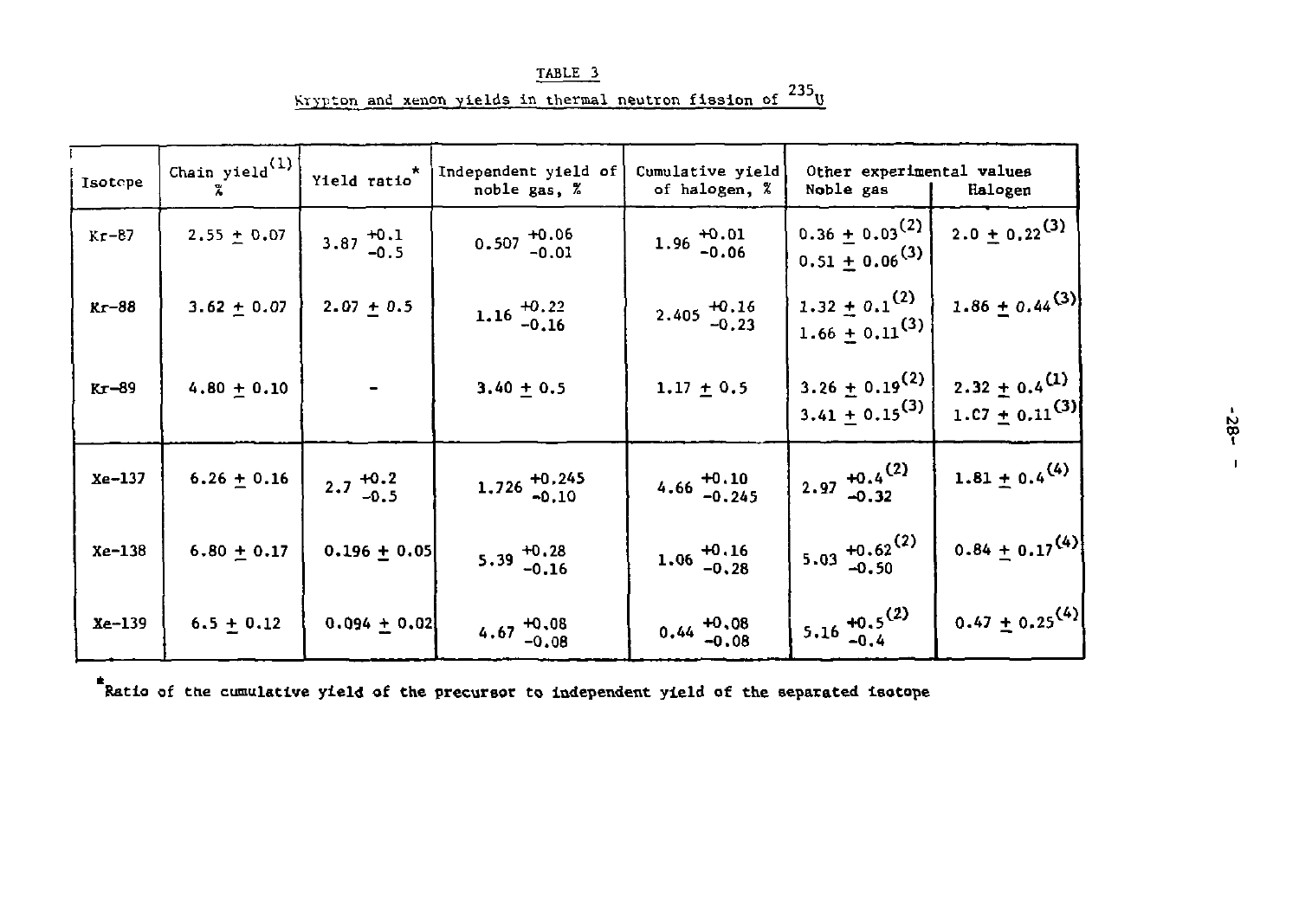**REFERENCES:** 

- **1. Walker, W.H., AECL-4704, 1974.**
- **2. Ehrenberg, B. and Amiel, S., Phys. Rev. C6, 618 (1972)**
- 
- **3. Clerc, H.B. et al., Phys. A274. 203 (1975) 4. Venezia, A., Ph.D. Thesis, Hebrew University, Jerusalem (1973), IA-1284 (in Hebrew)**

**SYSTEMATICS OF OELAYED NEUTRON EMISSION PROBABILITIES IN MEDIUM MASS NUCLIDES (FISSION PRODUCTS)** 

**Y. Nir-El and S. Amiel** 

**According to the delayed neutron emission probability formula the various types of delayed neutron precursors exhibit a systematic behavior governed by the level density, the excitation energy and the pairing of the precursor nucleus.** 

**The updated population of precursors has recently been increased and now includes 45 precursors with relatively well-determined emission probability**  values. This permits revealing of group features with good precision. The systematic behavior was found to be determined by the nuclear pairin and the mass region of the precursor. The derivation of the systematics is based on **a simplification of the general formula of the emission probability. The comparison made with the available experimental data leads to a semi-empirical formula for delayed neutron probabilities. This formula was used for the prediction of unknown values of emission probabilities for unidentified precursors.** 

**EXCITATION ENERGIES AND PROMPT NEUTRON YIELDS IN LOW-ENERGY FISSION Y. N1r-El and S. Amiel** 

**Excitation energies and prompt neutron yields of primary fragments were**  calculated for the fission of <sup>236</sup>U induced by thermal neutrons. Excitation energies were calculated using the relation between excitation energy and **nuclear temperature, assuming a thermal equilibrium at the moment of scission. A semi-empirical calculation of prompt neutron yields was based on prompt neutron and gamma ray emission data. The Jackson evaporation model was used to calculate theoretical neutron yields and the results were compared with experimental data. Further Improvements of these calculations are in progress.**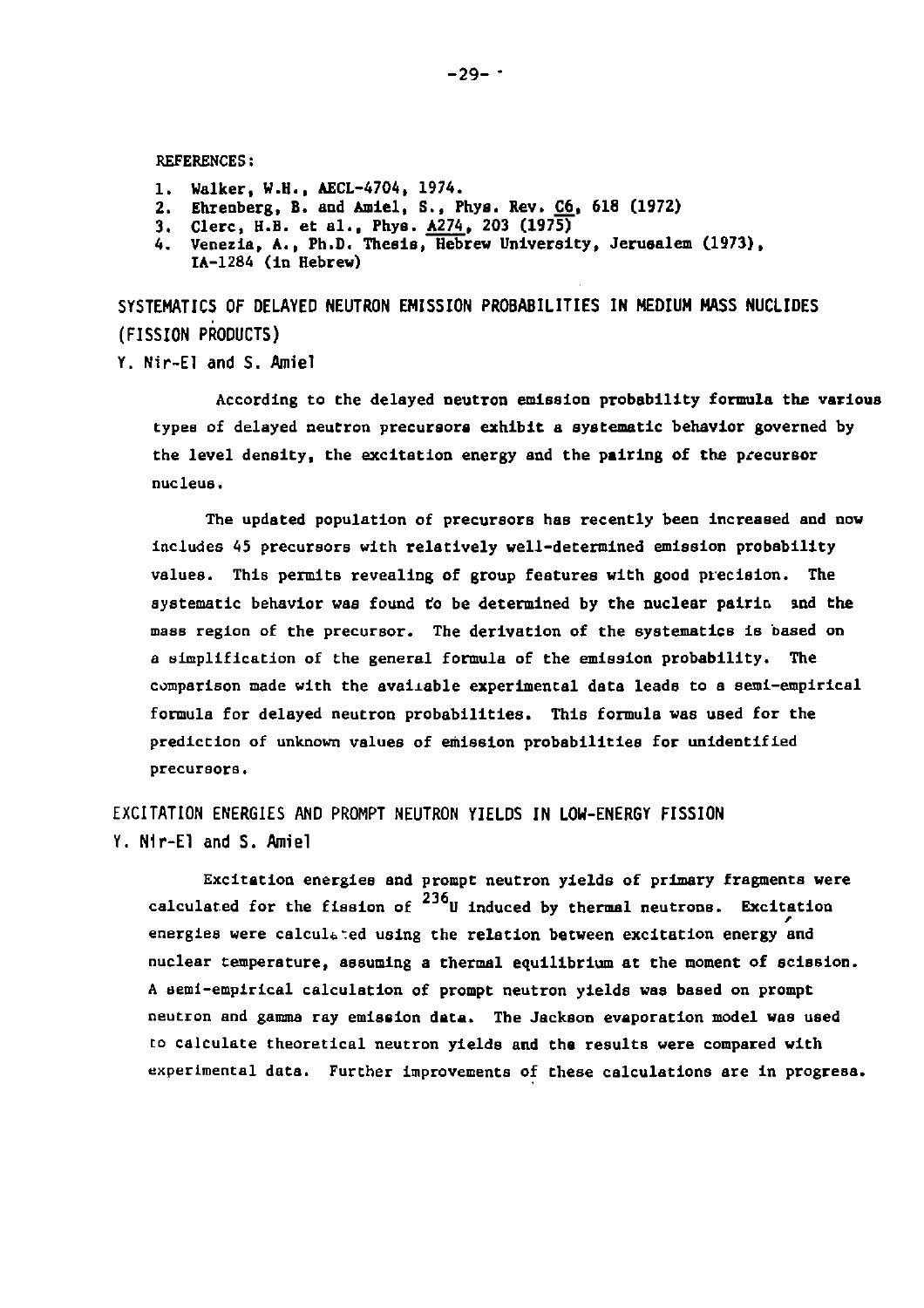### **PROMPT NEUTRONS IN FISSION Y. Nir-El and S. Amiel**

**A linear relation between the prompt neutron yields from fission and fragment masses vas obtained using gausslan mass distributions of the primary (pre-) and secondary (post-neutron emission) fission fragments. This relation**  discloses a link between the trend of variation of prompt neutron output as a **function of fragment mass and the widths of the primary and secondary gaussians. If the secondary gaussian is wider (narrower) than the prinary one, then the number of prompt neutrons decreases (increases) with the mass of the emitting fragment. The comparison was made between the primary gaussian and the secondary "clean" one by excluding the dispersion of prompt neutrons which broadens the final distribution of the secondary fragments.** 

**By using experimental values for the standard deviations of the two**  gaussians in the case of cesium fission fragments produced in  $^{235}$ U(n<sub>rb</sub>f), **gaussiand in the case of cesium fission fragments produced in U(n . ,f), it was found that the secondary gaussian is narrower by** *8%* **than the primary one,** 

#### **IMPLANTATION OF RADIOACTIVE ATOMS BY a-RECOIL** \*

**S. Abrashkin and N.H. Shafrir<sup>\*</sup>** 

**The aim of this work was to explore the possibility of implanting radioactive atoms in metals, to depths of up to 500 A, in order to study processes characterized by a low rate of material removal (wear in hydrodynamic lubrication, corrosion, etc.). High-activity beams of radioactive atoms having well-defined energies and geometry can be implanted with special accelerators, but few such accelerators are available. Alternatively, alpha-radioactive sources can be used as sources of radioactive atoms having kinetic energies of about. 100 keV and atomic masses in the vicinity of 220. Offsetting this narrow range in mass and energy are the availability and low cost of suitable radioactive sources and the flexibility in implantation conditions made p.foible by their use. The implantation takes place In the low energy region**   $U.S.S.Fs \in \{0.03, t_0, 0.08\}$ <sup>(1)</sup>

**Practically all previous work on alpha recoil stopping made use of gaseous, [!io.\*-:ly light targets. When targets are of higher Z crystalline materials,the (2) Ii-nctratlon profile ig broadened by channeling effects , a large range straggling and higher ratios of projected-to-true ranges. While less amenable to theoretical interpretation, these broadened profiles are more suitable for measurement of surface wear.** 

**Tci-hnlon, Israel Institute of Technology, Haifa**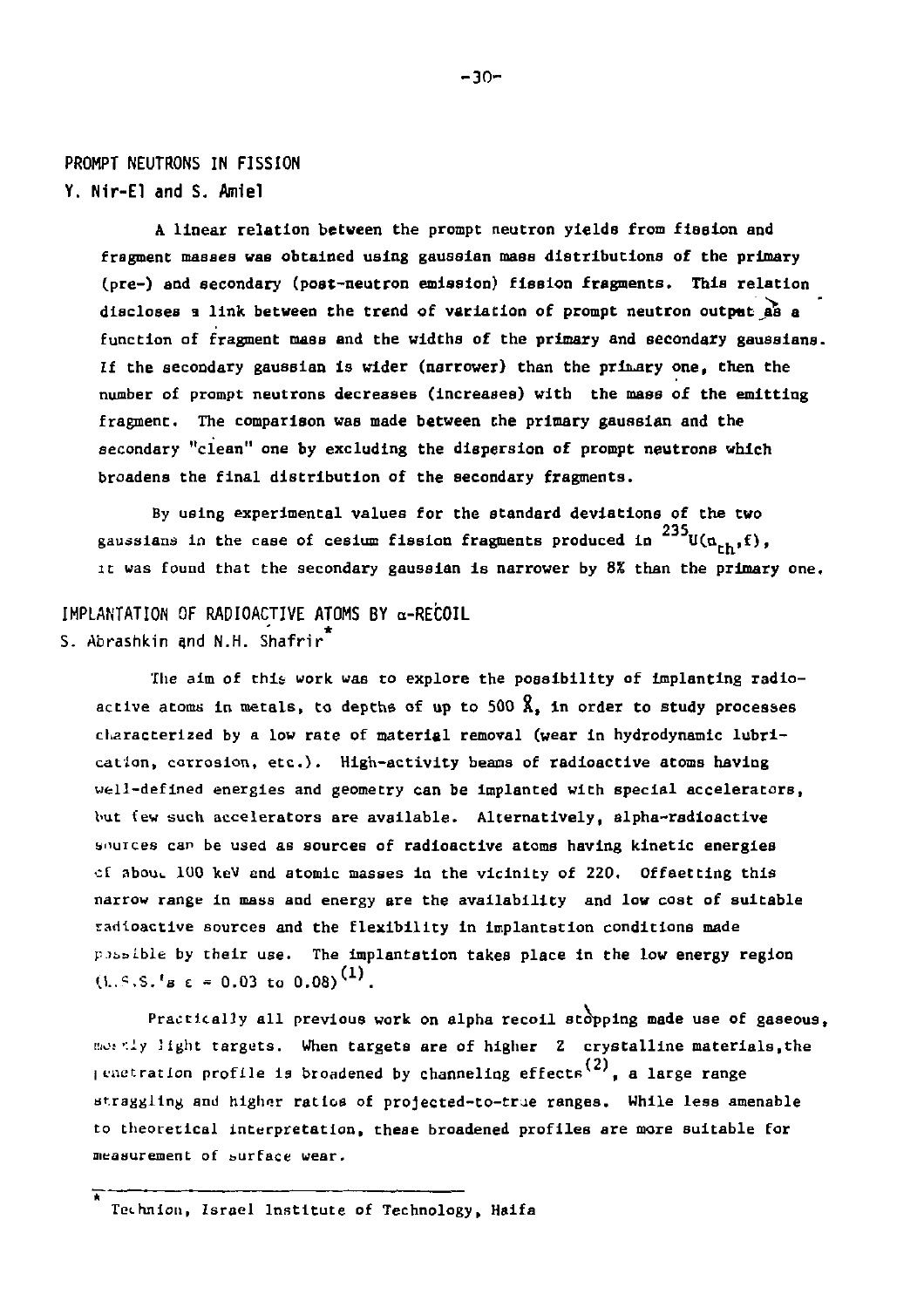

$$
\texttt{Fig. 1}
$$

**Percent remaining activity** *(X* **R.A.) as a function of total thickness'removed (jjg Au/cnr). Mean and standard error of 7,5, and A experiments for (a), (b) and (c) respectively**  (a)  $\lambda$  R.A. of  $^{224}$ Ra, parallel beam implantation (b)  $\bar{x}$  R.A. of  $224$   $\bar{x}$ , isotropic implantation

(c) % R.A. of <sup>212</sup>Pb, implanted through 3 successive **212 (c) % R.A. of Fb, implanted through 3 successive recoils from a planar Ra source** 

**A high atomic weight, microcrystalline material (metallic Au) was chosen**  as a target. Profiles of <sup>224</sup>Ra (recoil from alpha decay of <sup>228</sup>Th) were studied for two different implantation geometries (parallel and isotropic beam). The **profile of**  $212$ Pb, implanted from a  $224$ Ra source through three successive recoils, **was also studied.** 

Very thin uniform sources of <sup>228</sup>Th, prepared by the ion-optical method **of Leon and Shafrlr (3) were used as energy standards, but were too weak to be used as implantation sources. These were prepared by evaporation of a**   $228$ Th(NO<sub>2</sub>)<sub>A</sub> solution on polished Au foils. The targets were 99.99% pure gold foils, mechanically polished through  $0.05 \mu$  Al<sub>2</sub>O<sub>2</sub> to a mirror finish. The implantation profile was determined by peeling successive layers of target and measuring the residual activity by alpha spectrometry. The corrosion-film **and measuring the residual activity by alpha spectrometry. The corrosion-film peeling technique of Andersen and Sorensen (4,5) was tried without success. An electrochemical procedure based on Whitton and Davies was used. Since the (6)**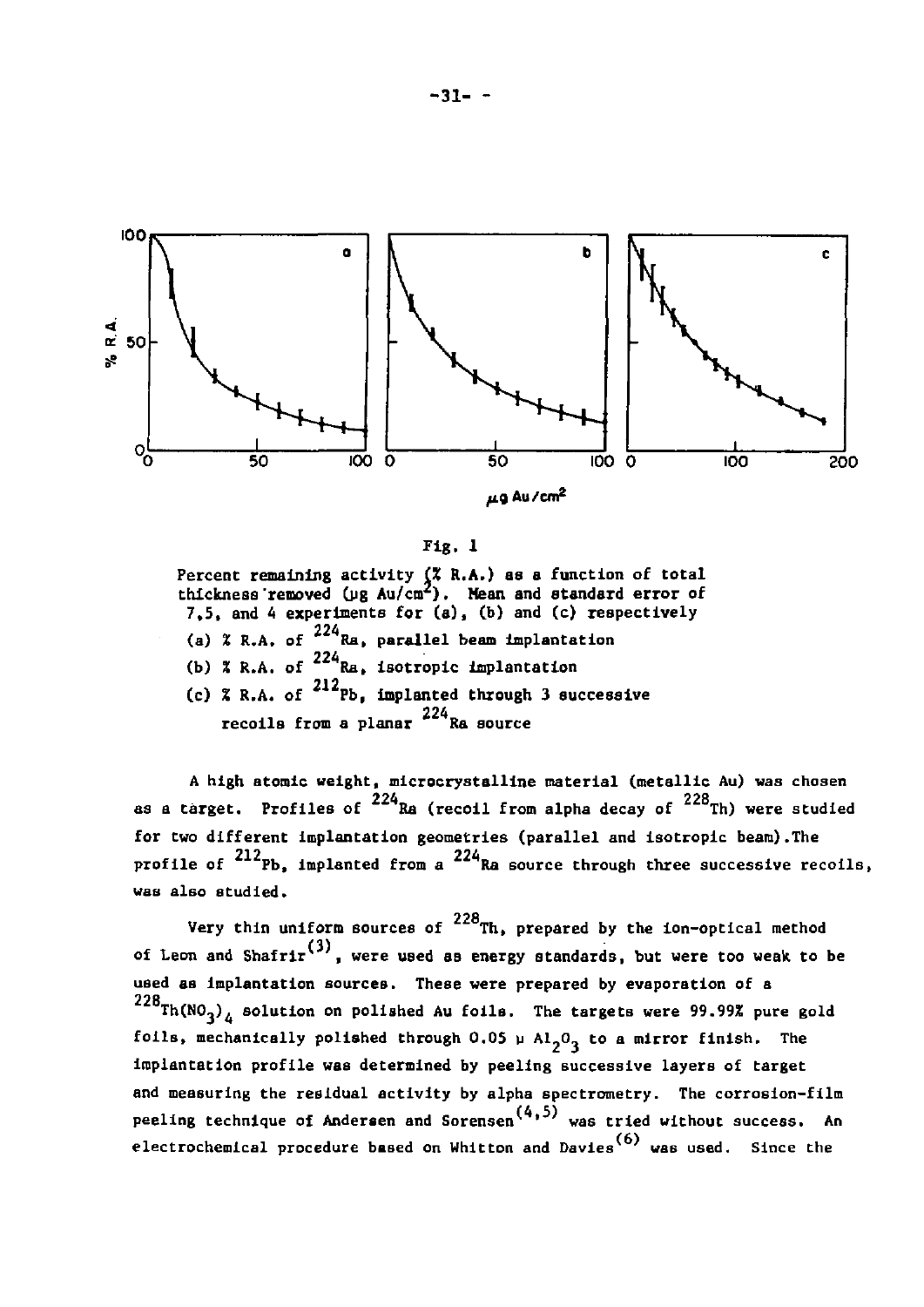The Weizmann Institute of Science

Department of Nuclear Phvsics

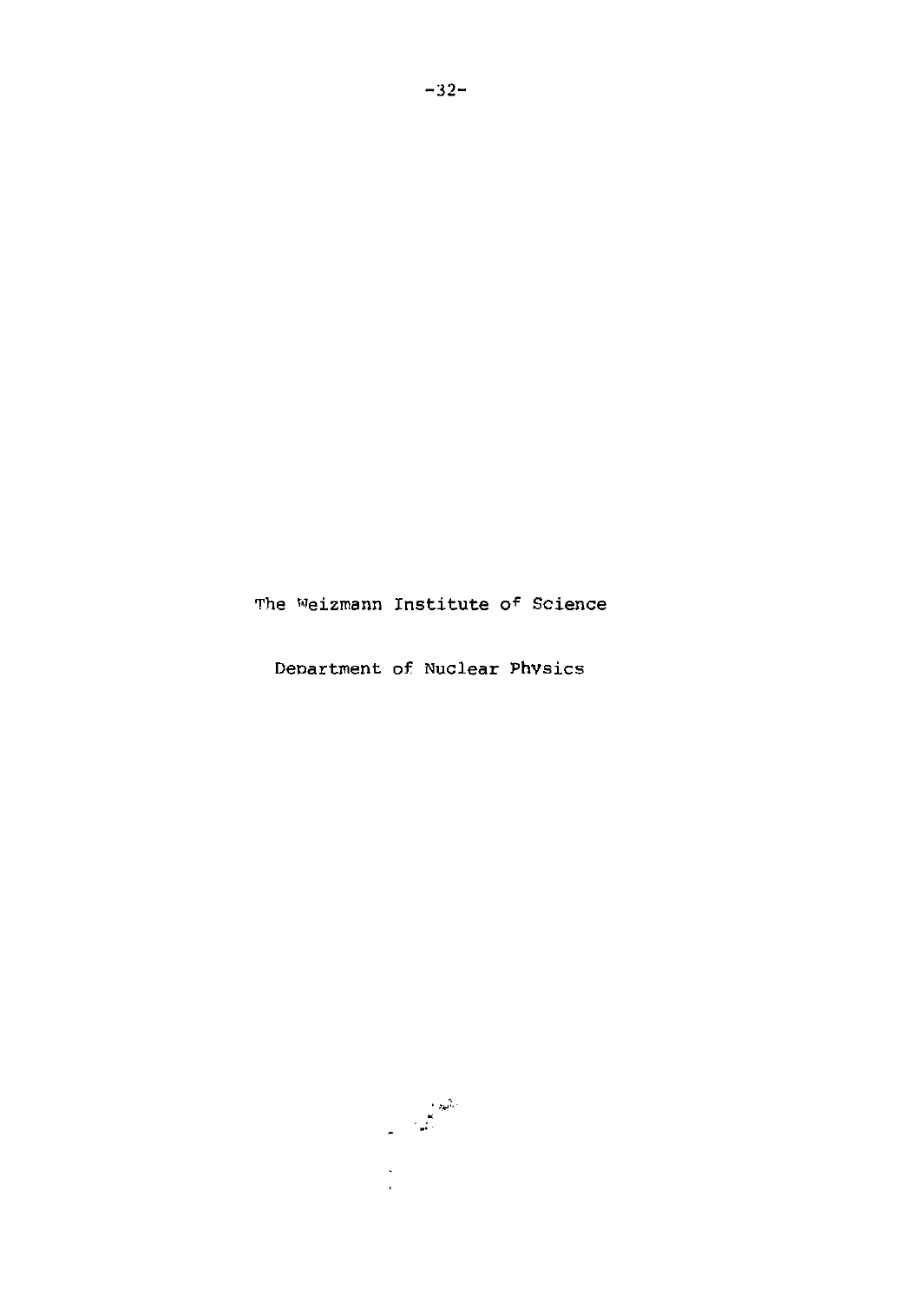*SUMMARIES* 

*I. Experimental Nuclear Structure Physics* 

**MEASUREMENT OF THE qiJADRUPOLE MOMENT OF THE FIRST EXCITED 2 <sup>+</sup> STATE OF ,H 0** 

**A.M. Kleinfeld\*, K.P. Lieb\*, D. Werdecker\* and U. Smilansky** 

We measured the static electric quadrupole moment  $(Q_1*)$  and  $B(E2)$ ,  $0<sub>1</sub>$ <sup>\*</sup> → 2<sub>1</sub><sup>\*</sup>) of the first excited state of <sup>1</sup><sup>0</sup>0 at 1.98 MeV. The values **obtained were (-0.]9»0.02b)e (for the positive sign of the inter-ference term involving the 2j\* state) and (O.0O48±O.O002b2)e3 for**   $\phi_2$  + and  $B(E2, 0_1^* \rightarrow 2_1^*)$ , respectively. For these values the ratio  $\phi_2$  \* $\frac{1}{B}$  (E2, 0<sub>1</sub><sup>\*</sup> + 2<sub>i</sub><sup>\*</sup>)|<sup>172</sup> is about 3, whereas for no other nucleus **does it exceed unity by more than 30%.** 

**\* University of Cologne, Federal Republic of Germany** 

#### **NUCLEAR REACTIONS BETWEEN OXYGEN ISOTOPES**

**D. Kalinsky, D. Melnik, U. Smilansky, N. Trautner, B.A. Watson\*, Y. Horowitz\*\*, S. Mordechai\*\*, G. Baur\*\*\* and D. Pelte\*\*\*** 

**Elastic and inelastic cross sections have been measured for the system l6 0+' <sup>7</sup> 0 at cm . energies from 12.5 to 15.5 Mev, and for 1 6 0 + , a 0 at cm . energies from 12 to 20 MeV, at angles hetween 60° and 125°. Position-sensitive detectors were employed, using the kinematic coincidence technique. The data have been analyzed with particular attention to the contributions of multiple-exchange processes.** 

- **\* Former visiting scientist. Present address: Lockheed Palo Alto Research Laboratory, Palo Alto, Calif.**
- **\*\* The Ben Gurion University of the Negev, Beer Sheva**
- **\*\*\* Max-Planck.-Institute of Nuclear Physics, Heidelberg, Federal Republic of Germany**

**DECOUPLING MEASUREMENTS WITH LOW-CHARGE OXYGEN IONS RECOILING INTO GAS** 

**M.B. Goldberg, M. Hass and Z. Shkedi** 

**A decoupling measurement with low-charge oxygen ions recoiling into gas was interpreted using a phenomenological approach. Values thus deduced for the g-factor of the 3" level of <sup>16</sup> 0 and for the \*on-atom collision cross-section were found to be in good agreement with results of other experiments.**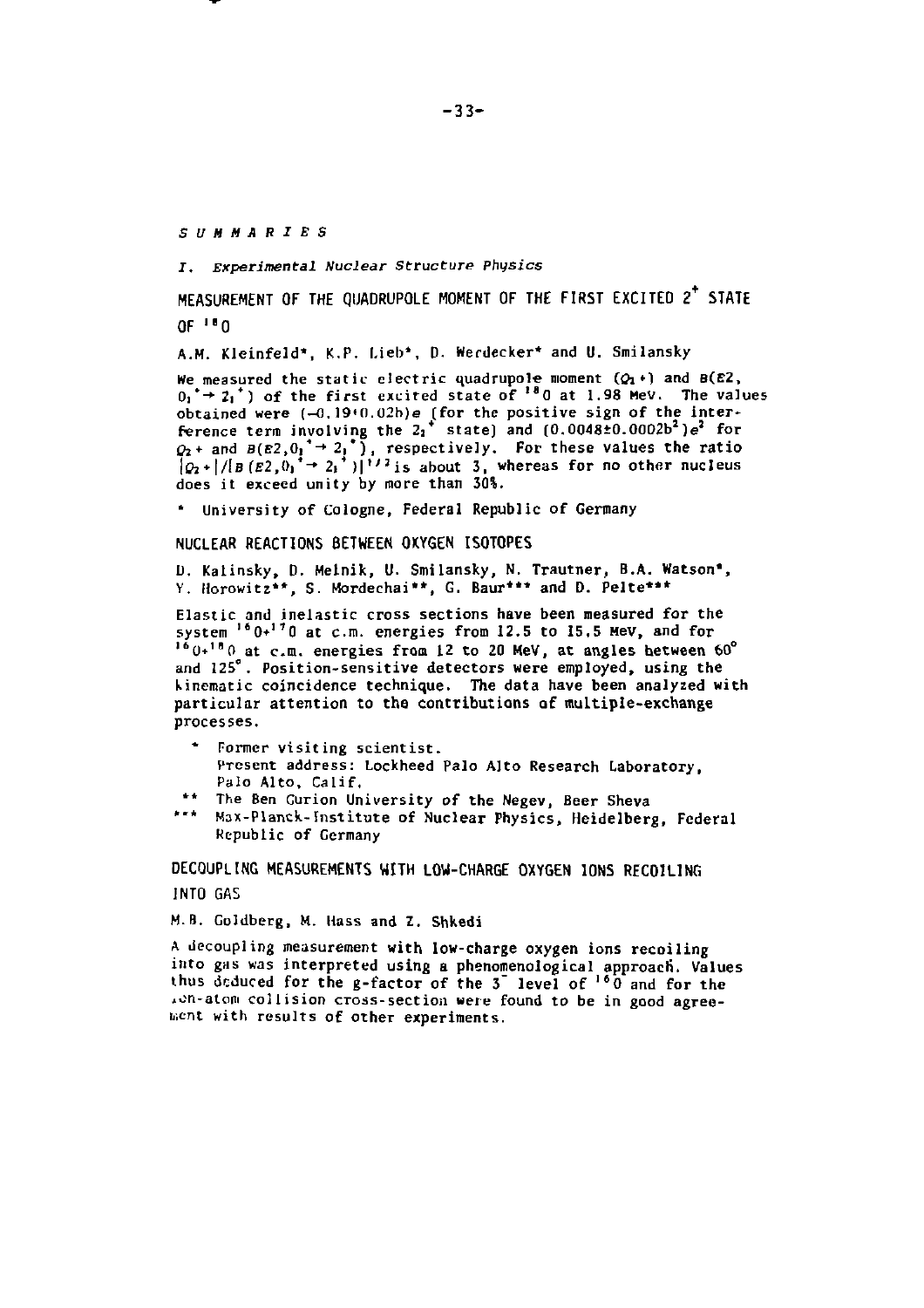#### **THE MEAN-LIFE AND MAGNETIC MOMENT OF THE FIRST EXCITED STATE OF IO 0**

**2. Berant, C. Broude, G. Engler\*. M. Hass, R. Levy and B. Richter The 2 first excited state of <sup>10</sup> 0 was excited by the reaction \* H ( I B 0,p)J 0 0. Using the recoil distance method, a decay curve with hyperfine interaction effects has been observed. The energy of the state has been measured as 1675.0+1.0 kev.the mean-life is**  *14.2\*0.8* **ps.and the value of** *\g\* **is 0.39+0.04. Comparison is made with shell model calculations.** 

**\* Former member of the scientific staff. Present address: Soreq Nuclear Research Center, Vavne** 

### **A PARTICLE-GAMMA ANGULAR-CORRELATION MEASUREMENT SYSTEM FOR HIGH COUNTING RATES**

**E. Abramson, M. Birk and 2. Vager** 

A system employing four semiconductor detectors and four NaI(Tl) **scintillation counters for particle-gamma angular-correlation measurements at high counting rates is described. Scintillation counter pulses are shaped into rectangular pulses of 200 ns duration in order to reduce pile-up effects, and a compensation circuit for gain variation with rate is used. A fast decision-making logic**  unit employing MECL 10000 I.C.'s controls data transfer into an on**line PDP-9 computer. Dead-time losses are measured using a pulsepair generator simulating particle-gamma coincident pulses.**  In an experiment with 5-8 MeV protons and 0.5-2.5 MeV gamma rays **at a counting rate of approximately 100 000 cps at each of the scintillation counters, the gamma-energy resolution (fwhm) was 6-9%, depending on gamma energy, and the time resolution {fwhm) was 1.8 ns. Plots of typical results are shown.** 

### **OFFSET ELECTROSTATIC QUADRUP0LE TRIPLET CHARGE SELECTOR**

**G. Goldring, 2. Segalov and E. Skurnik** 

**An electrostatic displaced triplet for charge selection in the terminal of a 14 UD Pelletron accelerator is described. The device was checked experimentally with purely geometric displacements and with combined geometric and electric offsets- The rejection rate of charges adjacent to a selected charge is better than 1/20 for a divergent beam of 7** *mratl* **half angle and charges as high as 14+.**  *Vor a collimated* beam of 1 mrad half angle complete separation is **achieved.**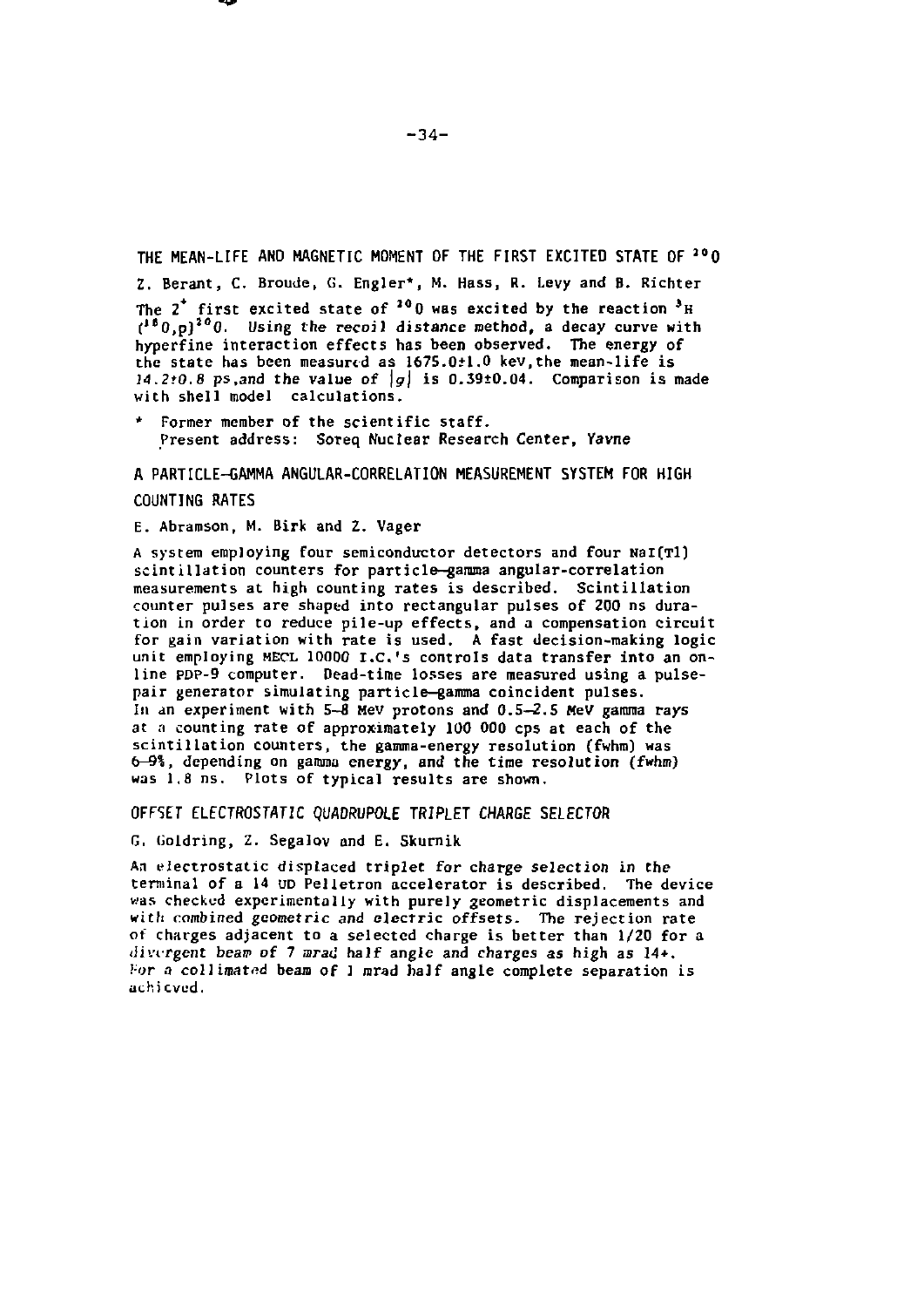The Israel Institute of Technology

 $-35 -$ 

 $\overline{\phantom{a}}$ 

Department of Nuclear Enaineerina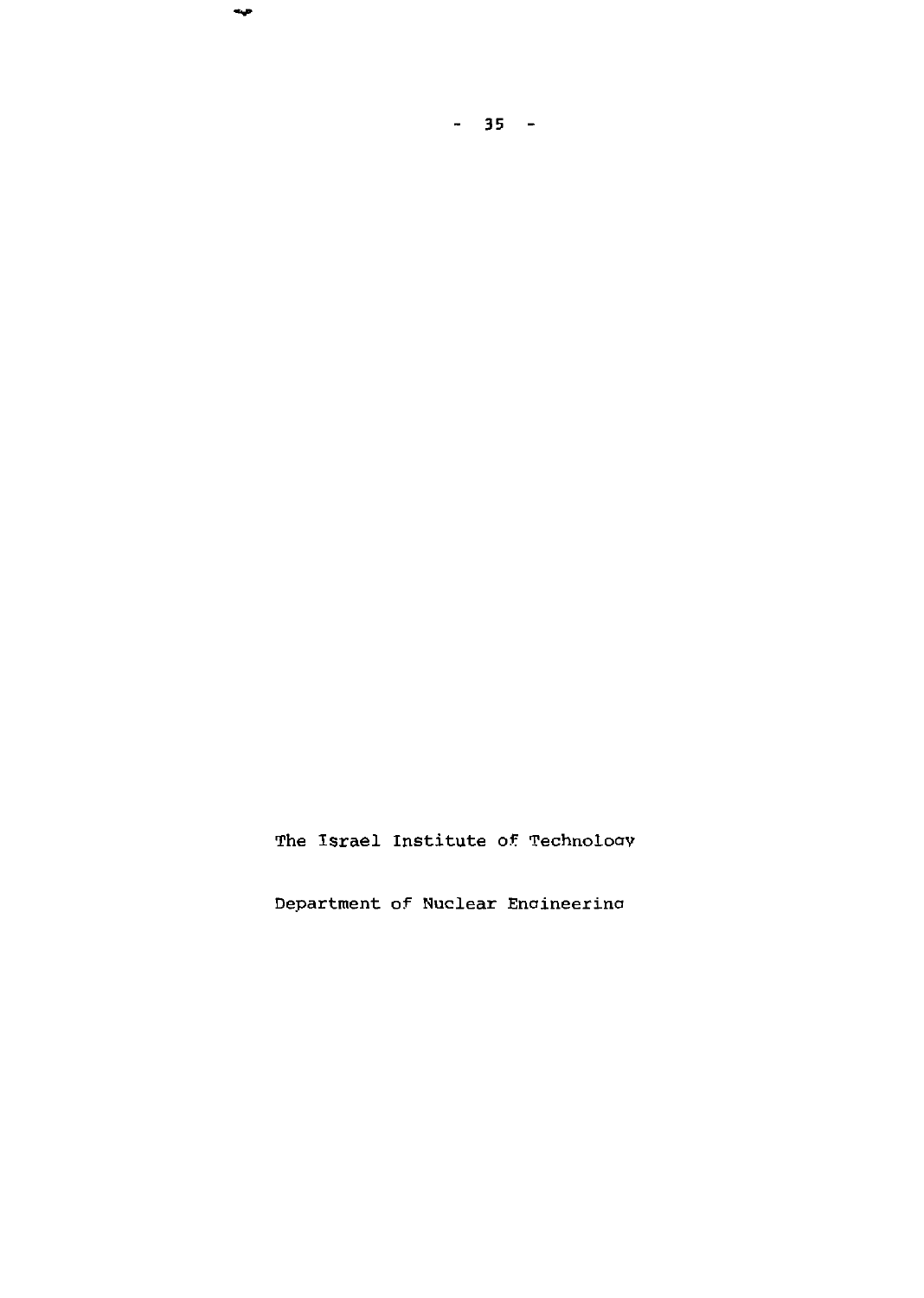$36 -$ 

Ranges of  $^{252}$ Cf Fission Fragments by Gamma Spectrometry

Y. Laichter and N.H. Shafrir

Experimental data concerning fission fragment ranges in matter are of interest in determining the mechanism of the interaction of energetic heavy ions with matter. Such data concerning the spontaneous fission of <sup>252</sup>Cf are rare<sup>(1,2)</sup>. This study is aimed to measure ranges of individual fission fragments in various solid and gasseous media. Fission fragment ranges are measured using high resolution, high efficiency Ge(Li) gamma sprectrometry. The fragments are identified by their gamma radiation energy and their half life.

Using a thin  $^{252}$ Cf source having an activity of approximately Q 10 fissions/min, ranges of more than twenty fission fragments in various solid and gasseous matter are under investigation,

*<sup>( 1</sup> )* BirgU10,,01mez I.;and Aras N.K., Radiochemica Acta 18\_, 198 (1972).

<sup>(2)</sup> Pickering M, and Alexander J.M., Phys. Rev. C, 6,332 (1972).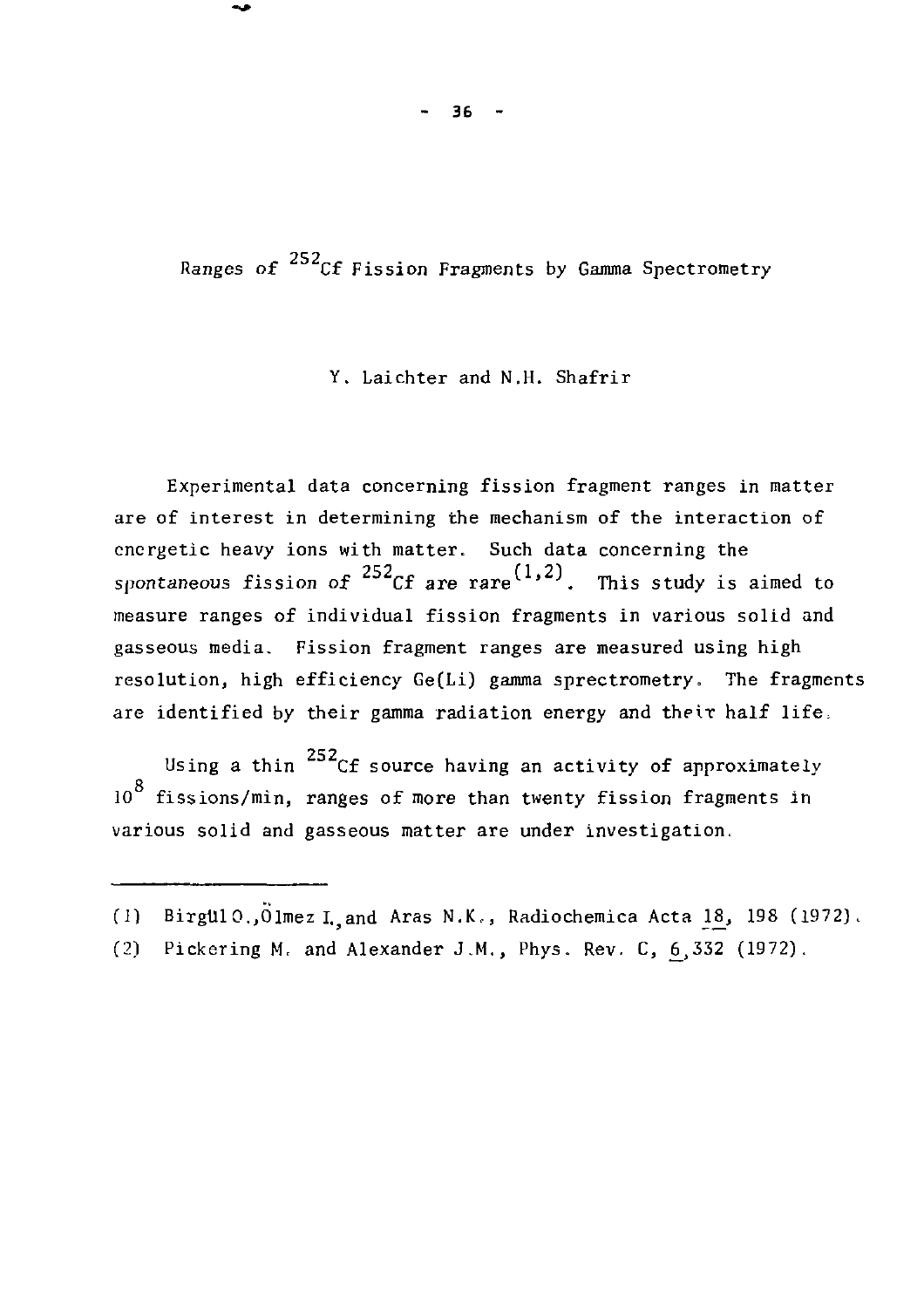Fission Yields of  $^{252}$ Cf as Measured by Gamma Spectrometry

N. Golczar, Y. Laichter and N.H. Shafrir

Cumulative yields of 18 products in the spontaneous fission of  ${}^{252}$ Cf have been determined. Measurements were carried out by gamma spectrometry using a high resolution Ge(Li) detector. Yields calculations were made by an absolute method based upon the exact calibration of the measuring system,

The following parameters were determined:

- The photopeak area was determined by the gamma spectrum of the fission products.
- Source activity was determined by gamma spectrometry and  $\overline{a}$ found to be  $8.2 \times 10^4$  fissions/min.
- Collection efficiency of products was determined as the geometrical factor and was equal to  $0.44$  (from  $4\pi$ ).
- The absolute full energy peak efficiency was calibrated by point source; fission products which are planar sources were adapted to the calibration geometry.
- Functional primary yields were determined by solving the Gaussian equation for the nuclear charge distribution.

Till now calculations of fission yields of  $^{252}$ Cf were made by comparison methods based on the normalization as compared with one yieid which was chosen as the reference.

The absolute method enables the independent determination of fission yields and eliminates systematic error introduced by the normalization process

a composit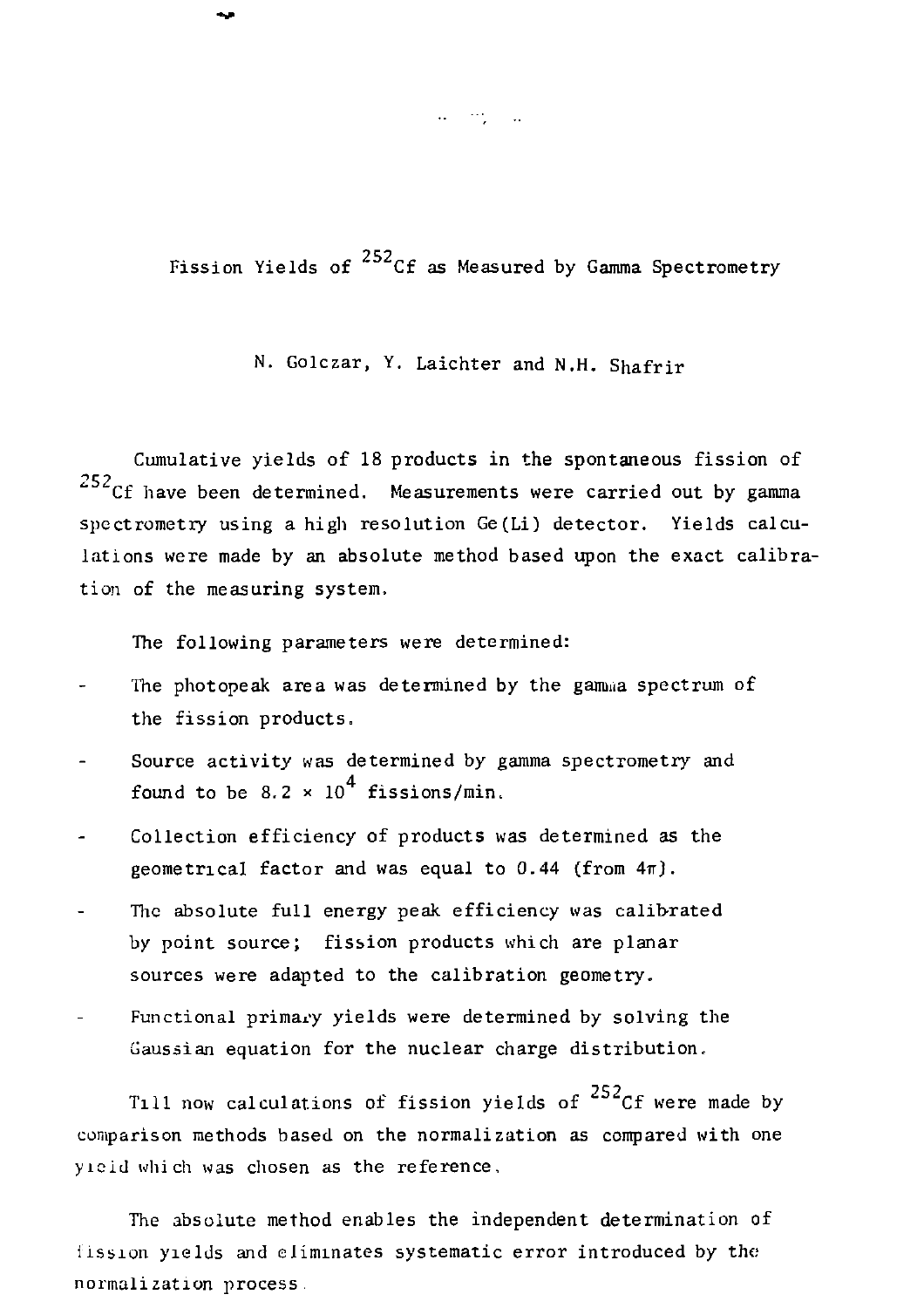252<sub>Cf</sub> Fission Fragment Mass and Energy Spectra

Y. Laichter and N.H. Shafrir

In connection with a study of the energy deposition efficiency of energetic heavy ions in matter, a computer code is developed to synthesize  $^{252}$ Cf fission fragment mass and energy spectra in any media.

The spectra obtained are compared with experimental results measured with a Si-solid state detector. This comparison serves to test the validity of various theoretical and semi-empirical approaches for the energy deposition of heavy ions in matter.  $(1-4)$ as well as the accuracy of the fundamental data.

Spectra measured with no moderation are used to check the accuracy of the kinetic energy and r.m.s. width data for the various <sup>25</sup><sup>2</sup>Cf fission fragments. Spectra obtained after moderation in solid and gaseous media are used to check the validity of the stopping formulae and the most probable charge of the  $\mathbf{f}$  the stopping formulae and the most probable charge of the most probable charge of the most probable charge of the most probable charge of the most probable charge of the most probable charge charge charge charge fission fragment isobaric chains moving in matter.

|     | (1) Hakim M. and Shafrir N.H., Can. J. Phys. $49$ , $3024$ (1971). |
|-----|--------------------------------------------------------------------|
|     | (2) Hakim M. and Shafrir N.H., Can. J. Phys. 49, 3036 (1971).      |
|     | (3) Bridwell L. and Moak C.D., Phys. Rev. 140, B, 1301 (1965).     |
| (4) | Mukhergi S. and Srivastava B.K., Phys. Rev. B, 9<br>$5708$ (1974). |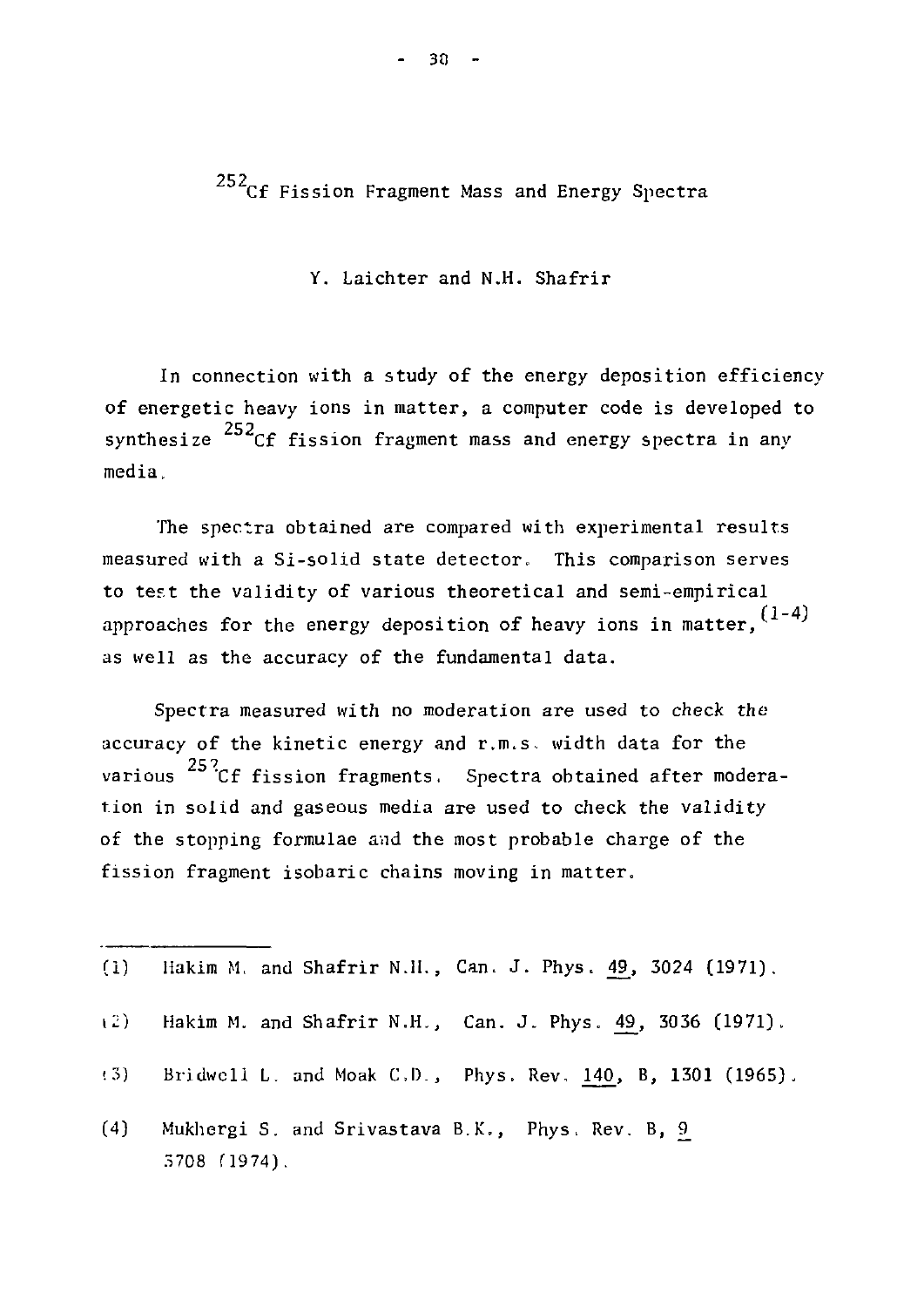Determination of Energy Spectra of Fission Fragments by Means of Dielectric Nuclear Track Detectors

H, Hershfeld and N.H. Shafrir

The spectrometric response of a number of solid state nuclear track detector (SSNTD) materials, have been previously studied.  $(1, 2)$ Glasses with high phosphate content which were shown to have the most desirable properties for fission fragment energy spectrometry, were chosen for spectra determinations of  $^{252}$ Cf fission fragments.

All the experiments were carried out using perpendicular irradiation, i.e. the fission fragments entered the detector at right angles. The energy of the fission fragments was controlled by the nitrogen pressure in the irradiation setup. Series of experiments at various energies and different etching times were c.irried out. The measured parameter of the track was the diameter and for each experiment a distribution of track diameters was obtained, showing similarity to Si-detector spectra.

Using a dynamic model of the track evolution during the etching, an attempt is made to determine the range of  $^{252}$ Cf fission fragments in phosphate glass.

- $\{1\}$  Khan H.A. and Durrani S.A., Nucl. Instr. Meth. 109, .I'll (19 73)
- (21 Aschenbach J. et al., Nucl. Instr. Meth 116, 389 f 1974).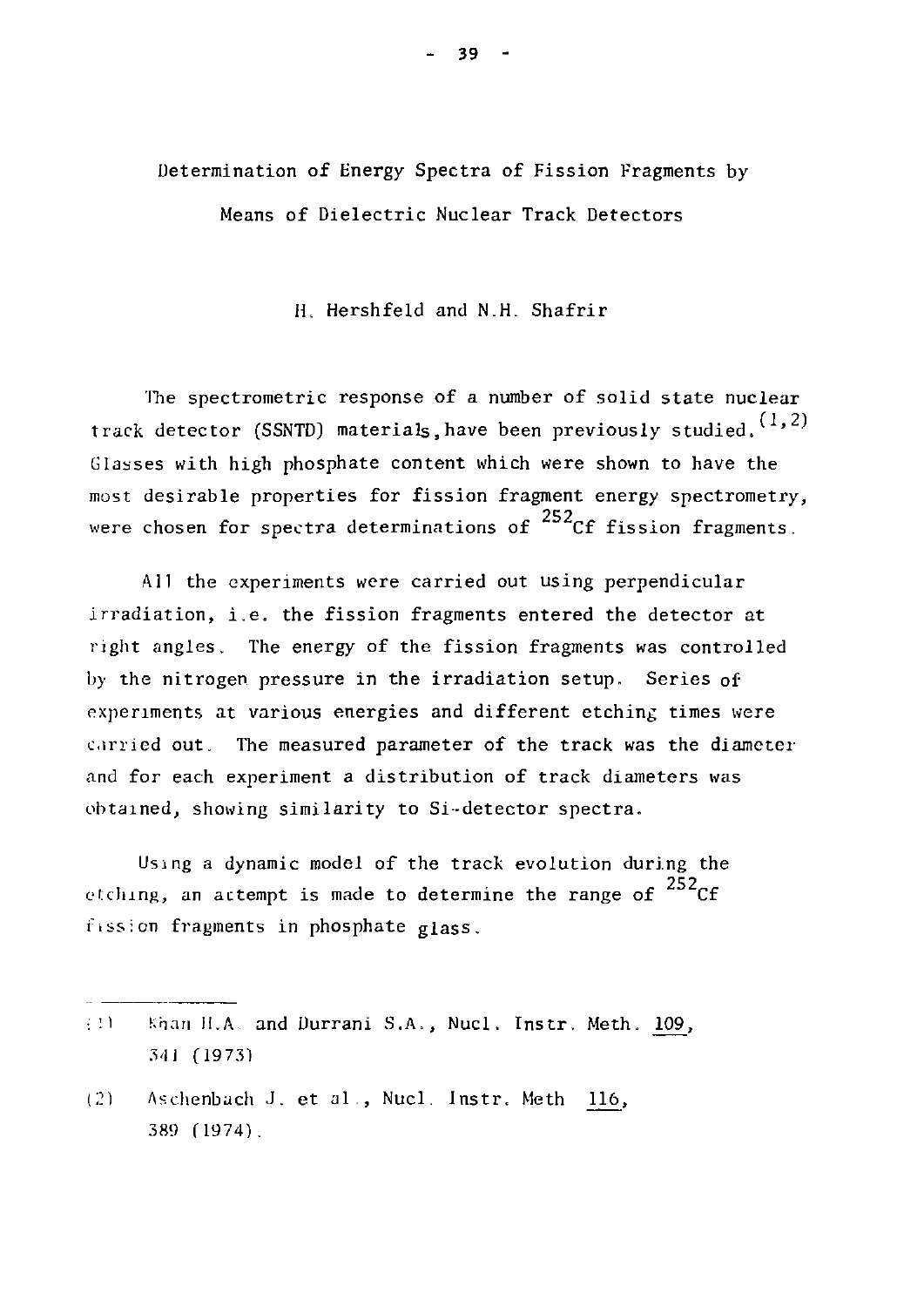## Identification and Quantitative Assay by X-Ray Fluorescence Technique

D. Segal, Y. Segal and A.Notea

The intensity of a specific x-ray energy emitted from a sample following its excitation by external beam is not a linear function of the element content in it. The deviations from linearity result partially from the response function of the specific spectrometer and majorly due to the transport of the photons in the sample  $(e, g, t)$  the matrix effect, particles effect]. Due to the complexity of the processes involved, most of the techniques employed at present are based on empirical (or semi-empirical) relations which are suitable for a very limited range.

In the present project the transport of the impinging (primary interrogation beam) and fluorescence photons is analyzed by numerical approaches developed for reactor physics calculations. The suitability of the Monte Carlo method for the analysis of the problem is tested. The obtained results provide a deep insight to the emission procedure and a better understanding of the significance of the parameters involved in the design of an assay system.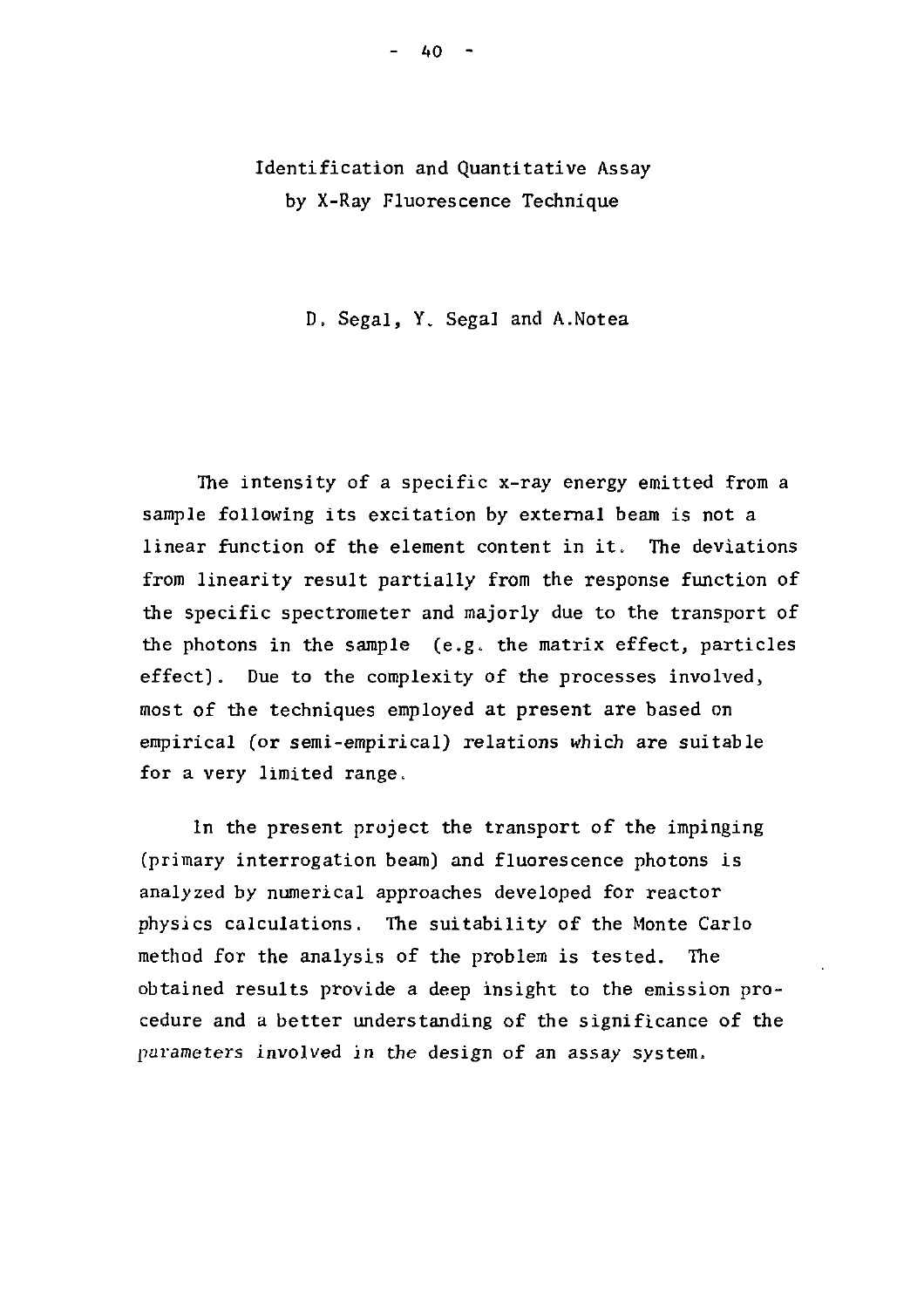## Evaluation of Radiation Transmission Techniques for Detection of Inhomogeneity in Medium

A. Ginsburg, A. Gutman, A. Fishman, A. Notea, Y. Segal and B. Shapiro

Defectoscony depends on the characteristics of the radiation employed, the beam-sample-detector geometry, the examined medium and the detection system (e.g. the camera). The analysis of the result depends on the interpretational model derived. The project is aimed at the study of the relative importance of the various parameters and the definition of a reduced set of major characteristics. The approach is based on defining probability functions to the parameters and analyzing the distribution obtained for the measured parameter. Emphasis is given to the prediction of the measurement's quality that is expected under given working conditions. This will enable the optimization of the design-parameters of the systems.

The work is carried out for photons and neutron beams. The aspects under consideration involves transmission gamma gauges, gamma radiography and neutron radiography.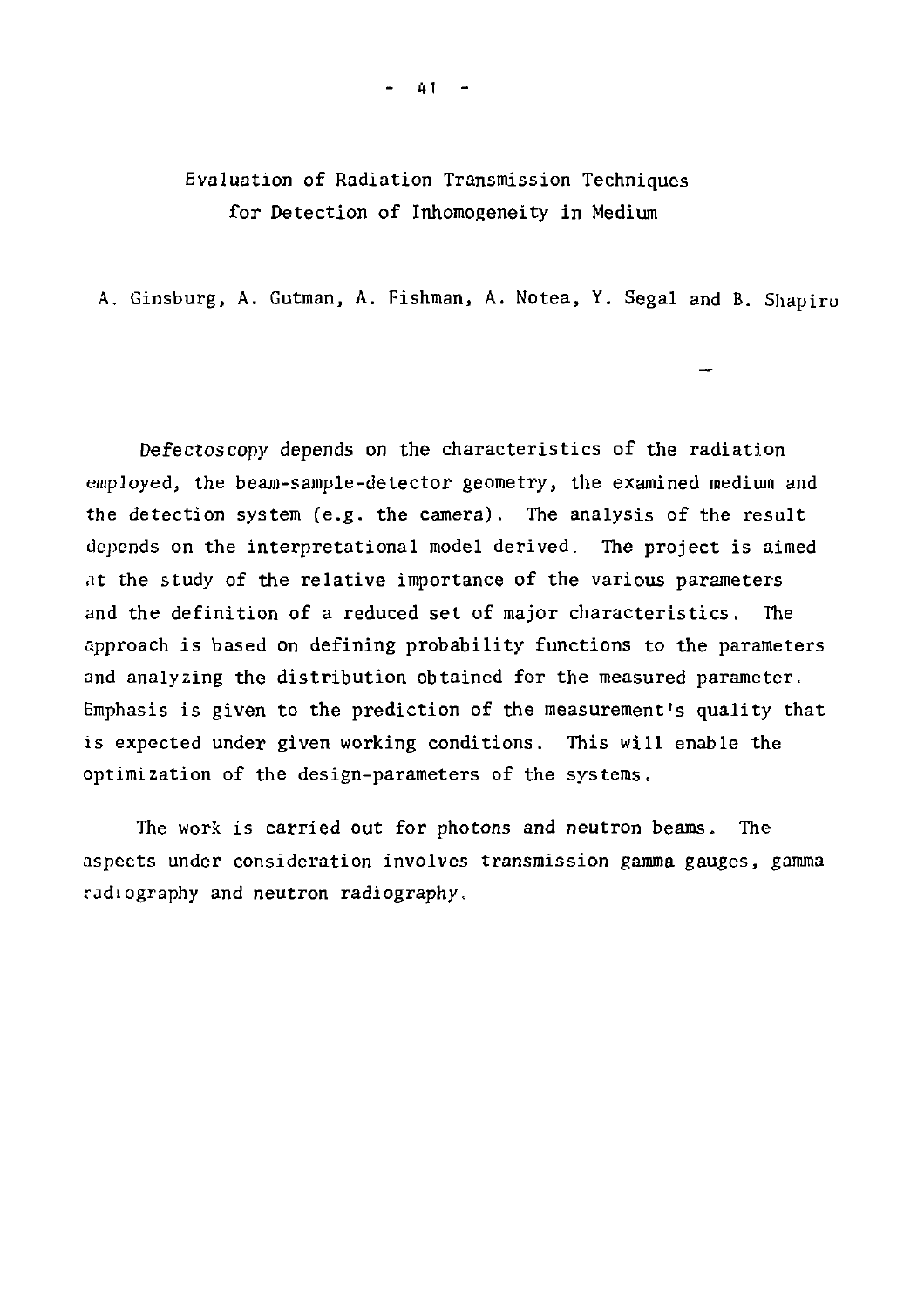### Benchmark Analysis of Plutonium Fueled

Reactor Lattices

W. Rothenstein and E. Taviv

Analysis of Uranium fueled reactor lattice benchmarks, which have recently led to a renewed study of the adequacy of the  $^{238}$ U basic nuclear data, t' are being extended to Pu fueled thermal reactor cores in the data testing program.

The benchmark specifications of the Cross Section Evaluation Working Group include a number of unreflected critical spheres containing plutonium nitrate solutions.  $(2)$  These are used mainly to test the data in the thermal energy region although in some of the spheres containing  $^{240}\rm{Pu}$  the 1.0 eV resonance must also be taken into account.

In addition reactor lattices containing Plutonium, or mixed oxides as fuel must clearly also be studied with the latest ENDF/B data and analysis procedures which can handle these data exactly in accordance with the specifications, and perform the lattice analysis with sufficient precision.

In the current project a modified version of the HAMMER code<sup>(3)</sup> is used. It represents the resonances by detailed tabulations of their profiles. A modified group structure will probably have to be used than the one customarily employed for Uranium lattices so that the low  $^{240}\rm _{\rm \small{Pu}}$  resonance will be taken into account in the thermal energy region .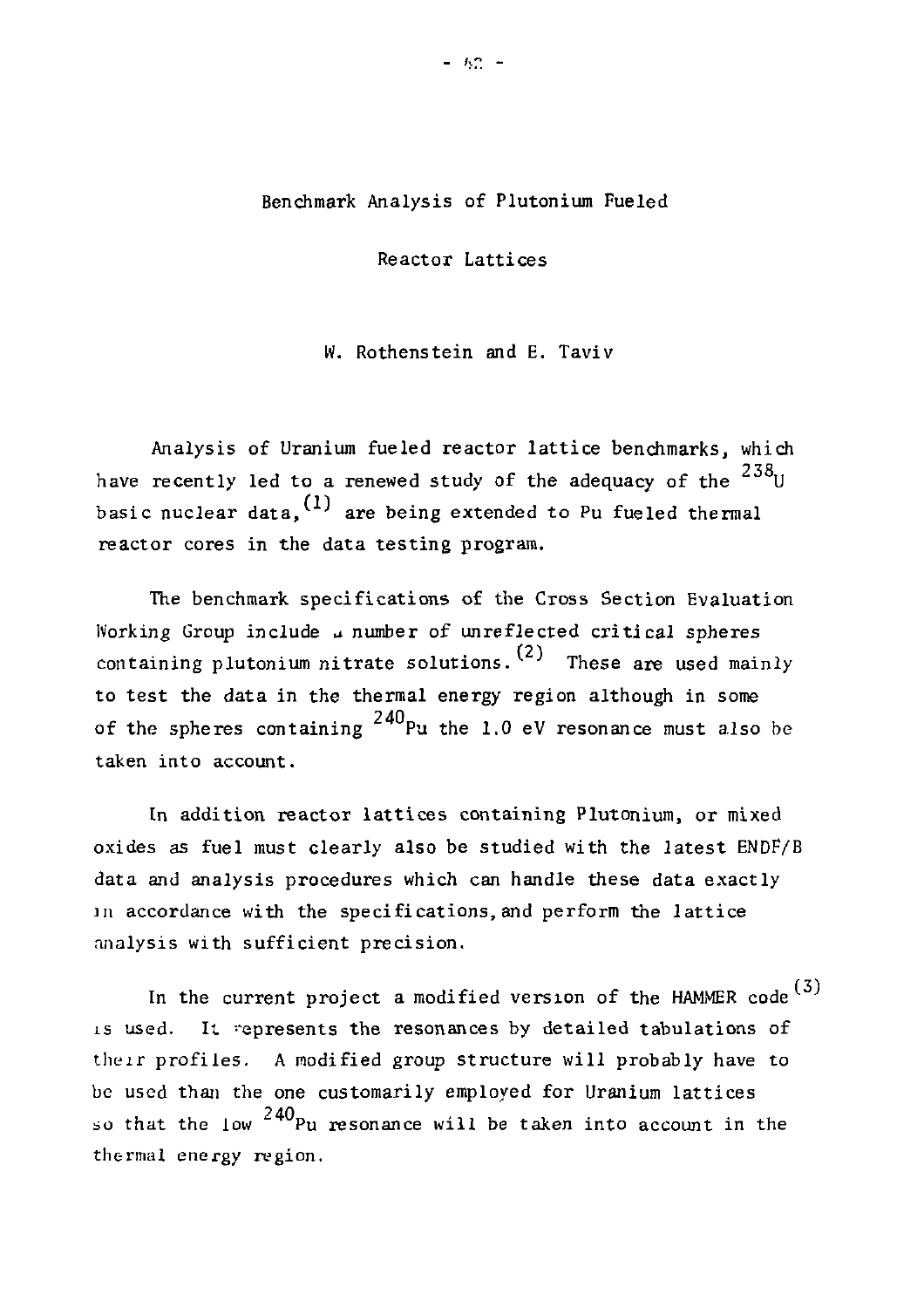The modified code has proved to be effective in accounting in the case of Uranium fuel for a number of effects which are normally ignored, specially in resonance reaction rate calculations. It will now be used for the study of the Plutonium fueled systems and in particular for the lattices described in  $(4,5,6)$ . If necessary comparisons with Monte Carlo calculations in the resonance region will be made.

- Seminar on  $^{238}$ U Resonance Capture, Edited by S. Pearlstein, (1) Seminar on U Resonance Capture, Edited by S. Pearlstein, BNL-NCS-50451 (ENDF-217), 197S.
- (2) Cross Section Evaluation Working Group: Thermal Reactor Benchmark Compilation, BNL-19302, ENDF-202, 1974.
- (5) Suich J.E. , Honeck H.C., "The HAMMER System", DP-1064, Savannah River Laboratory, 1967.
- (4) Ozer 0. , "Analysis of Exponential Experiments with Lattices of Plutonium in Heavy Water",Journal of Nucl. Sci. and Eng. £3, 286, 1971.
- (5) Taylor E.G., "Critical Experiments for the SAXTON Partial Plutonium Core", Westinghouse Electric Corp., Atomic Power Division, WCAP-338S-S4, 196S.
- (a) Smith R.I., Konzek G.J., "Clean Critical Experiment Benchmarks for Plutonium Recycle in LWR's", Batelle Pacific Northwest Laboratories, Richland, Washington, NP-196, Electric Power Research Institute , 1976.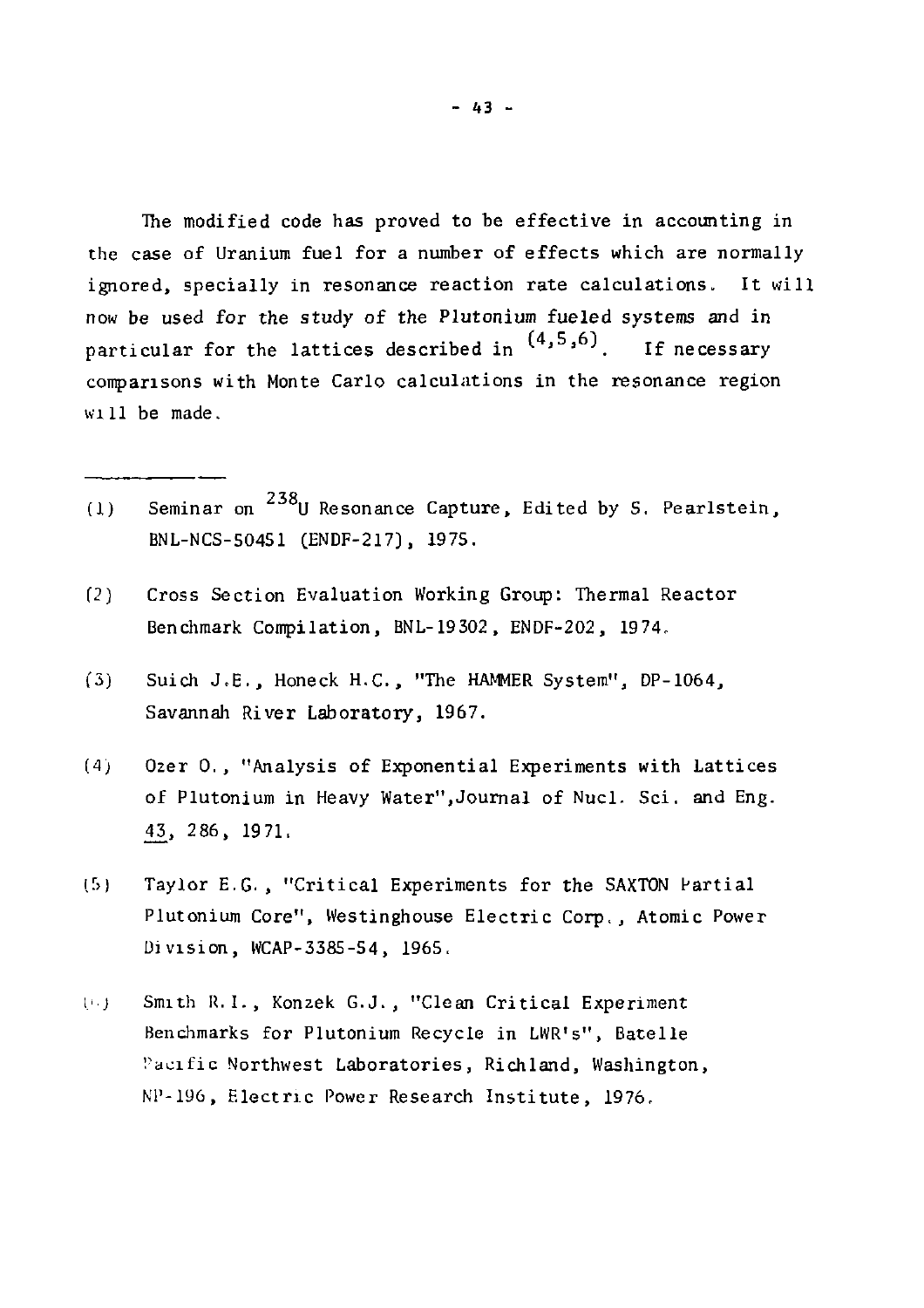**-** *ItU* **-**

### Improvement of Thermal Benchmark Analysis Procedures

### W. Rothenstein and J. Barhen

The adequacy of a nuclear data base for reactor applications is determined on the basis of the analysis of "benchmark" experiments. Methods used in the analysis of such experiments must be accurate enough to insure that uncertainties due to approximations in the analytic model are negligible with respect to nuclear data uncertainties.

A commonly used analytical procedure is based on the lattice analysis code HAMMER.  $(1)$  Calculations done with this code must however be corrected with the use of more accurate representations in some areas and in partigular in the resonance region.

In the current project basic changes of the resonance reaction rate calculations are being made. These make full use of the latest HNDF/B data, and instead of evaluating resonance absorptions from the resonance parameters as was customary in lattice analysis codes in the past, the cross sections in the resonance region are represented by detailed tabulations<sup>(2)</sup> which can be accurately Doppler broadened.<sup>(3)</sup>

The algorithms for treating resonance shielding are based on the Nordheim Integral Treatment<sup>(4)</sup> and a modification of the RABBLE  $m$ -thod<sup>(5)</sup> which can be applied to a numerical integration procedure on a fine energy mesh and utilises the detailed resonance cross section tabulations by linear interpolation. Resonance scattering is also taken into account in the modified calculations. In the unresolved resonance region the shielding of the p-wave as well as that of the s-vave resonances is allowed for.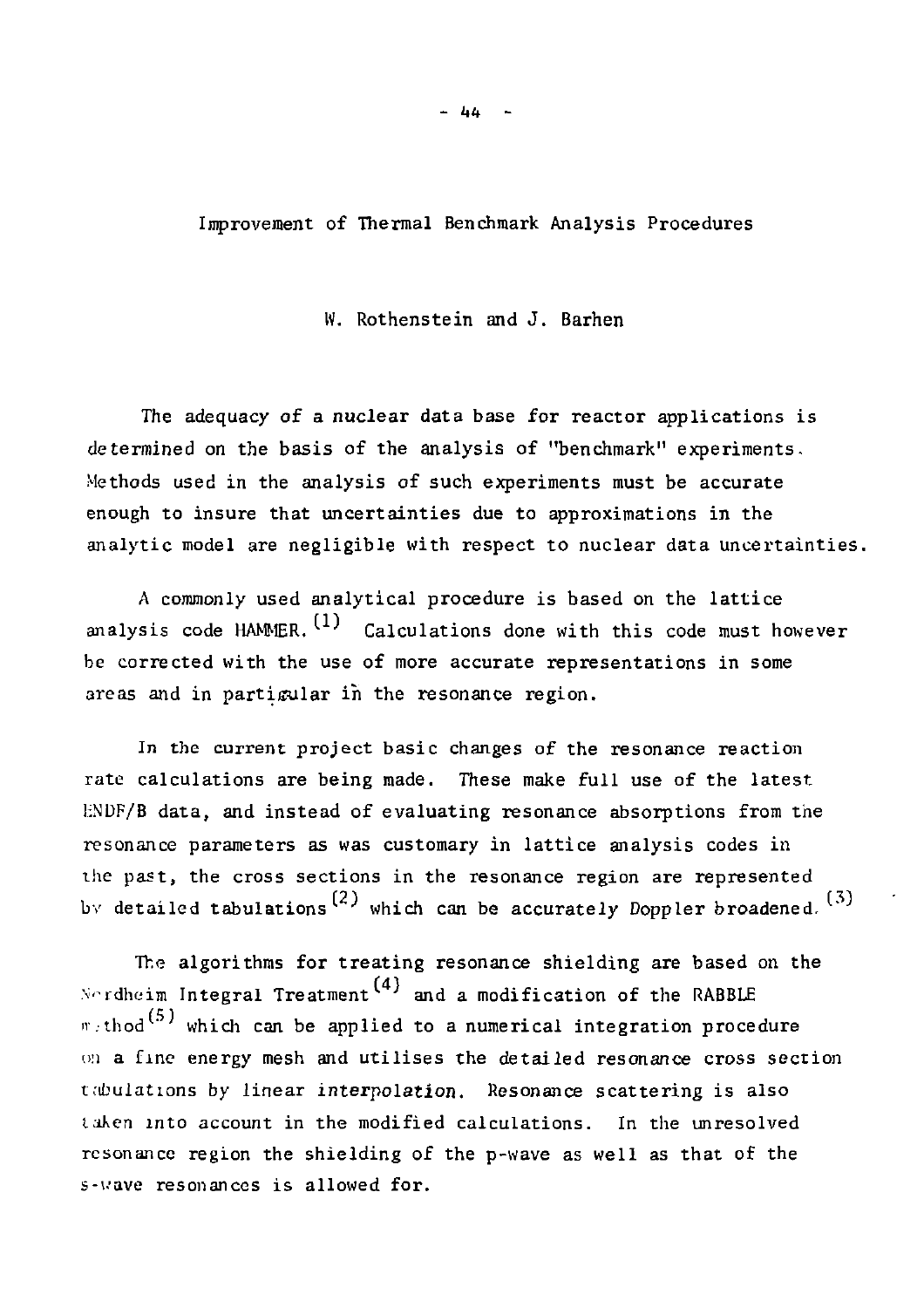The resonance treatment is performed for the heterogeneous unit  $cell$  of the reactor core, as though it were located in an infinite lattice of similar cells. Subsequent leakage calculations are performed on the basis of asymptotic reactor theory for a homogenised core. The interface between these two basic modules requires great care in the handling of the neutron balance so that heterogeneity and leakage are properly handled in the final evaluation of the resonance absorption rates.

The results based on the new code will be compared with previous analyses which relied on Monte Carlo estimates of the resonance absorption rates.

- (1) Sulch J.E. , Honeck H.C., "The HAMMER System", DP-1064, Savannah River Laboratory, 1967.
- (2) Ozer 0. , "RESEND, A Program to Process ENDF/B Materials with Resonance Files into Point-Wise Form", BNL-17134, Brookhaven National Laboratory, 1973.
- (5) dillen D.E., "Program SIGMA-1 (Version 74-1), A Program to F.xactly Doppler Broaden Tabulated Cross Sections in the ENDF/B Format", UCID-16426, Lawrence Livermore Laboratory, 1974.
- *[t)* Kuncir G.F., "A Program for the Calculation of Resonance Integrals", GA-2525, General Atomic, 1961.
- (S) Kier P II. , Robba A.A., "A Program for Computation of Resonance Absorption in Multiregion Reactor Lattice Cells" , ANL-7326, 1U67.

 $-63 -$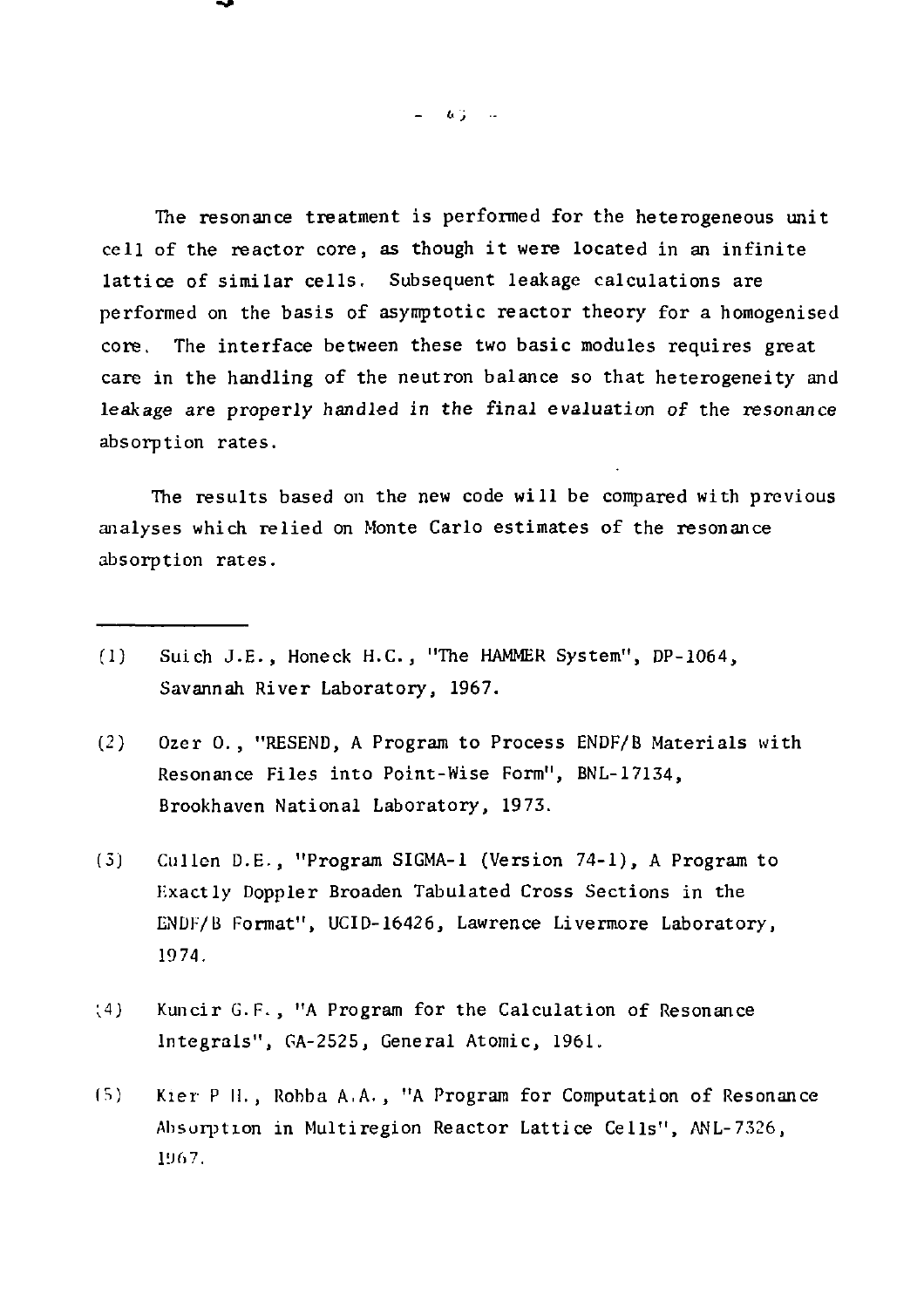Evaluation of Gamma Transmission Gauge for Assay of Water Content in Soil

A. Fishman and A. Notea

The attenuation of gamma radiation in soil is employed for the measurement of the water content in a layer of a given thickness. The characteristics of the gauge are analyzed as function of the soil type, thickness of the layer, field water capacity, gamma energy, detector geometry, efficiency, etc. An interpretational model is derived and is used for the resolving power estimation. The model is based on analytical approach and experimental data.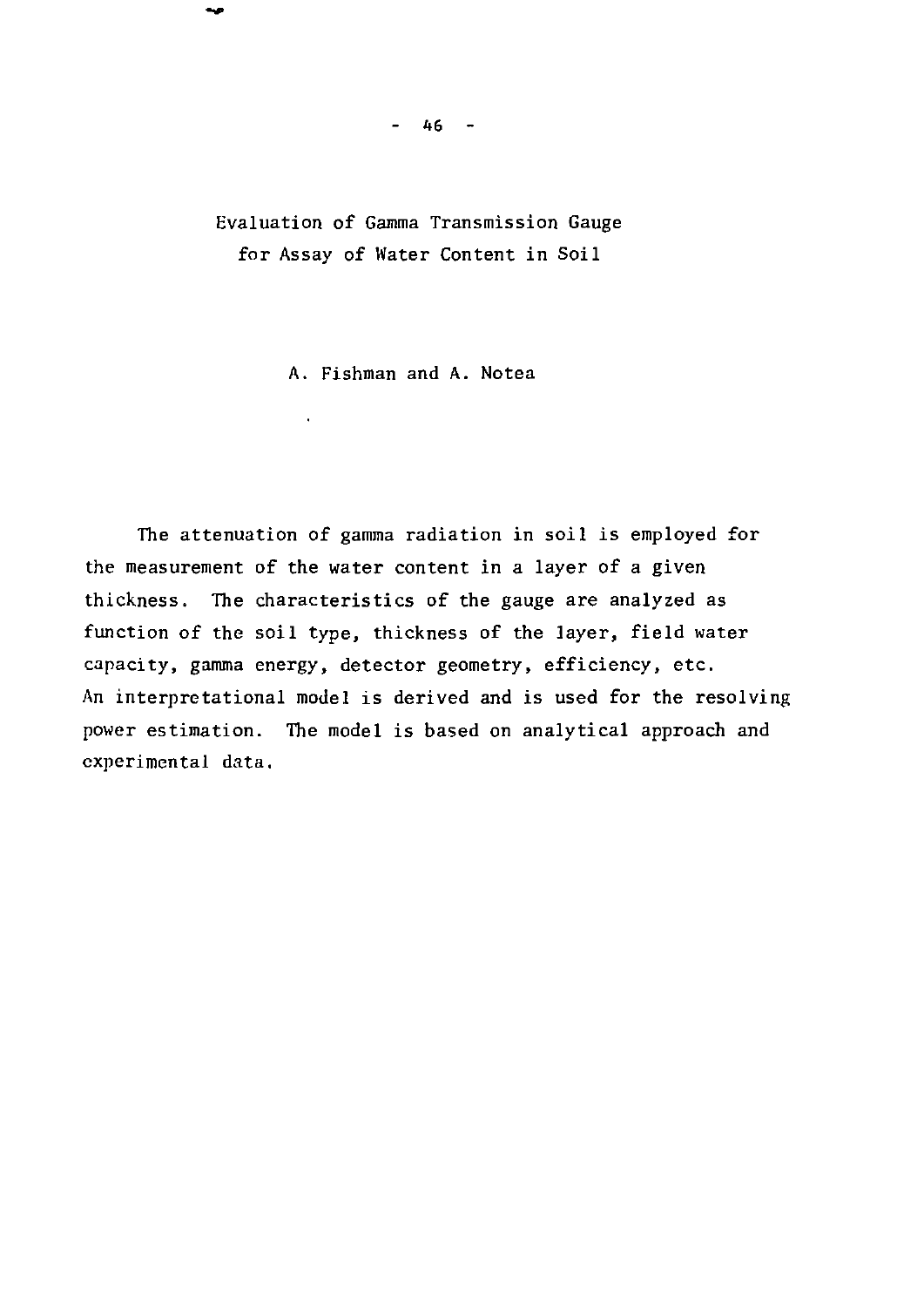Parameter Analysis of an Electrostatic Particle Guide Using Radioactive Recoil Ions

A. Kenigsberg, J. Leon and N.H. Shafrir

A thorough parameter analysis of an electrostatic particle guide (EPG), constructed in the frame of a wider program for the study of nuclear stopping cross sections for slow heavy ions, has been performed. To obtain optimal performance for time-of-flight spectroscopy, the operational conditions of the system were studied in detail, using  $\sim$ 100 keV alpha disintegration recoils. The parameters investigated were collector radial position, collector axial position, source radial position and wire voltage. Clear and sharp spectra with an energy resolving power of 1.5-3% FWHM, and transmission enhancement factors up to 300-400, were obtained.

 $47 -$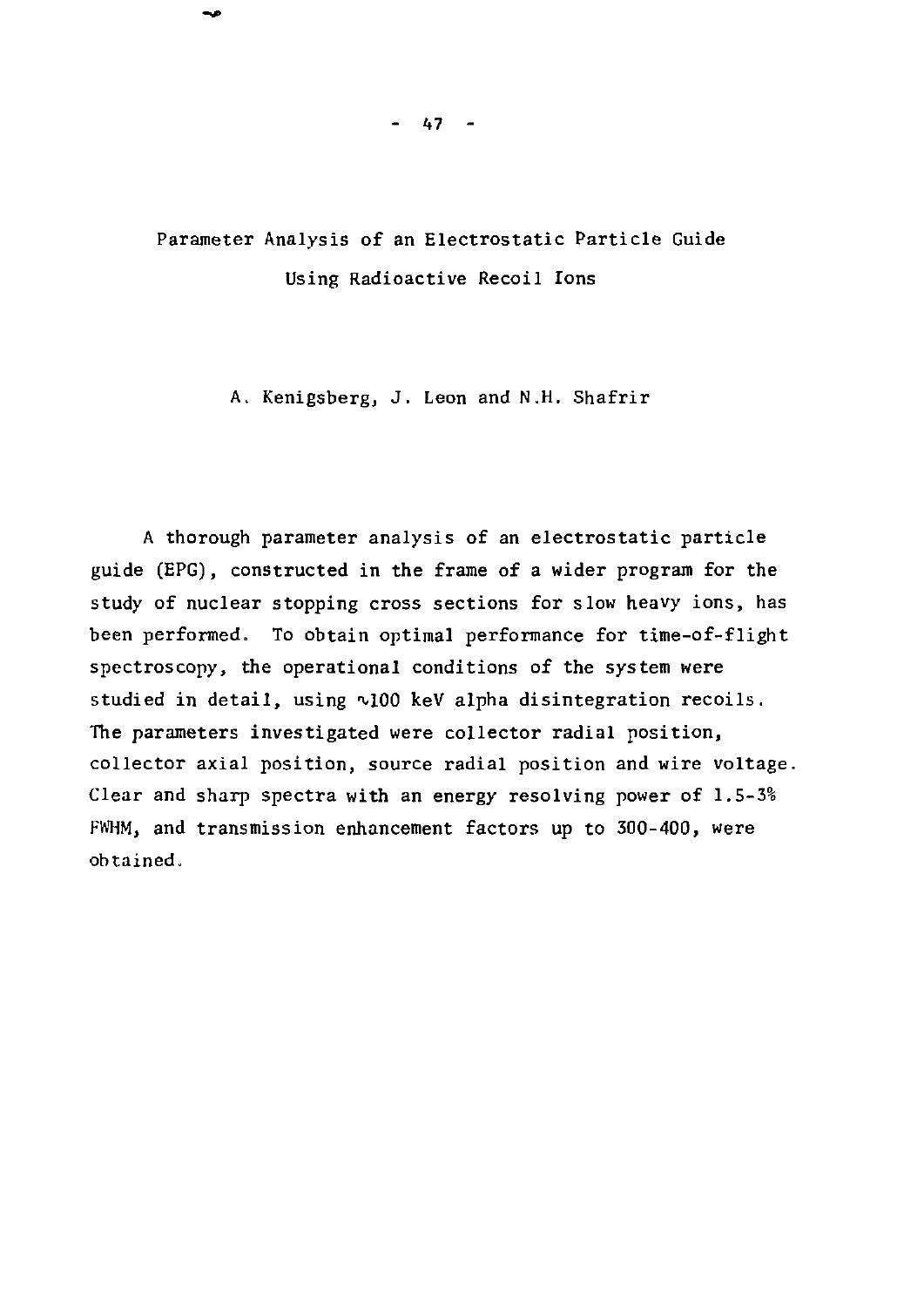# Preparation and Testing of Multigroup Data for In-Core

Power Reactor Physics Calculations

W. Rothenstein and L. Reznikov

Core physics calculations for power reactors require an accurate determination of the neutron spectrum over the entire energy range from the lowest energies of the thermal region to the high end of the fission spectrum. The neutron spectrum depends on the composition of the reactor core, which throughout its life changes with burnup. It must therefore be evaluated separately for each fuel element at numerous stages during its residence in the reactor. In addition, the spatial dependence of the neutron spectrum must be taken into consideration at energies where shielding is significant. This is the case in particular in the resonances of isotopes, like the fertile materials, which have pronounced resonance peaks and are present in the fuel rods at high atom densities. Shielding is also very important at thermal energies where cross sections of fissile isotopes become large, specially at the low end of the spectrum, and when the 1/v absorption of poison or control elements may also necessitate a spaceenergy spectrum calculation.

An efficient study of the spectral characteristics of the neutron population in a fuel element throughout its life in the reactor core ;:ist be based on rapid calculations which can be repeated as frequently as is deemed necessary. Yet accuracy must not be sacrificed for the sake of speed, nor should the calculations be purely mechanical. A detailed understanding of the procedures on which the calculations are based and the nuclear data which are employed is essential whenever special problems arise .

 $= -283 - 1$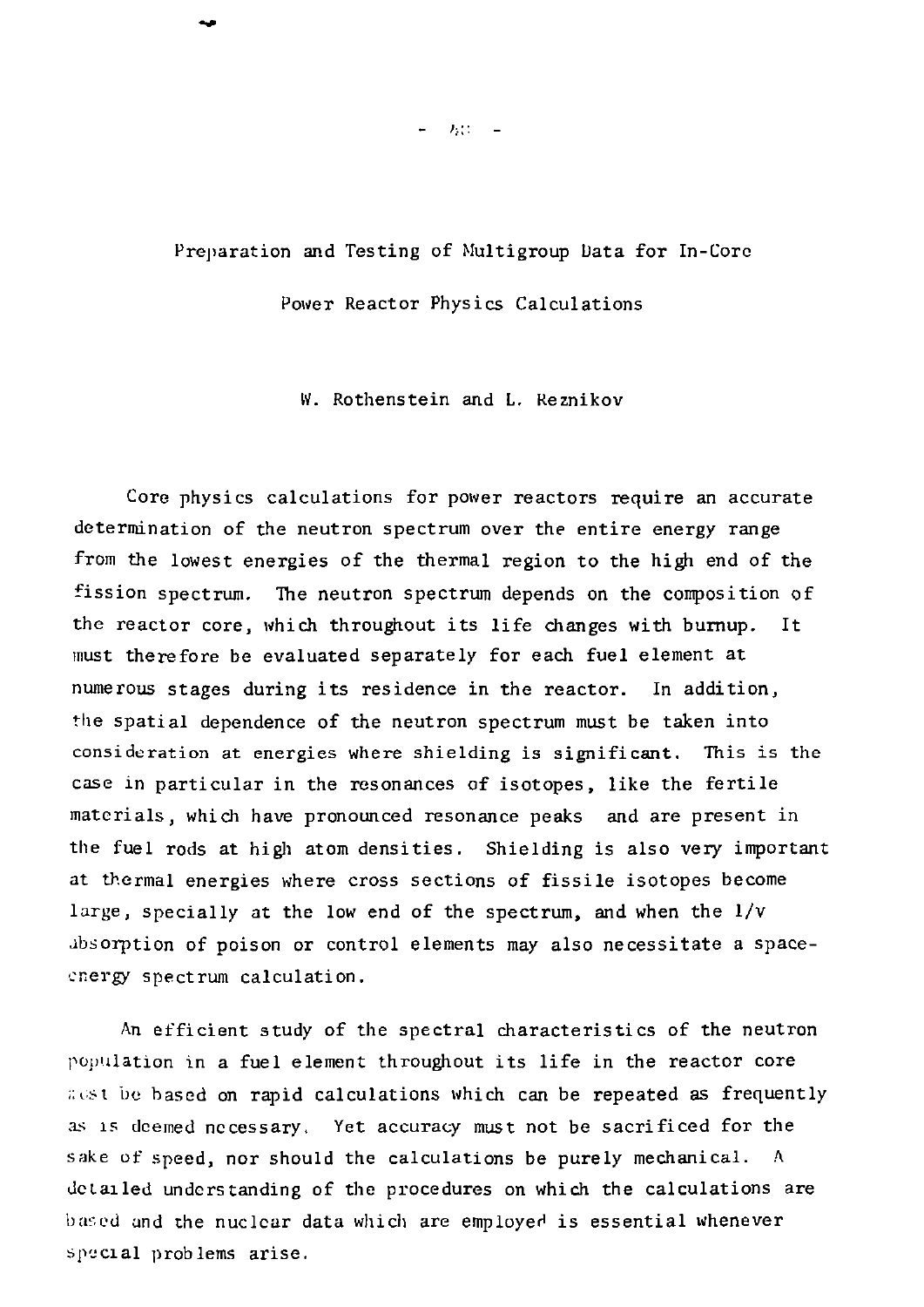$-4C - 1$ 

The LEOPARD program<sup>(1)</sup> may be regarded as one of the basic tools for accurate core physics calculations. This program has the advantage that it contains its own built-in neutron data libraries, but these libraries are relatively old and do not take most recent neutron microscopic cross section evaluations into account. In addition the number of isotopes in the library is not as complete as is desirable or necessary.

An updated ENDF/B-IV LEOPARD library is currently being prepared for all materials available at present in the code and other nuclides which may be considered to be desirable additions. Comparative studies of PWR fuel assemblies will be made throughout their life in the reactor for both the old and the new LEOPARD libraries. Special attention will be given to the resonance region where LEOPARD relies on correlations of resonance integrals with integral measurements<sup>(2)</sup>. It is of interest to determine to what extent these correlations are consistent with the latest  $ENDF/B-IV$  data evaluations, and this matter will be pursued to the extent to which this is feasible within the will be pursued to the extent to which the extent to which the extent the  $\alpha$ framework of the present proposal.

The comparative studies for fuel assembly calculations with the old and new libraries will lead to information of the relative changes which the recent data produce in the broad group fuel parameters and in particular  $k_n$  as a function of burnup.

- :1) Conko M.J., "The Pennsylvania State University Pressurized Water Reactor Fuel Management Package", PSBR-315-497483, 1975.
- *('-)* Strawbridge L-E., Barry R. F., "Criticalit y Calculations for Uniform Water Moderated Lattices", Nucl. Sci. Eng. 23, 58, 1965.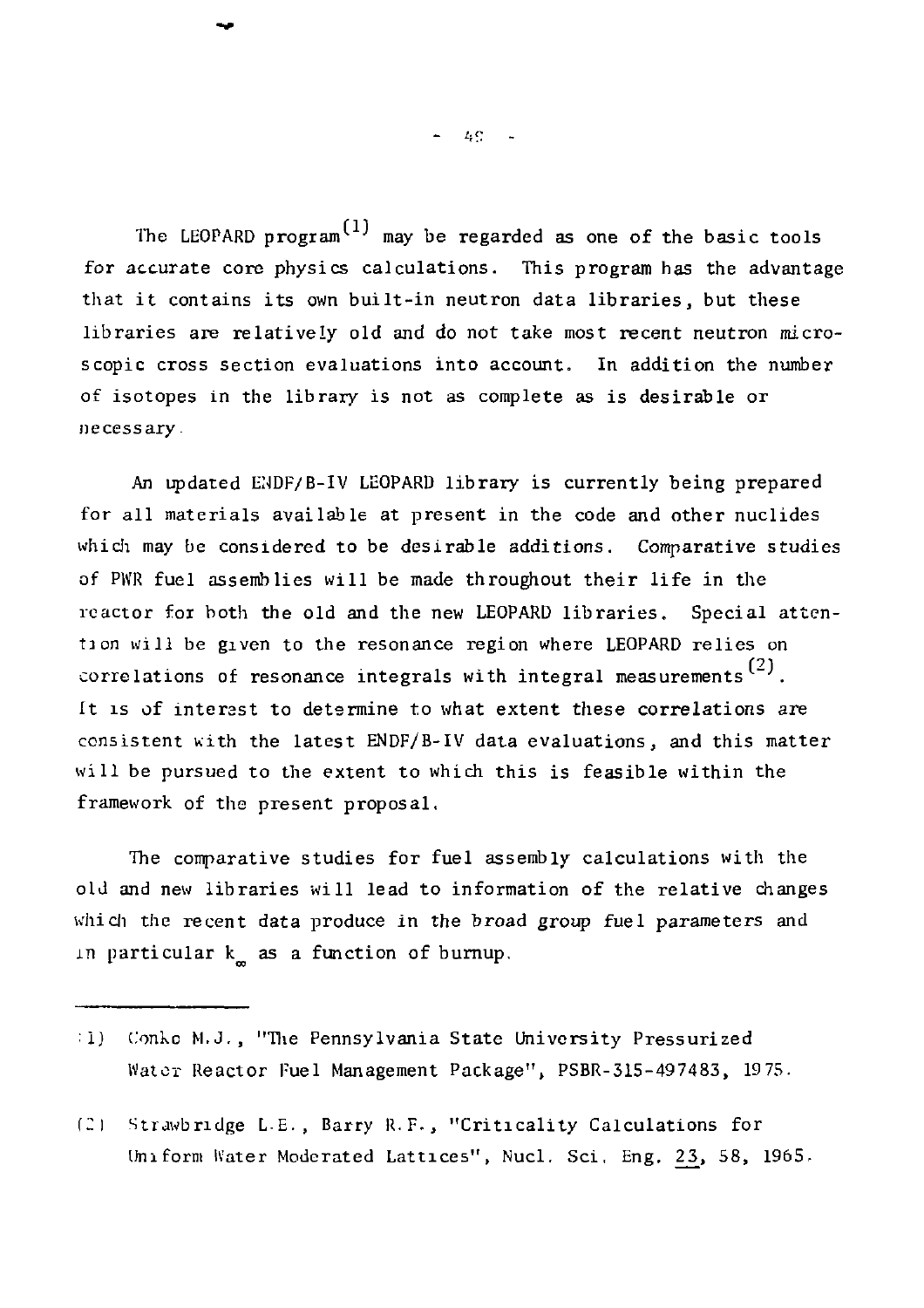## Shielding Effects in Fuel, Burnable Person and

Control Cells of Power Reactor Lattices

IV. Rothenstein and I, Szabo

In core fuel management codes such as Penn State Fuel Management Package, frequently rely on data provided by the reactor manufacturer to calculate effective cross sections for burnable poison rods and control rods. On the other hand it is desirable to replace such empirical information by analytical procedures even in codes which perform the reactor lattice analysis rapidly and are designed to follow the fuel bumup.

Heterogeneity effects have considerable influence on the thermal neutron spectrum in power reactor fuel assemblies. The neutron flux in the rod of the reactor lattice unit cell is increasingly shielded when the absorption cross section  $\Sigma_{\rm g}$  becomes large. This is the case for the fissionable isotopes which have high  $\Sigma_c$ 's because of the close energy spacing of their resonances, and for control and burnable poison isotopes which are chosen for their large thermal absorption. In addition the 1/v dependence of  $\Sigma_n$  makes the shielding effect even :.;: pronounced at the low energy end of the neutron spectrum.

L. imputer codes such as LEOPARD<sup>(1)</sup> which analyse the thermal, as .'.\* the cpithermal spectrum in fuel assemblies contain rapid i liques to determine the shielding factor and the neutron energy -;./C(. : urn since the analysis must be made at frequent intervals during the life of the assembly in the reactor. LEOPARD relies for the heterogeneity calculation on the method of Amouyal, Benoist, and Horowitz<sup>(2)</sup> which it performs in each of the 172 thermal groups without allowing for the interaction with other groups. After homogenisation of the cell in the fine groups the Wigner Wilkins energy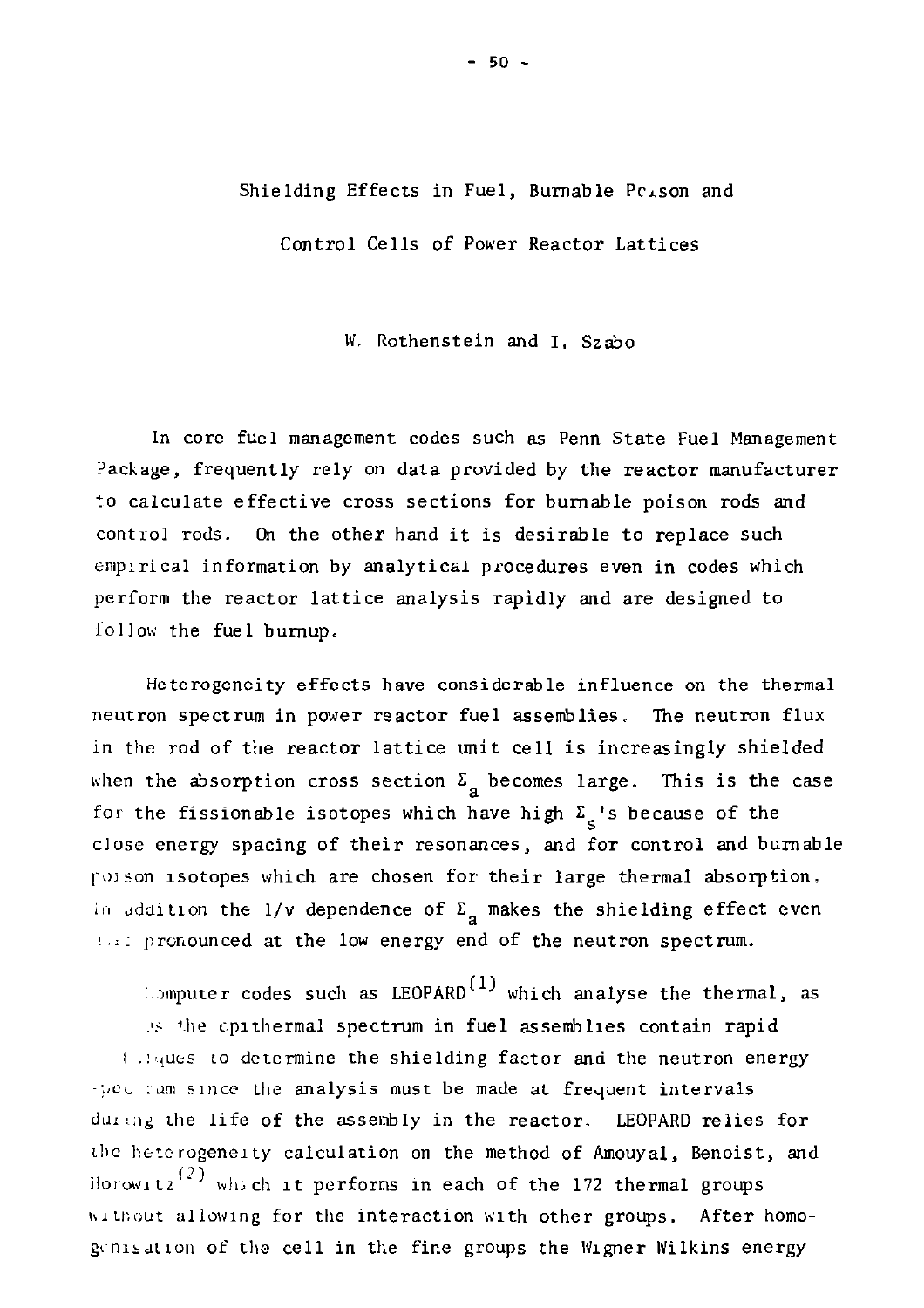spectrum<sup>(3)</sup> is calculated in order to obtain the final one broad thermal grcip parameters for the fuel assembly by cross section averaging with flux weighting.

For burnable poison rods, the self-shielding effect must be calculated by a transport code which is not part of the LEOPARD code. Once the self-shielding is known, the rod can be replaced by an equivalent amount of soluble poison in the moderator to yield the same absorption rate. The control rod treatment is similarly approximate.

In the light of these considerations alternative methods are being studied to calculate the space dependent thermal spectrum in the fuel assemblies for the poison rods. These methods will also be applicable for fuel rod cells and will be compared with the current LEOPARD procedure. They will be based on the latest ENDF/B data including the scattering law for water and the THERMOS code.

On the basis of these investigations improved procedures for handling the shielding in cells containing burnable poison, and for handling control  $rc$  calculations, will be formulated and included in the LEOPARD code which is a basic program for in-core fuel management calculations.

- (1) Conko M.J., "The Pennsylvania State University Pressurized Water Reactor Fuel Management Package", PSBR-315-497483, 197S,
- *•2,* Amouyal A., Benoist P., Horowitz J. , see Lamarsh J.R., "Introduction to Nuclear Reactor Theory", p. 382, Addison Wesley, 1966,
- (3) Wigner E.P., Wilkins J.E. , see Williams M.M.R., "Neutron Thcrmalization", p. 77, North-Holland Publishing Co., 1966.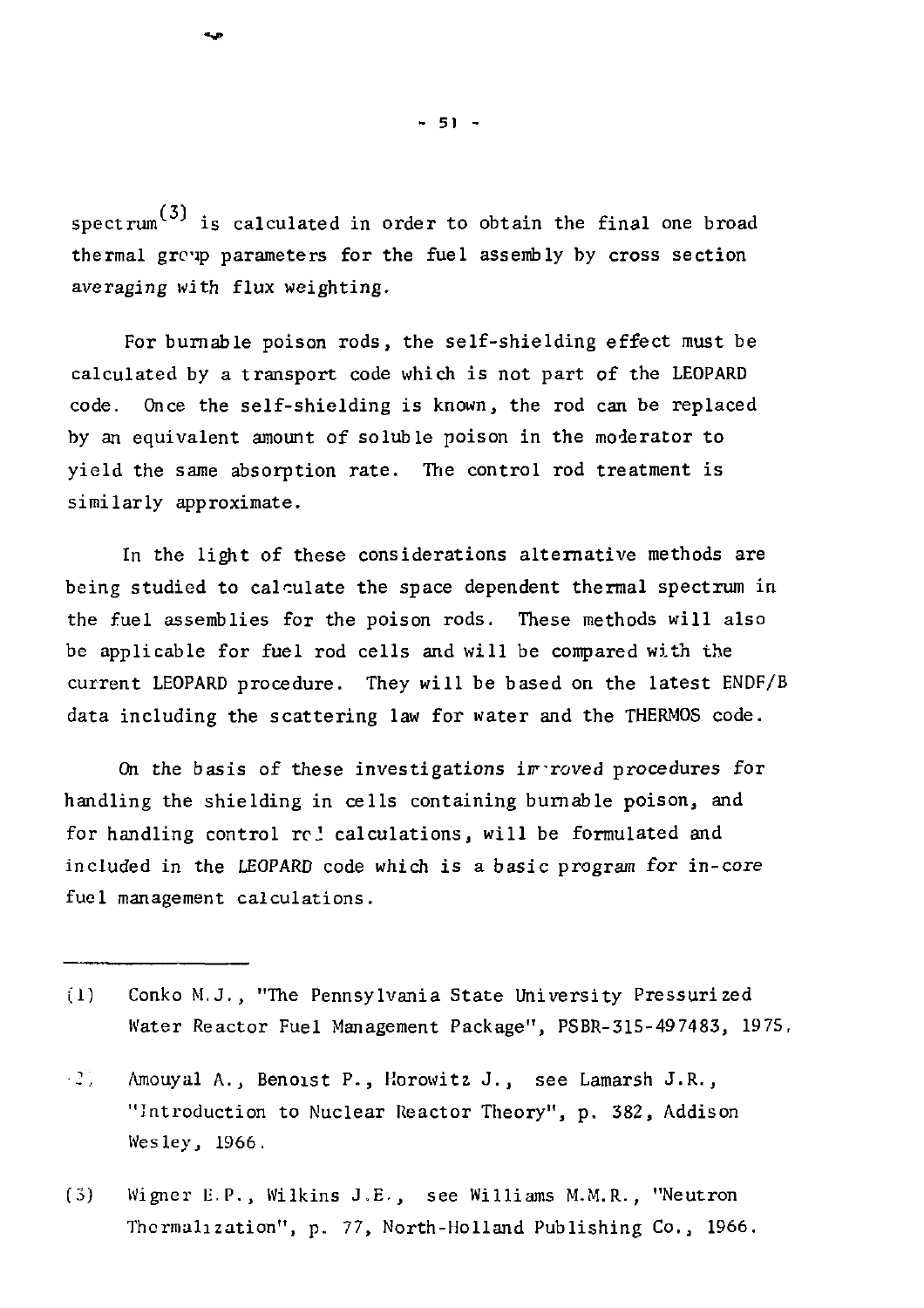## Modelling of Nuclear Fuel Waste Drum Assay by Passive Gamma Technique

A. Bar-Ilan, A. Knoll, A. Notea and Y. Segal

The spatial distribution of fuel contaminated solid wastes in drums is inhomogeneous and is unknown. The assay is based on the detection of the radiation leakage from the waste container. The count rate is not a single value function of the fuel content in the container. This study is based on estimating the possible deviation from an homogeneous distribution of the source, as well as of the waste materials. This deviation is treated as an additional source of error. The errors involved in the measurement and in the interpretation are analyzed and their relative contribution to the total error point at the pros and cons of the technique under given conditions.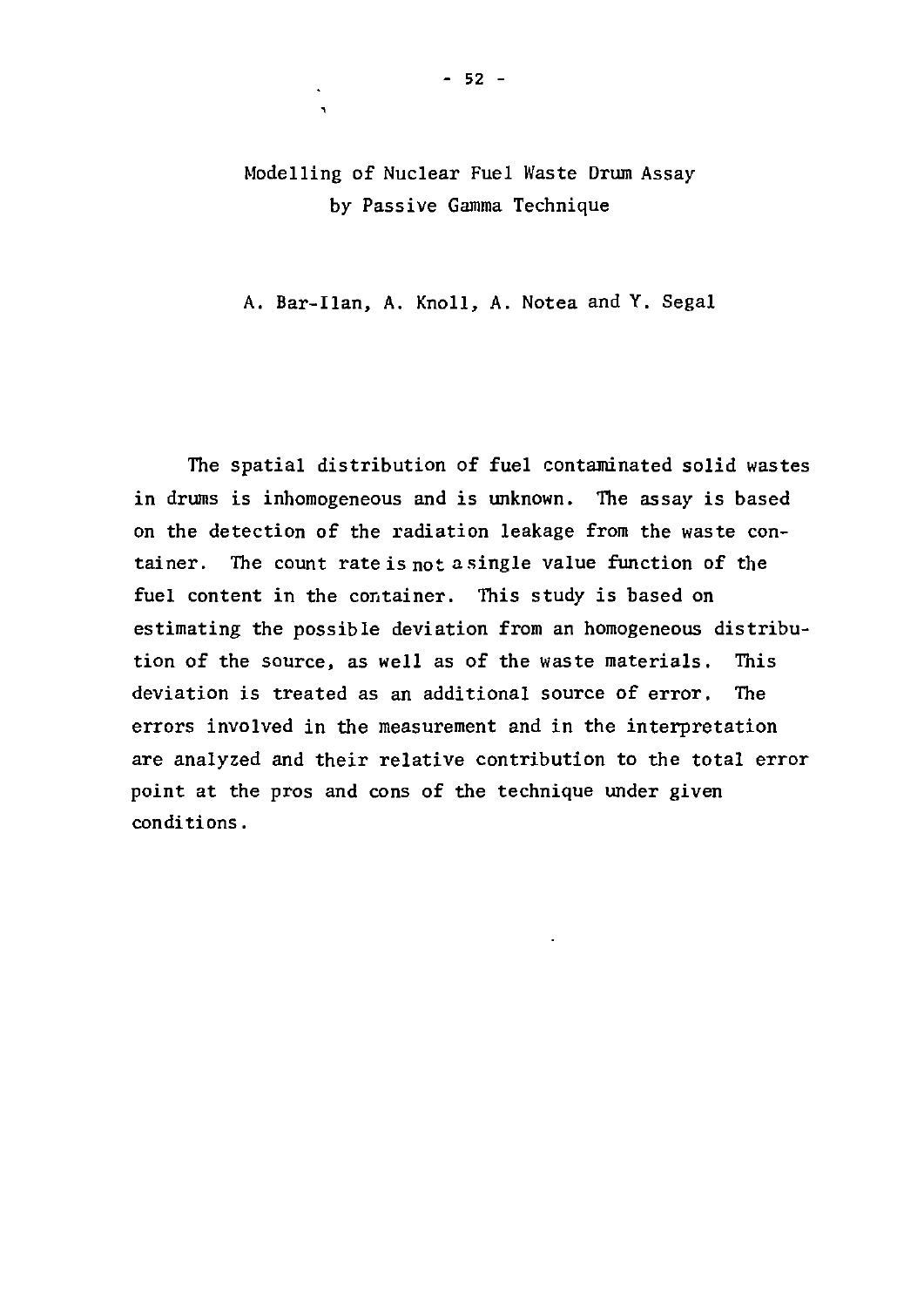Implantation of Radioactive Atoms by Alpha Recoil

S. Abrashkin and N.H. Shafrir

The penetration depths of  $^{224}$ Ra recoils (from a  $^{228}$ Th source)<sup>(1,2)</sup> in a polycrystalline target (Au) were measured, for parallel and isotropic implantation beams. Also measured were the penetration isotropic c implantation of the penetration of  $\frac{1}{2}$  and  $\frac{1}{2}$  and  $\frac{1}{2}$ Po (oy bi - Po measurements) rrom a l  $(i.e., atoms immediately 3 successive alpha records).$  The peeling technique of Whitton and Davies was modified for the purpose of the work  $(3)$ 

The results were examined from the viewpoint of a possible application in sensitive wear and corrosion measurements, as well as that of their agreement with L.S.S. theory. The results of the work do not agree with an often found explanation of the peculiar penetration profiles in polycristalline materials by means of a channeling contribution. An approximate calculation based on different assumptions (empirically derived from the results of this work for parallel beam implantation), gives reasonable agreement with the results for other implantation conditions.

Based on this approach, penetration parameters and profiles were calculated for alpha recoils in a range of metallic, pply crystalline targets.

<sup>(1)</sup> Leon J. and Shafrir N.H., Nucl. Inst. Meth. 84, 102 (1970).

 $\Box$  Leon J. and Shafrir N.H., Can. J. Phys. 49, 1004, (1971).

<sup>(3)</sup> Whitton J.L . and Davies J.A. , J. Electrochem. Soc . Ill , 1347 (1U64) .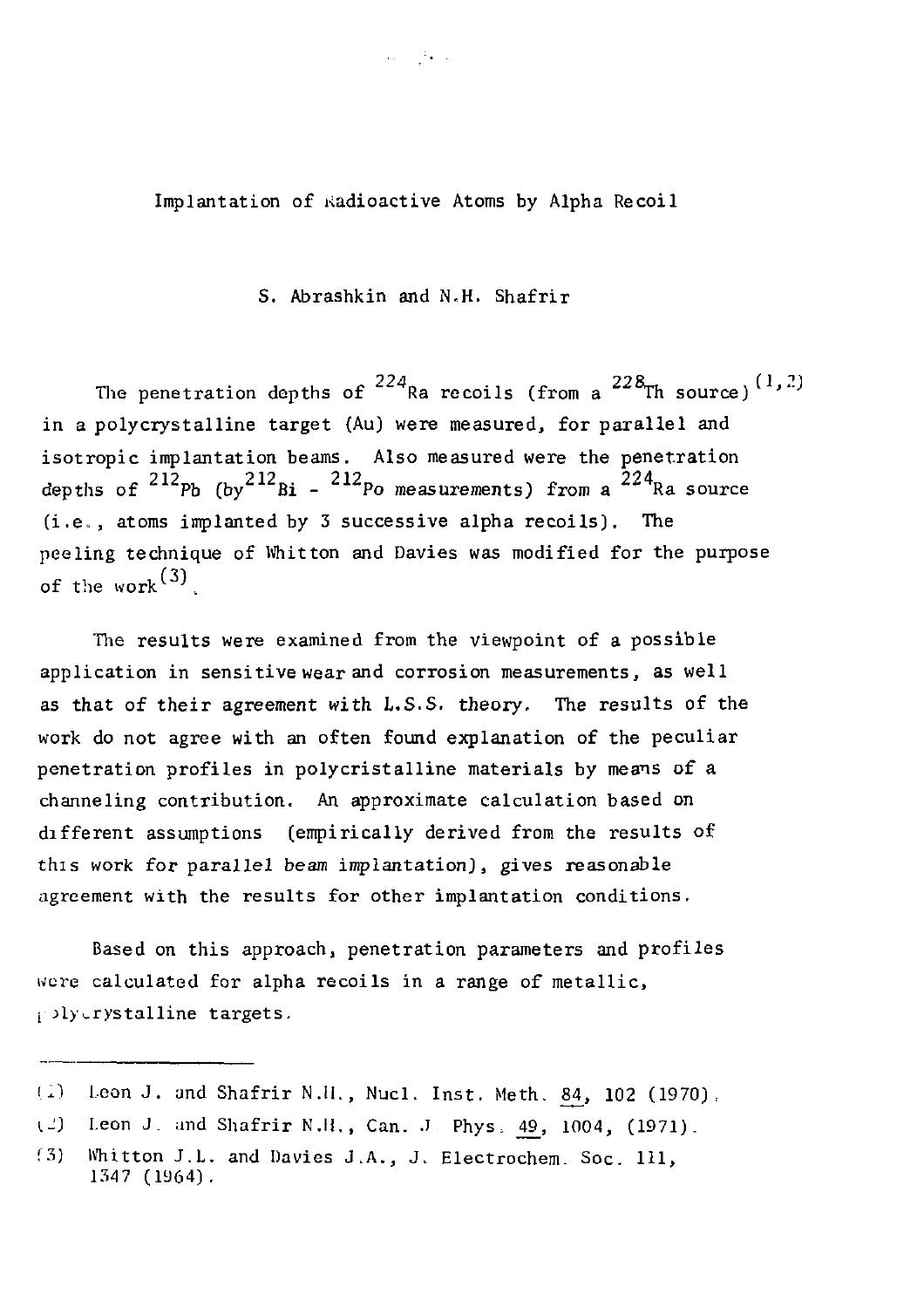Effects of Physical and Operational Conditions on the Temperature Fields in Reactor Fuel Elements

E. Wacholder, E. Elias\*, D. Hasan\*\* and S. Kaizerman

Prediction of fuel element behaviour in a nuclear reactor following a postulated accident requires as its first step a knowledge of the temperature field during stead-state conditions which reflect the initial stored energy in the fuel. To accomplish this the dependence of the thermal properties (such as thermal conductivity of the fuel and cladding, and the thermal conductance of the gap between the fuel and cladding) on temperature and burnup must be taken into consideration

The steady state problem, as stated above, has been solved by two methods:

- (a) The numerical Successive Over Relaxation (S.O.R.) method (known also as the Extrapolated Liebman Method).  $(1)$
- (b) A computer oriented analytical method, based on Fourier Series and Kirchoff Transformation.<sup>(2)</sup>

These solutions have been employed for extensive parametric studies of the fuel elements' behaviour in the hot channels in a variety of modern reactors of practical interest.

- :l) Wacholder E., Kaizerman S., Hasan D., "Heat Conduction in Reactor 'uel Elements - A Numerical Solution", TNED-R/452, (October 19 75).
- :i Elias E., W.icholder E., Hasan D., Kaizerman S., "A Study of the Effects of ''hyeical and Operational Conditions on the Temperature Field in Reactor Fuel Elements", Transactions of Joint Annual Meeting of I N.S. and I.R.P.A., Haifa, (November 1975).

« temporary address: Department of Nuclear Engineering, University of California, Berkeley

present address: Nuclear Engineering Department, Israel Electric Corporation

్.<br>- సంగం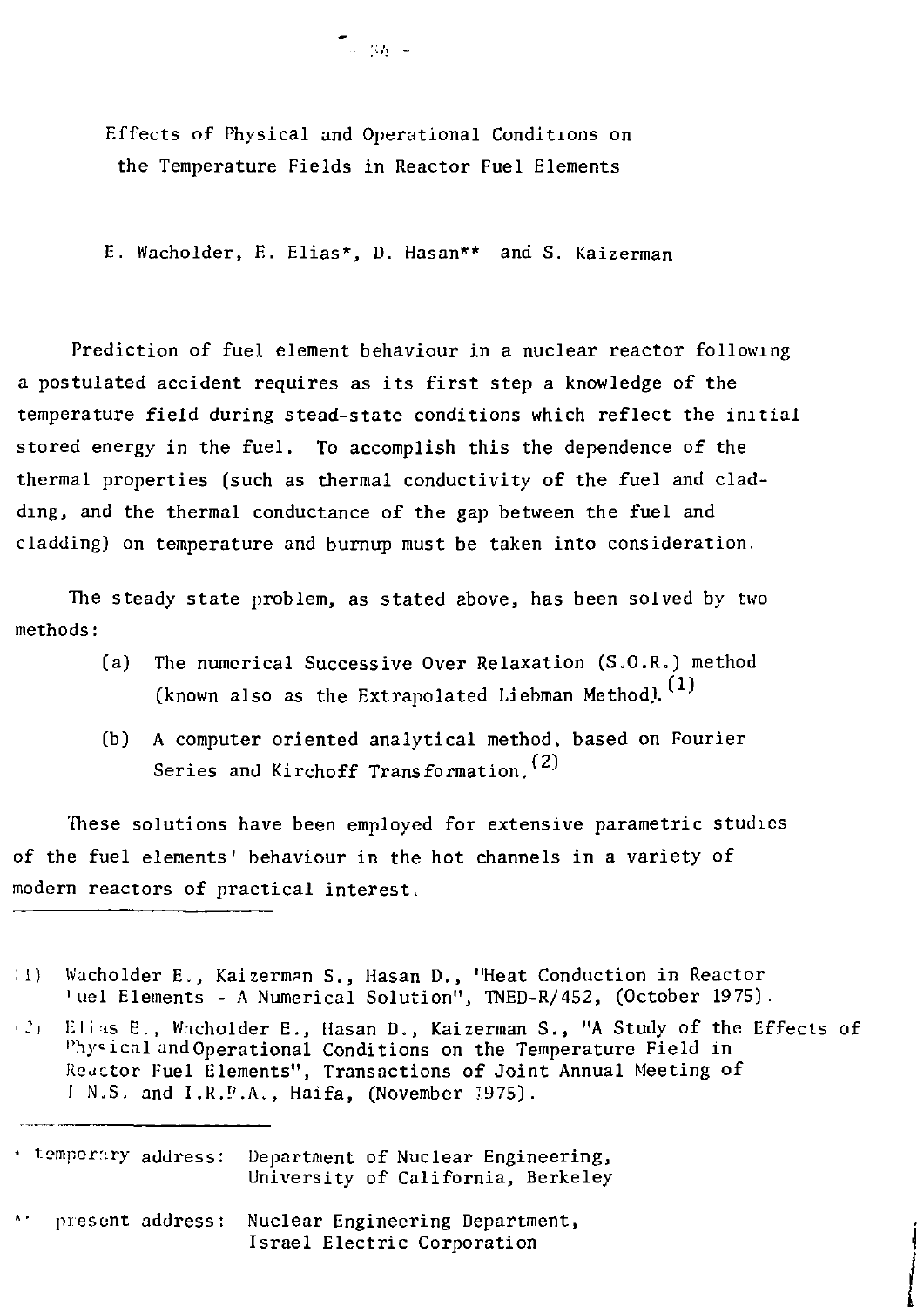Light Water Reactor Accident Analysis

E. Wacholder, D. Hasan\*, S. Kaizerman and S. Pryluk

The analysis of hypothetical accidents serves as an important tool in the determination of design-bases and in the evaluation and licensing activities related to nuclear reactors. Various computer codes are used by research institutions, official licensing agencies and various companies in order to predict the fluid - and thermodynamic behaviour in the light-water reactor systems during accidents

The work currently carried out is divided into three topics:

- $(1)$  The transient solution of the thermal-hydraulic conditions in the reactor-core hot channel.
- (2) The prediction of the fluid and thermodynamic behaviour in the primary coolant system of a  $P.W.R.$  during accidents.
- (3) The prediction of containment response to accidents and the estimation of the radiological consequences.

In the first topic, a computer program (TRANS2<sup>(1,2)</sup>) for the solution of the thermal response of the fuel-rod and the  $_{\rm{coolant}}$ in a hot channel, to transients, has been developed. The program utilizes the A.D.I. (Alternating Direction Implicit) method for the solution of the general-heat-conduction-equation in the fuel rod, coupled with the solution of the one-dimensional-energy-equation in the coolant, using an implicit method In addition to it, the THETAl B and RELAP4 computer codes are operated. Comparative analyses of various accidents are performed using the three above  $f(x, 3)$  med computer programs,  $(2, 3)$ 

Present address. Nuclear Engineering Department, Israel Electric Corporation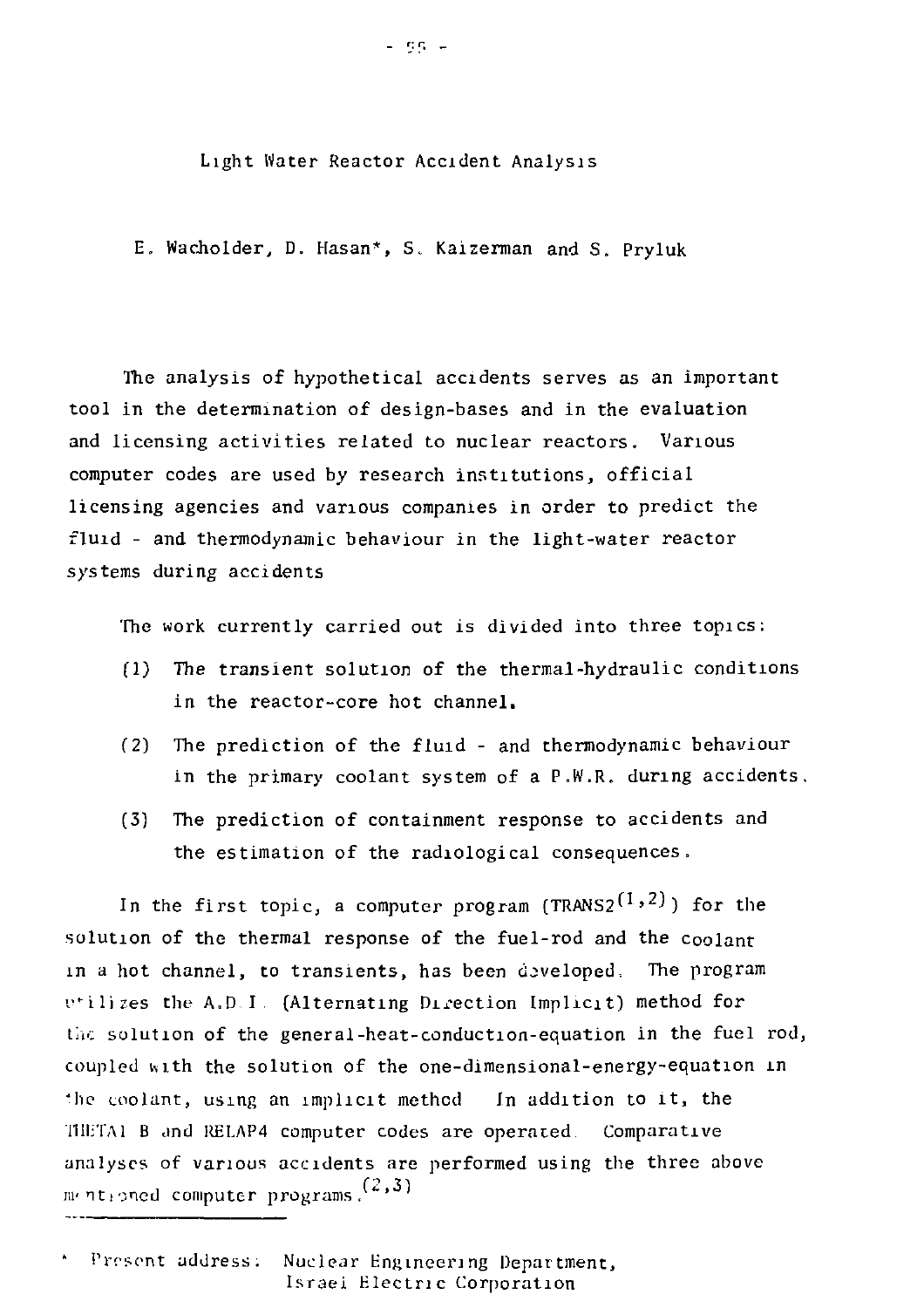In the second topic, the details of modelling a specified reactor system and its components using the RELAP4 computer code are studied. The results of the calculations also serve as boundary conditions to the core heat-up calculations (first topic, above] and to the containment calculations (third topic, henceforward) .

In the third topic, the containment response to accidents is calculated to serve as a tool which will enable the derivation of bases for the containment design. The PREST computer program has been operated, and is currently improved to suit the above target. A P.W.R. dry-containment is modelled also, using the CONTEMPT computer code.

- (1) Hasan D., Pryluk S., Wacholder E., Kaizerman S., "Heat Conduction in Reactor Fuel Elements - A Numerical Solution for a Transient Case", TNED-R/456, (January 1976, Rev. 1, June 1976).
- (2) Hasan D., "Thermal Hydraulic Aspects in Nuclear Reactor Accident Analysis", Research Thesis, Technion Nuclear Engineering Department - Haifa, (October 1976).
- (3) Wacholder E., Hasan D., Kaizerman S., Pryluk S., "Results of a Comparative Calculation Between THETA1-B and RELAP4, for a Typical PWR Hot-Channel", to be submitted to the Eleventh Israel Conference on Mechanical Engineering, Haifa (July 1977).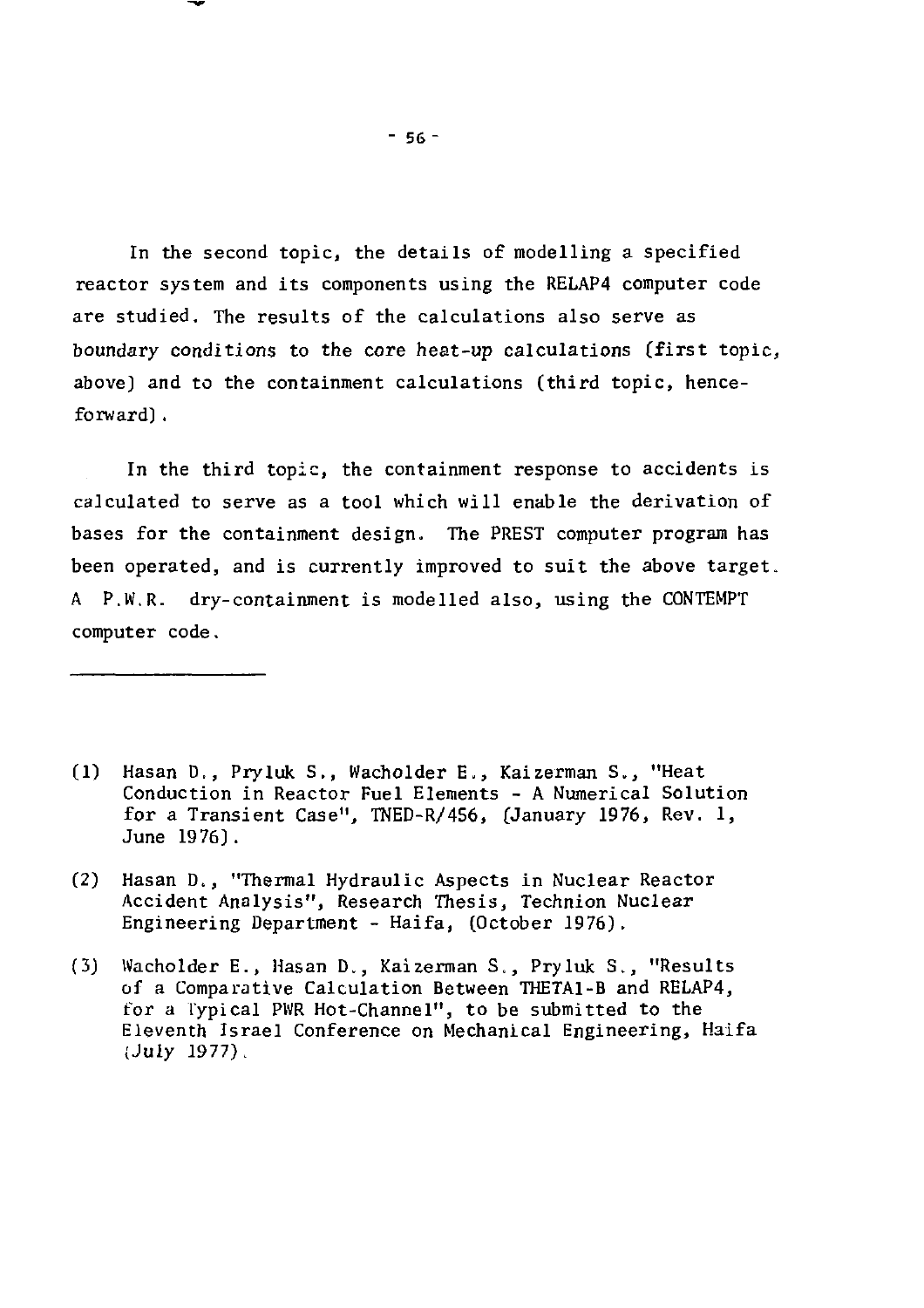Safeguarding Nuclear Fuel During Burnup

A, Notea and S.1I. Levine\*

A research program has been started to develop inspection techniques to safeguard used fuel from being diverted for unauthorized reprocessing. The research involves a coordinated analytical-experimental program wherein sophisticated reactor physics techniques are used to define limits of detection when used fuel has been replaced with equivalent new fuel.

The analytical program uses accurate in-core fuel management computer programs, and the experimental program involves fuel characterization studies. The program should result in methods to provide improved safeguards for reactor fuels.

<sup>\*</sup> On leave from Penn State University, U.S.A.